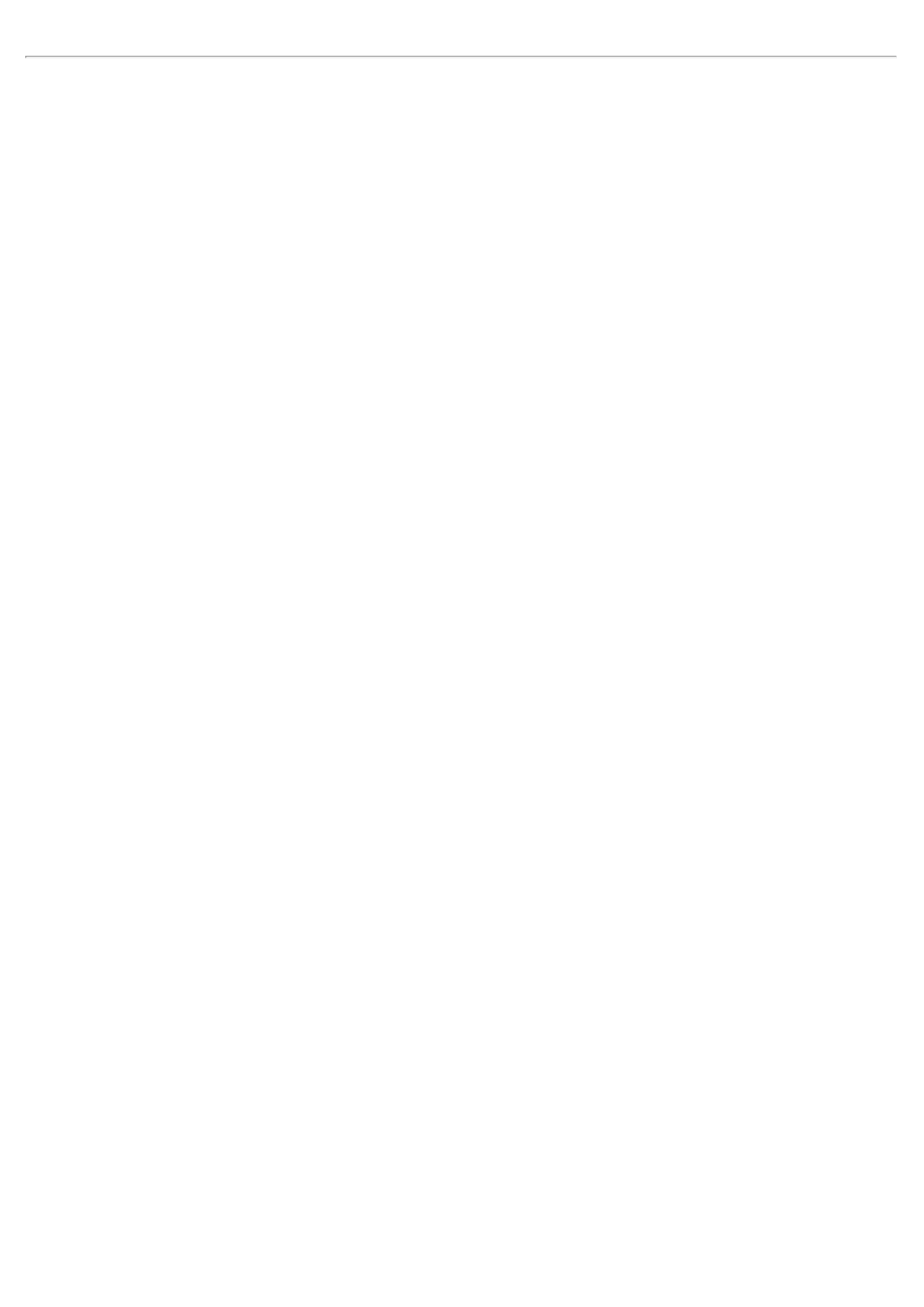# TABLE OF CONTENTS

|                   |                                                                                                                                   | <b>PAGE</b>             |
|-------------------|-----------------------------------------------------------------------------------------------------------------------------------|-------------------------|
|                   | PART I-FINANCIAL INFORMATION                                                                                                      |                         |
| ITEM 1.           | <b>Financial Statements</b>                                                                                                       | $\overline{1}$          |
|                   | Condensed Consolidated Balance Sheets as of March 31, 2022 (unaudited) and December 31, 2021                                      | $\overline{\mathbf{1}}$ |
|                   | Unaudited Condensed Consolidated Statements of Loss for the three months ended March 31, 2022 and March 31, 2021                  | $\overline{2}$          |
|                   | Unaudited Condensed Consolidated Statements of Comprehensive Loss for the three months ended March 31, 2022 and<br>March 31, 2021 | $\overline{3}$          |
|                   | Unaudited Condensed Consolidated Statements of Equity for the three months ended March 31, 2022 and March 31, 2021                | $\overline{4}$          |
|                   | Unaudited Condensed Consolidated Statements of Cash Flows for the three months ended March 31, 2022 and March 31,<br>2021         | $\overline{5}$          |
|                   | <b>Notes to Unaudited Condensed Consolidated Financial Statements</b>                                                             | $6 \overline{6}$        |
| ITEM 2.           | <b>Management's Discussion and Analysis of Financial Condition and Results of Operations</b>                                      | 25                      |
| ITEM 3.           | <b>Quantitative and Qualitative Disclosures about Market Risk</b>                                                                 | 34                      |
| <b>ITEM 4</b>     | <b>Controls and Procedures</b>                                                                                                    | 34                      |
|                   | <b>PART II-OTHER INFORMATION</b>                                                                                                  |                         |
| ITEM 1.           | <b>Legal Proceedings</b>                                                                                                          | 35                      |
| ITEM 1.A.         | <b>Risk Factors</b>                                                                                                               | 35                      |
| ITEM 2.           | <b>Unregistered Sales of Equity Securities and Use of Proceeds</b>                                                                | 35                      |
| ITEM 3.           | <b>Defaults Upon Senior Securities</b>                                                                                            | 35                      |
| ITEM 4.           | <b>Mine Safety Disclosures</b>                                                                                                    | 35                      |
| ITEM 5.           | <b>Other Information</b>                                                                                                          | 35                      |
| ITEM 6.           | <b>Exhibits</b>                                                                                                                   | 36                      |
| <b>SIGNATURES</b> |                                                                                                                                   | 37                      |
|                   |                                                                                                                                   |                         |

<span id="page-2-0"></span>i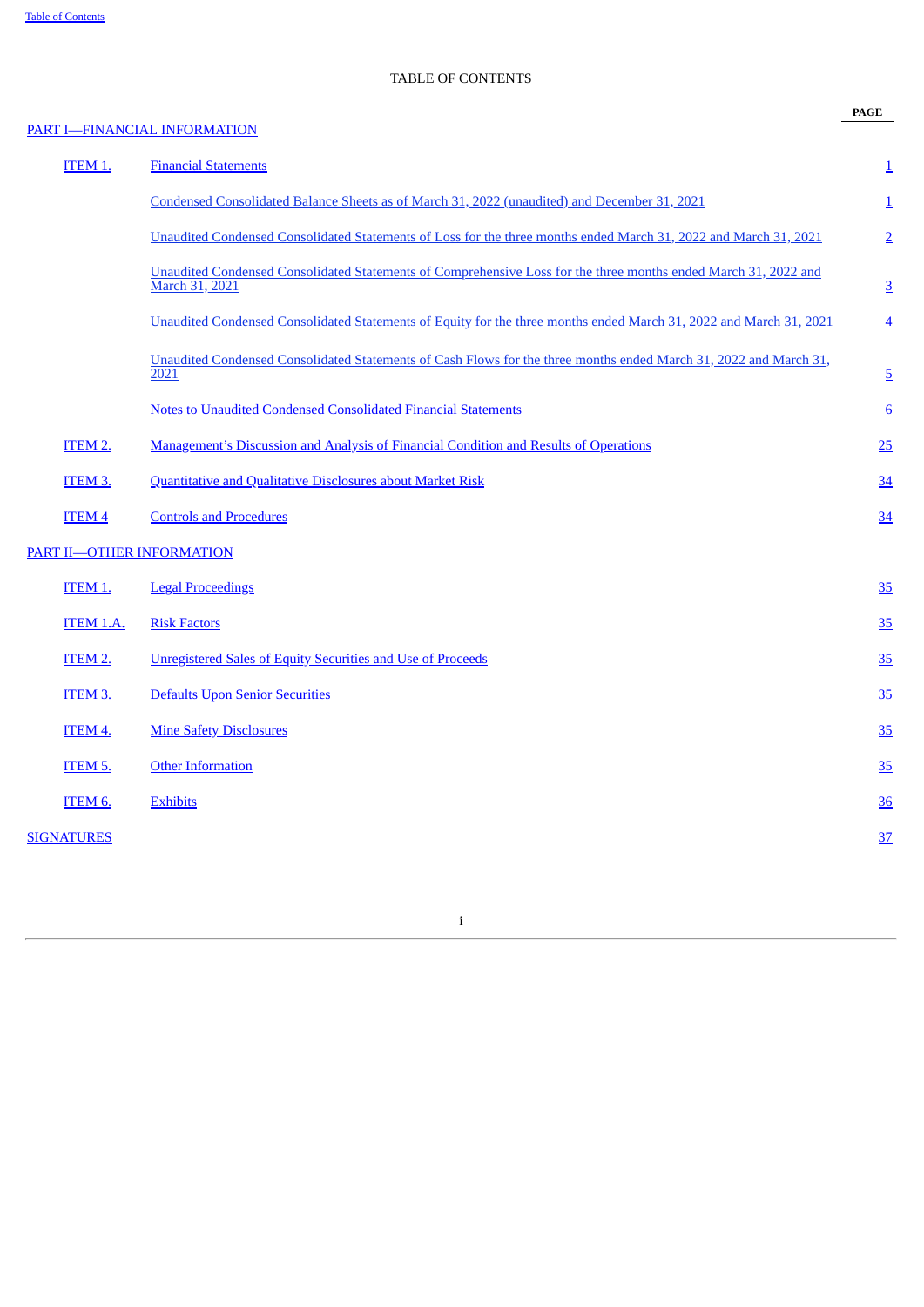## **PART I—FINANCIAL INFORMATION**

## <span id="page-3-1"></span><span id="page-3-0"></span>**ITEM 1. Financial Statements**

## **Mistras Group, Inc. and Subsidiaries Unaudited Condensed Consolidated Balance Sheets** (*in thousands, except share and per share data*)

|                                                                                                                           | March 31, 2022 | <b>December 31, 2021</b> |
|---------------------------------------------------------------------------------------------------------------------------|----------------|--------------------------|
| <b>ASSETS</b>                                                                                                             | (unaudited)    |                          |
| <b>Current Assets</b>                                                                                                     |                |                          |
| Cash and cash equivalents                                                                                                 | \$<br>19,921   | \$<br>24,110             |
| Accounts receivable, net                                                                                                  | 127,085        | 109,511                  |
| Inventories                                                                                                               | 12,589         | 12,686                   |
| Prepaid expenses and other current assets                                                                                 | 11,709         | 15,031                   |
| Total current assets                                                                                                      | 171,304        | 161,338                  |
| Property, plant and equipment, net                                                                                        | 83,689         | 86,578                   |
| Intangible assets, net                                                                                                    | 57,479         | 59,381                   |
| Goodwill                                                                                                                  | 206,409        | 205,439                  |
| Deferred income taxes                                                                                                     | 2,225          | 2,174                    |
| Other assets                                                                                                              | 47,122         | 47,285                   |
| <b>Total assets</b>                                                                                                       | \$<br>568,228  | \$<br>562,195            |
| <b>LIABILITIES AND EQUITY</b>                                                                                             |                |                          |
| <b>Current Liabilities</b>                                                                                                |                |                          |
| Accounts payable                                                                                                          | \$<br>12,422   | \$<br>12,870             |
| Accrued expenses and other current liabilities                                                                            | 87,466         | 83,863                   |
| Current portion of long-term debt                                                                                         | 21,336         | 20,162                   |
| Current portion of finance lease obligations                                                                              | 3,775          | 3,765                    |
| Income taxes payable                                                                                                      | 1,216          | 755                      |
| Total current liabilities                                                                                                 | 126,215        | 121,415                  |
| Long-term debt, net of current portion                                                                                    | 187,478        | 182,403                  |
| Obligations under finance leases, net of current portion                                                                  | 9,552          | 9,752                    |
| Deferred income taxes                                                                                                     | 8,661          | 8,385                    |
| Other long-term liabilities                                                                                               | 39,237         | 39,328                   |
| <b>Total liabilities</b>                                                                                                  | 371,143        | 361,283                  |
| Commitments and contingencies                                                                                             |                |                          |
| Equity                                                                                                                    |                |                          |
| Preferred stock, 10,000,000 shares authorized                                                                             |                |                          |
| Common stock, \$0.01 par value, 200,000,000 shares authorized, 29,720,443 and 29,546,263 shares issued<br>and outstanding | 297            | 295                      |
| Additional paid-in capital                                                                                                | 239,656        | 238,687                  |
| Accumulated deficit                                                                                                       | (23, 351)      | (17,988)                 |
| Accumulated other comprehensive loss                                                                                      | (19,756)       | (20, 311)                |
| Total Mistras Group, Inc. stockholders' equity                                                                            | 196,846        | 200,683                  |
| Non-controlling interests                                                                                                 | 239            | 229                      |
| Total equity                                                                                                              | 197,085        | 200,912                  |
| Total liabilities and equity                                                                                              | \$<br>568,228  | \$<br>562,195            |

<span id="page-3-2"></span>The accompanying notes are an integral part of these Unaudited Condensed Consolidated Financial Statements.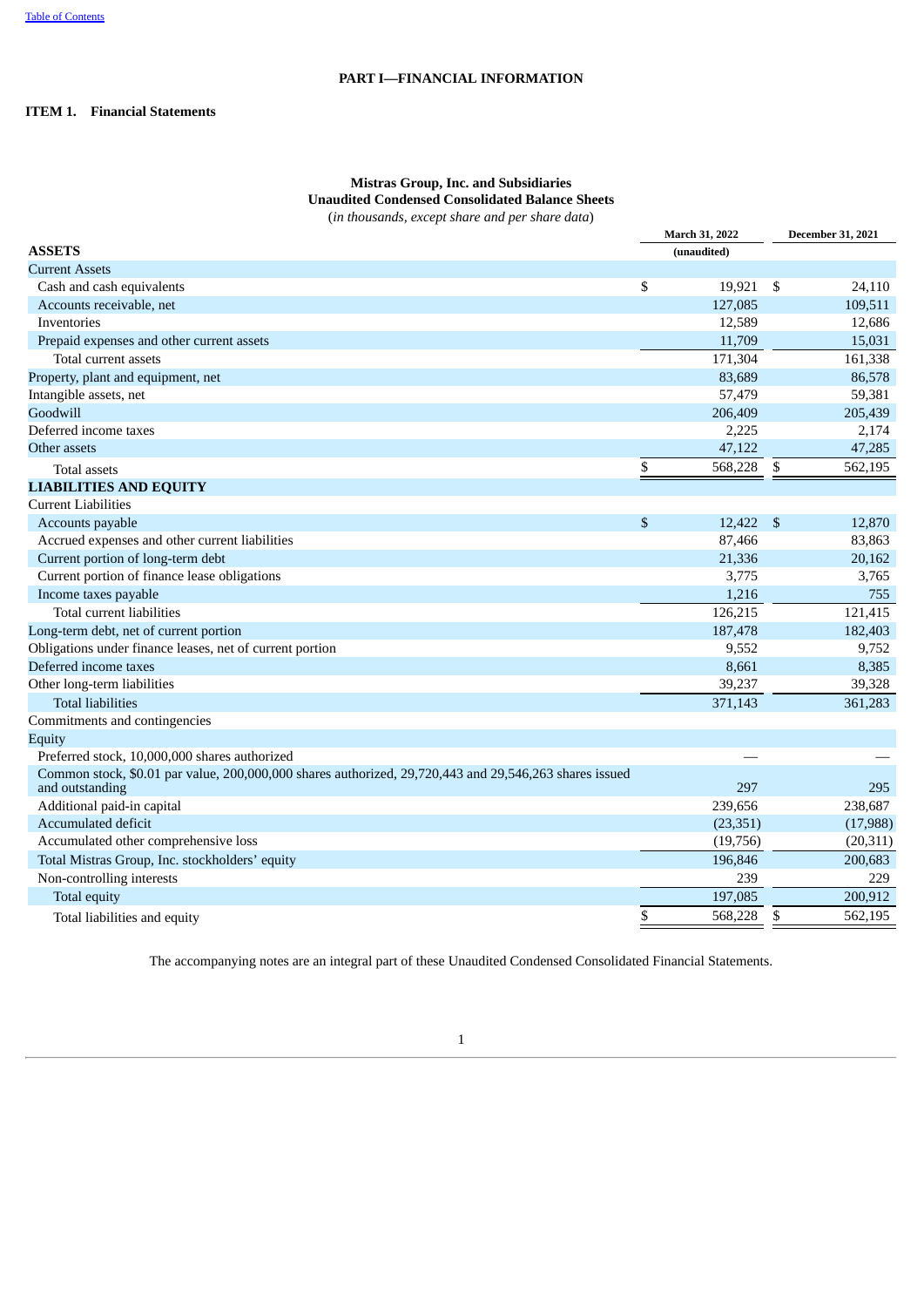## **Mistras Group, Inc. and Subsidiaries Unaudited Condensed Consolidated Statements of Loss** (*in thousands, except per share data*)

|                                                                         | Three months ended March 31, |    |          |  |
|-------------------------------------------------------------------------|------------------------------|----|----------|--|
|                                                                         | 2022                         |    | 2021     |  |
| <b>Revenue</b>                                                          | \$<br>161,662                | \$ | 153,735  |  |
| Cost of revenue                                                         | 115,758                      |    | 108,243  |  |
| Depreciation                                                            | 6,012                        |    | 5,491    |  |
| <b>Gross profit</b>                                                     | 39,892                       |    | 40,001   |  |
| Selling, general and administrative expenses                            | 42,036                       |    | 39,639   |  |
| Legal settlement and insurance recoveries, net                          | (841)                        |    | 1,030    |  |
| Research and engineering                                                | 551                          |    | 727      |  |
| Depreciation and amortization                                           | 2,795                        |    | 3,074    |  |
| Acquisition-related expense, net                                        | 49                           |    | 277      |  |
| Loss from operations                                                    | (4,698)                      |    | (4,746)  |  |
| Interest expense                                                        | 1,938                        |    | 3,213    |  |
| Loss before benefit for income taxes                                    | (6,636)                      |    | (7,959)  |  |
| Benefit for income taxes                                                | (1,283)                      |    | (2,600)  |  |
| <b>Net Loss</b>                                                         | (5,353)                      |    | (5,359)  |  |
| Less: net income attributable to noncontrolling interests, net of taxes | 10                           |    | 3        |  |
| Net Loss attributable to Mistras Group, Inc.                            | \$<br>(5,363)                | S  | (5, 362) |  |
| Loss per common share                                                   |                              |    |          |  |
| <b>Basic</b>                                                            | \$<br>$(0.18)$ \$            |    | (0.18)   |  |
| Diluted                                                                 | \$<br>$(0.18)$ \$            |    | (0.18)   |  |
| Weighted-average common shares outstanding:                             |                              |    |          |  |
| <b>Basic</b>                                                            | 29,634                       |    | 29,425   |  |
| <b>Diluted</b>                                                          | 29,634                       |    | 29,425   |  |

<span id="page-4-0"></span>The accompanying notes are an integral part of these Unaudited Condensed Consolidated Financial Statements.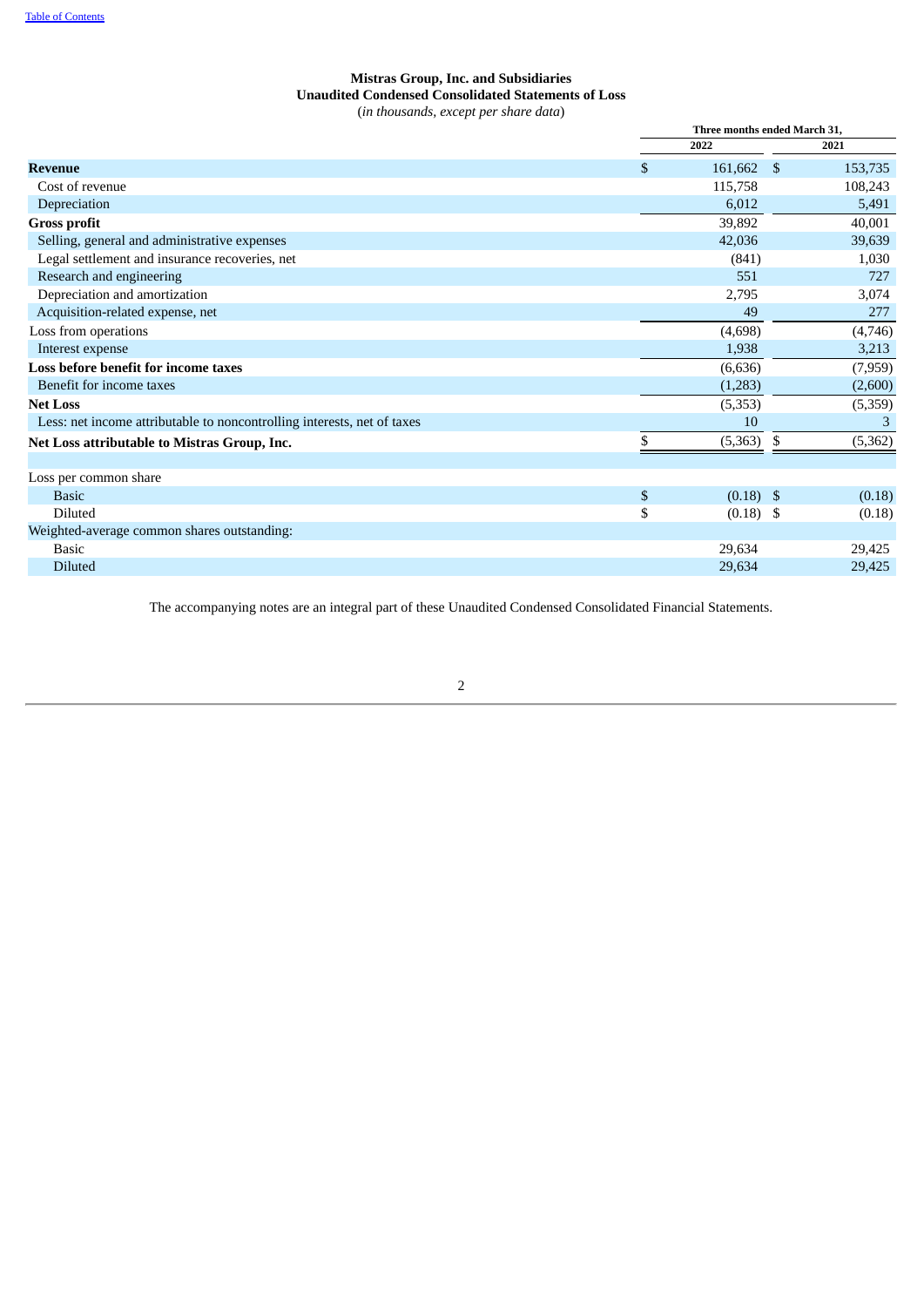## **Mistras Group, Inc. and Subsidiaries Unaudited Condensed Consolidated Statements of Comprehensive Loss** *(in thousands*)

|                                                          | Three months ended March 31, |         |
|----------------------------------------------------------|------------------------------|---------|
|                                                          | 2022                         | 2021    |
|                                                          |                              |         |
| Net Loss                                                 | $(5,353)$ \$                 | (5,359) |
| Other comprehensive loss:                                |                              |         |
| Foreign currency translation adjustments                 | 555                          | (592)   |
| Comprehensive Loss                                       | (4,798)                      | (5,951) |
| Less: net income attributable to noncontrolling interest | 10                           |         |
| Comprehensive loss attributable to Mistras Group, Inc.   | (4,808)                      | (5,954) |

<span id="page-5-0"></span>The accompanying notes are an integral part of these Unaudited Condensed Consolidated Financial Statements.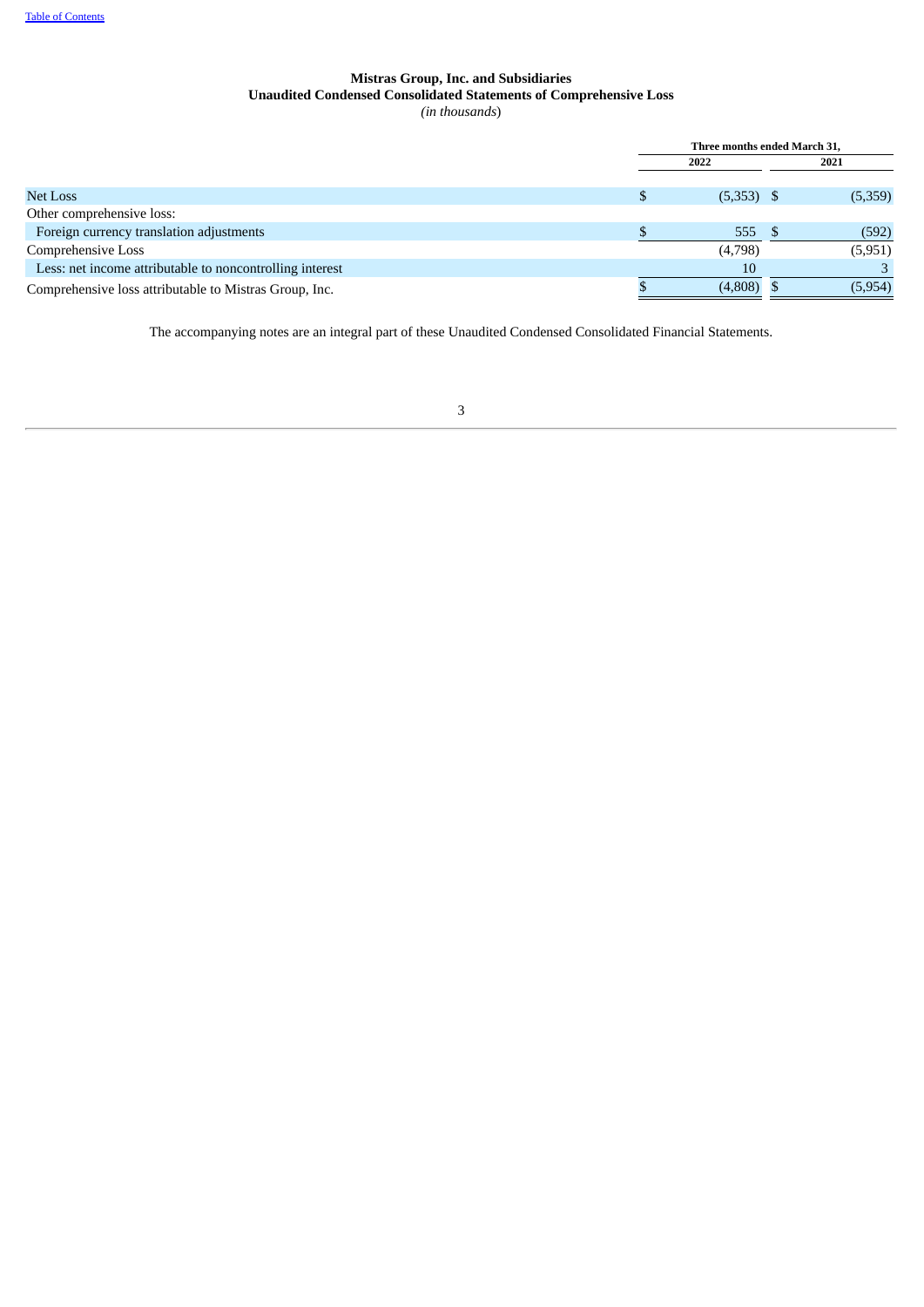## **Mistras Group, Inc. and Subsidiaries Unaudited Condensed Consolidated Statements of Equity**

(*in thousands*)

**Three months ended**

|                                          | <b>Common Stock</b><br><b>Shares</b> |    | Amount         |     | <b>Additional</b><br>paid-in capital |    | Accumulated<br>deficit | <b>Accumulated</b><br>other<br>comprehensive loss |               | Total<br>Mistras Group,<br>Inc.<br>Stockholders'<br><b>Equity</b> |          |     | Noncontrolling<br>Interest |              | <b>Total Equity</b> |
|------------------------------------------|--------------------------------------|----|----------------|-----|--------------------------------------|----|------------------------|---------------------------------------------------|---------------|-------------------------------------------------------------------|----------|-----|----------------------------|--------------|---------------------|
| <b>Balance at December 31, 2021</b>      | 29,546                               | -S | 295            | \$  | 238,687                              | \$ | $(17,988)$ \$          |                                                   | $(20,311)$ \$ |                                                                   | 200,683  | -\$ | 229                        | \$           | 200,912             |
| Net income (loss)                        | -                                    |    | -              |     | -                                    |    | (5,363)                |                                                   | -             |                                                                   | (5,363)  |     | 10                         |              | (5, 353)            |
| Other comprehensive income, net of tax   |                                      |    |                |     | $\overline{\phantom{a}}$             |    |                        |                                                   | 555           |                                                                   | 555      |     |                            |              | 555                 |
| Share-based payments                     | _                                    |    | -              |     | 1,515                                |    |                        |                                                   | -             |                                                                   | 1,515    |     | -                          |              | 1,515               |
| Net settlement of restricted stock units | 174                                  |    | $\overline{2}$ |     | (546)                                |    |                        |                                                   |               |                                                                   | (544)    |     |                            |              | (544)               |
| Balance at March 31, 2022                | 29,720                               | \$ | 297            | Э'n | 239,656                              | S  | (23, 351)              | -S                                                | (19, 756)     | -\$                                                               | 196,846  |     | 239                        |              | 197,085             |
|                                          |                                      |    |                |     |                                      |    |                        |                                                   |               |                                                                   |          |     |                            |              |                     |
| <b>Balance at December 31, 2020</b>      | 29,234                               | \$ | 292            | \$. | 234,638                              | \$ | (21, 848)              | -S                                                | (16,061)      | <sup>\$</sup>                                                     | 197,021  | \$  | 198                        | $\mathbf{s}$ | 197,219             |
| Net income (loss)                        |                                      |    | -              |     | -                                    |    | (5,362)                |                                                   |               |                                                                   | (5, 362) |     | 3                          |              | (5,359)             |
| Other comprehensive loss, net of tax     |                                      |    | -              |     |                                      |    |                        |                                                   | (592)         |                                                                   | (592)    |     | --                         |              | (592)               |
| Share-based payments                     |                                      |    |                |     | 1,262                                |    | -                      |                                                   |               |                                                                   | 1,262    |     | -                          |              | 1,262               |
| Net settlement of restricted stock units | 113                                  |    |                |     | (487)                                |    |                        |                                                   | --            |                                                                   | (486)    |     |                            |              | (486)               |
| Balance at March 31, 2021                | 29,347                               |    | 293            |     | 235,413                              |    | (27, 210)              |                                                   | (16, 653)     | S                                                                 | 191,843  |     | 201                        |              | 192,044             |

<span id="page-6-0"></span>The accompanying notes are an integral part of these Unaudited Condensed Consolidated Financial Statements.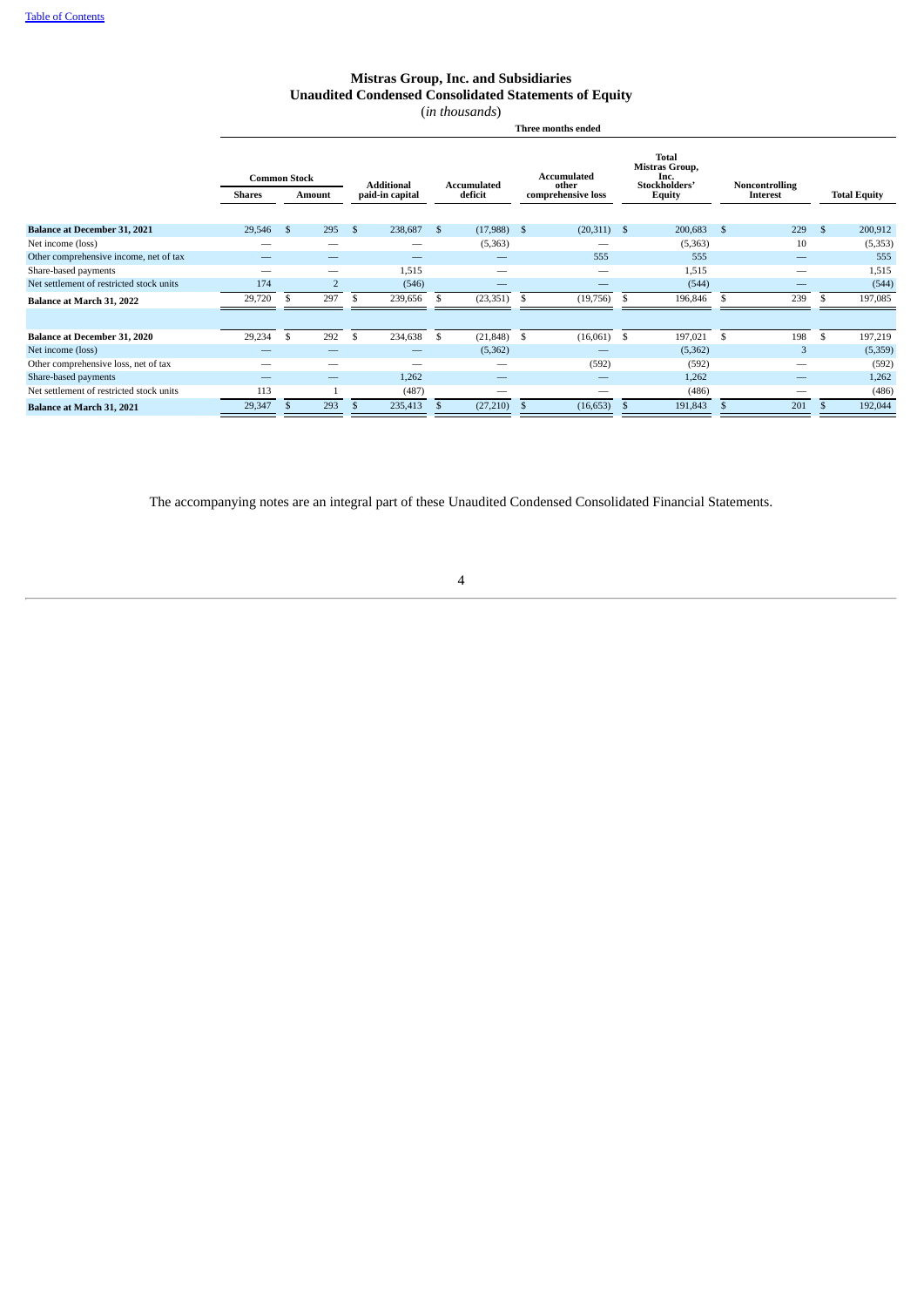## **Mistras Group, Inc. and Subsidiaries Unaudited Condensed Consolidated Statements of Cash Flows** *(In Thousands)*

|                                                                                             |              | Three months ended March 31, |              |          |  |  |  |  |  |  |  |
|---------------------------------------------------------------------------------------------|--------------|------------------------------|--------------|----------|--|--|--|--|--|--|--|
|                                                                                             |              | 2022                         |              | 2021     |  |  |  |  |  |  |  |
| Cash flows from operating activities                                                        |              |                              |              |          |  |  |  |  |  |  |  |
| Net loss                                                                                    | S            | $(5,353)$ \$                 |              | (5,359)  |  |  |  |  |  |  |  |
| Adjustments to reconcile net loss to net cash provided by (used in) operating activities    |              |                              |              |          |  |  |  |  |  |  |  |
| Depreciation and amortization                                                               |              | 8,807                        |              | 8,565    |  |  |  |  |  |  |  |
| Deferred income taxes                                                                       |              | 196                          |              | 866      |  |  |  |  |  |  |  |
| Share-based compensation expense                                                            |              | 1,515                        |              | 1,262    |  |  |  |  |  |  |  |
| Fair value adjustments to contingent consideration                                          |              | 45                           |              | 243      |  |  |  |  |  |  |  |
| Foreign currency loss                                                                       |              | 686                          |              | 455      |  |  |  |  |  |  |  |
| Other                                                                                       |              | 86                           |              | (48)     |  |  |  |  |  |  |  |
| Changes in operating assets and liabilities, net of effect of acquisitions and dispositions |              |                              |              |          |  |  |  |  |  |  |  |
| Accounts receivable                                                                         |              | (17, 831)                    |              | (5, 417) |  |  |  |  |  |  |  |
| Inventories                                                                                 |              | (96)                         |              | (87)     |  |  |  |  |  |  |  |
| Prepaid expenses and other assets                                                           |              | 3,421                        |              | (4,944)  |  |  |  |  |  |  |  |
| Accounts payable                                                                            |              | (440)                        |              | 942      |  |  |  |  |  |  |  |
| Accrued expenses and other liabilities                                                      |              | 3,605                        |              | 6,881    |  |  |  |  |  |  |  |
| Income taxes payable                                                                        |              | 493                          |              | (211)    |  |  |  |  |  |  |  |
| Payment of contingent consideration liability in excess of acquisition-date fair value      |              | (533)                        |              |          |  |  |  |  |  |  |  |
| Net cash provided by (used in) operating activities                                         |              | (5,399)                      |              | 3,148    |  |  |  |  |  |  |  |
| <b>Cash flows from investing activities</b>                                                 |              |                              |              |          |  |  |  |  |  |  |  |
| Purchase of property, plant and equipment                                                   |              | (3,061)                      |              | (4,003)  |  |  |  |  |  |  |  |
| Purchase of intangible assets                                                               |              | (151)                        |              | (350)    |  |  |  |  |  |  |  |
| Acquisition of business, net of cash acquired                                               |              |                              |              | (411)    |  |  |  |  |  |  |  |
| Proceeds from sale of equipment                                                             |              | 475                          |              | 588      |  |  |  |  |  |  |  |
| Net cash used in investing activities                                                       |              | (2,737)                      |              | (4, 176) |  |  |  |  |  |  |  |
| <b>Cash flows from financing activities</b>                                                 |              |                              |              |          |  |  |  |  |  |  |  |
| Repayment of finance lease obligations                                                      |              | (1,076)                      |              | (1,069)  |  |  |  |  |  |  |  |
| Repayment of long-term debt                                                                 |              | (4, 152)                     |              | (2, 323) |  |  |  |  |  |  |  |
| Proceeds from revolver                                                                      |              | 26,000                       |              | 23,000   |  |  |  |  |  |  |  |
| Repayment of revolver                                                                       |              | (15,500)                     |              | (17,750) |  |  |  |  |  |  |  |
| Payment of contingent consideration for business acquisitions                               |              | (405)                        |              | (938)    |  |  |  |  |  |  |  |
| Taxes paid related to net share settlement of share-based awards                            |              | (544)                        |              | (485)    |  |  |  |  |  |  |  |
| Net cash provided by financing activities                                                   |              | 4,323                        |              | 435      |  |  |  |  |  |  |  |
| Effect of exchange rate changes on cash and cash equivalents                                |              | (376)                        |              | (990)    |  |  |  |  |  |  |  |
| Net change in cash and cash equivalents                                                     |              | (4, 189)                     |              | (1,583)  |  |  |  |  |  |  |  |
| Cash and cash equivalents at beginning of period                                            |              | 24,110                       |              | 25,760   |  |  |  |  |  |  |  |
| Cash and cash equivalents at end of period                                                  | $\mathbf{s}$ | 19,921                       | $\mathbb{S}$ | 24,177   |  |  |  |  |  |  |  |
| Supplemental disclosure of cash paid (received)                                             |              |                              |              |          |  |  |  |  |  |  |  |
| Interest, net                                                                               | \$           | 1,711                        | \$           | 2,916    |  |  |  |  |  |  |  |
| Income taxes, net of refunds                                                                | \$           | (4,661)                      | \$           | 2,877    |  |  |  |  |  |  |  |
| <b>Noncash investing and financing</b>                                                      |              |                              |              |          |  |  |  |  |  |  |  |
| Equipment acquired through finance lease obligations                                        | \$           | 848                          | \$           | 643      |  |  |  |  |  |  |  |

<span id="page-7-0"></span>The accompanying notes are an integral part of these Unaudited Condensed Consolidated Financial Statements.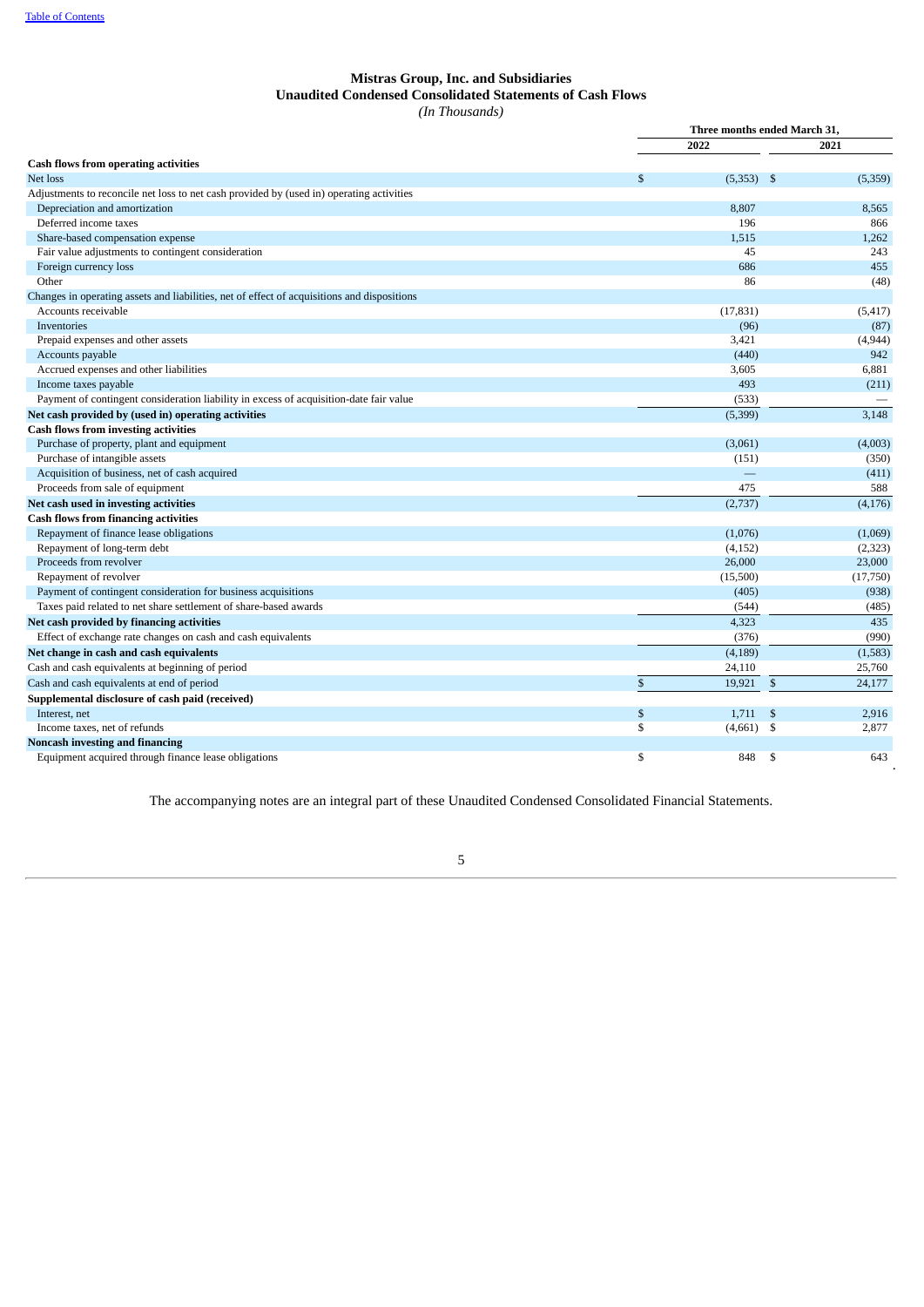#### **1. Description of Business and Basis of Presentation**

#### *Description of Business*

Mistras Group, Inc. and subsidiaries (the Company) is a leading "one source" multinational provider of integrated technology-enabled asset protection solutions helping to maximize the safety and operational uptime for civilization's most critical industrial and civil assets.

Backed by an innovative, data-driven asset protection portfolio, proprietary technologies, and decades-long legacy of industry leadership, the Company helps clients with asset-intensive infrastructure in the oil and gas, aerospace and defense, industrials, power generation, and transmission (including alternative and renewable energy), other process industries and infrastructure, research and engineering and other industries towards achieving and maintaining operational excellence. By supporting these organizations that help fuel our vehicles and power our society; inspecting components that are trusted for commercial, defense, and space craft; and building real-time monitoring equipment to enable safe travel across bridges, the Company helps the world at large.

The Company enhances value for its clients by integrating asset protection throughout supply chains and centralizing integrity data through a suite of Industrial Internet of Things ("IoT")-connected digital software and monitoring solutions, including OneSuite™, which serves as an ecosystem platform, pulling together all of the Company's software and data services capabilities, for the benefit of its customers.

The Company's core capabilities also include non-destructive testing ("NDT") field inspections enhanced by advanced robotics, laboratory quality control and assurance testing, sensing technologies and NDT equipment, asset and mechanical integrity engineering services, and light mechanical maintenance and access services.

## *Recent Developments*

The COVID-19 coronavirus (COVID-19) pandemic has continued to cause disruption and volatility in domestic and international markets although conditions continue to improve during 2022 as compared to 2021. The Company's businesses have been classified as non-healthcare critical infrastructure as defined by the U.S. Centers for Disease Control and Prevention (CDC). Our facilities, and the Company's customers facilities as well, have remained open with staffing modifications and precautionary procedures taken as necessary.

Overall, the Company has taken actions to help ensure the health and safety of Company employees and those of its customers and suppliers; maintain business continuity and financial strength and stability; and serve customers as they provide essential products and services to the world.

The COVID-19 pandemic uncertainty, significant volatility in oil prices, and decreased traffic in the aerospace industry have adversely affected the operations of the Company's customers, suppliers and contractors beginning in the first quarter of 2020, and as a consequence, the Company's results of operations, were adversely impacted. These negative factors continue to cause volatility and uncertainty in the markets in which the Company operates, although the Company in 2022 has nevertheless begun approaching pre-pandemic levels of activity in certain end markets, particularly oil and gas where crude oil prices have exceeded pre-pandemic levels.

The Company has eliminated substantially all of the cost reduction initiatives undertaken in 2020, including re-installment of the savings plan employer match and increasing wages back to pre-pandemic amounts.

The Company is currently unable to predict with certainty the overall impact that the factors discussed above and the effect of the Russian-Ukrainian conflict may have on its business, results of operations or liquidity or in other ways which the Company cannot yet determine. To date, the Company's European operations have begun to see increased costs associated with higher energy costs, among others, due in part to the on-going conflict. The Company will continue to monitor market conditions and respond accordingly.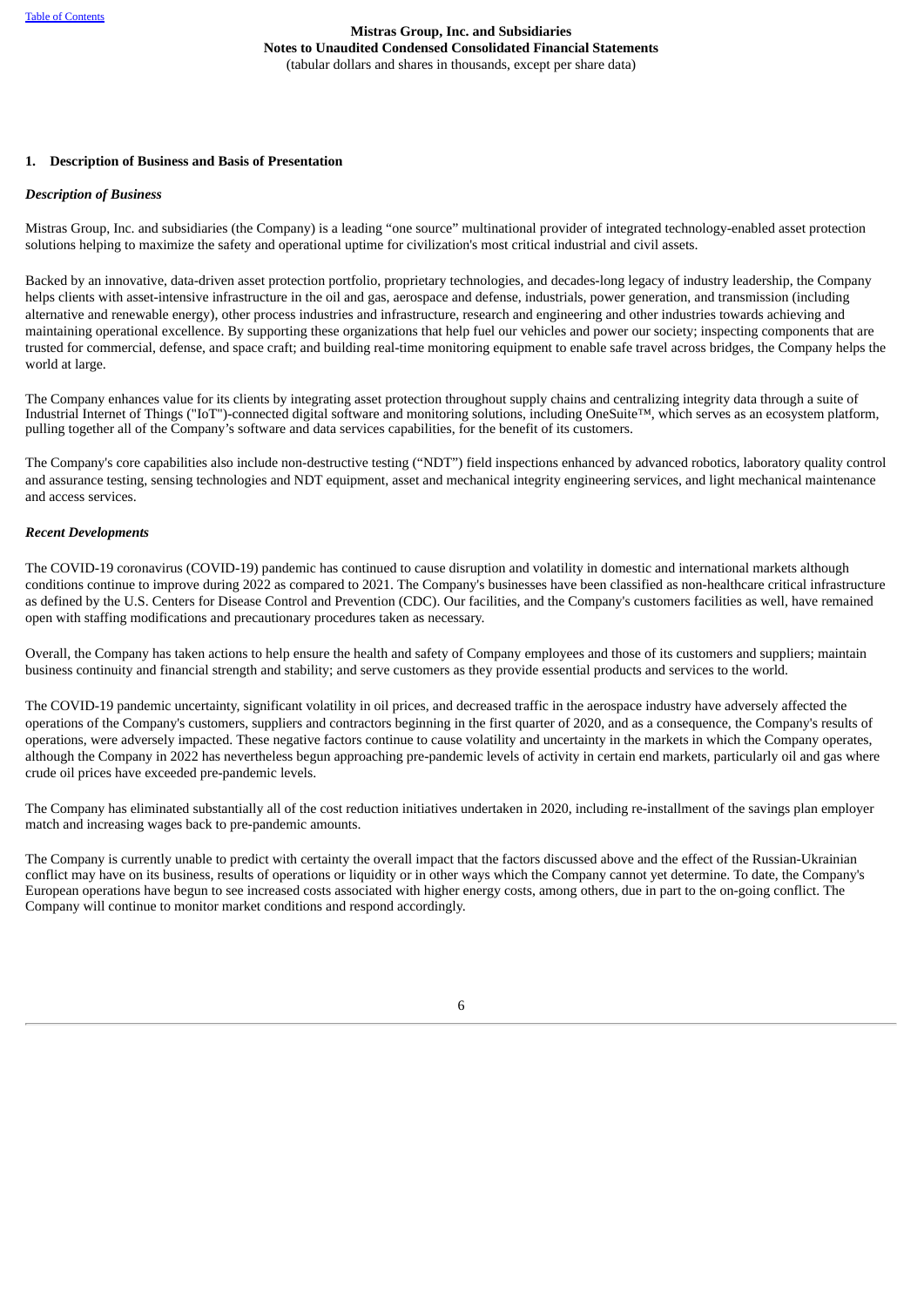## *Basis of Presentation*

The Unaudited Condensed Consolidated Financial Statements contained in this report have been prepared in conformity with U.S. generally accepted accounting principles ("GAAP") and Securities and Exchange Commission ("SEC") guidance allowing for reduced disclosure for interim periods. In the opinion of management, the Unaudited Condensed Consolidated Financial Statements include all adjustments, which are of a normal recurring nature, necessary for a fair presentation of the results for the interim periods of the years ending December 31, 2022 and December 31, 2021.

Certain items included in these statements are based on management's estimates. Actual results may differ from those estimates. The results of operations for any interim period are not necessarily indicative of the results expected for the year. The accompanying Unaudited Condensed Consolidated Financial Statements should be read in conjunction with the notes to the Audited Consolidated Financial Statements contained in the Company's 2021 Annual Report on Form 10-K ("2021 Annual Report").

#### *Principles of Consolidation*

The accompanying Unaudited Condensed Consolidated Financial Statements include the accounts of Mistras Group, Inc. as well as its wholly-owned subsidiaries, majority-owned subsidiaries and consolidated variable interest entities (VIE). For subsidiaries in which the Company's ownership interest is less than 100%, the non-controlling interests are reported in stockholders' equity in the accompanying Condensed Consolidated Balance Sheets. The noncontrolling interests in net results, net of tax, is classified separately in the accompanying Unaudited Condensed Consolidated Statements of Loss. All significant intercompany accounts and transactions have been eliminated in consolidation. The results of operations of companies acquired are included from the date of acquisition.

#### *Reclassification*

Certain amounts in prior periods have been reclassified to conform to the current year presentation. Such reclassifications did not have a material effect on the Company's financial condition or results of operations as previously reported.

#### *Customers*

For each of the three months ended March 31, 2022 and 2021, no customer represented 10% or more of the Company's revenue.

#### *Significant Accounting Policies*

The Company's significant accounting policies are disclosed in Note 1–*Summary of Significant Accounting Policies and Practices* in the 2021 Annual Report. On an ongoing basis, the Company evaluates its estimates and assumptions, including among other things, those related to revenue recognition, long-lived assets, goodwill and acquisitions. Since the date of the 2021 Annual Report, there have been no material changes to the Company's significant accounting policies.

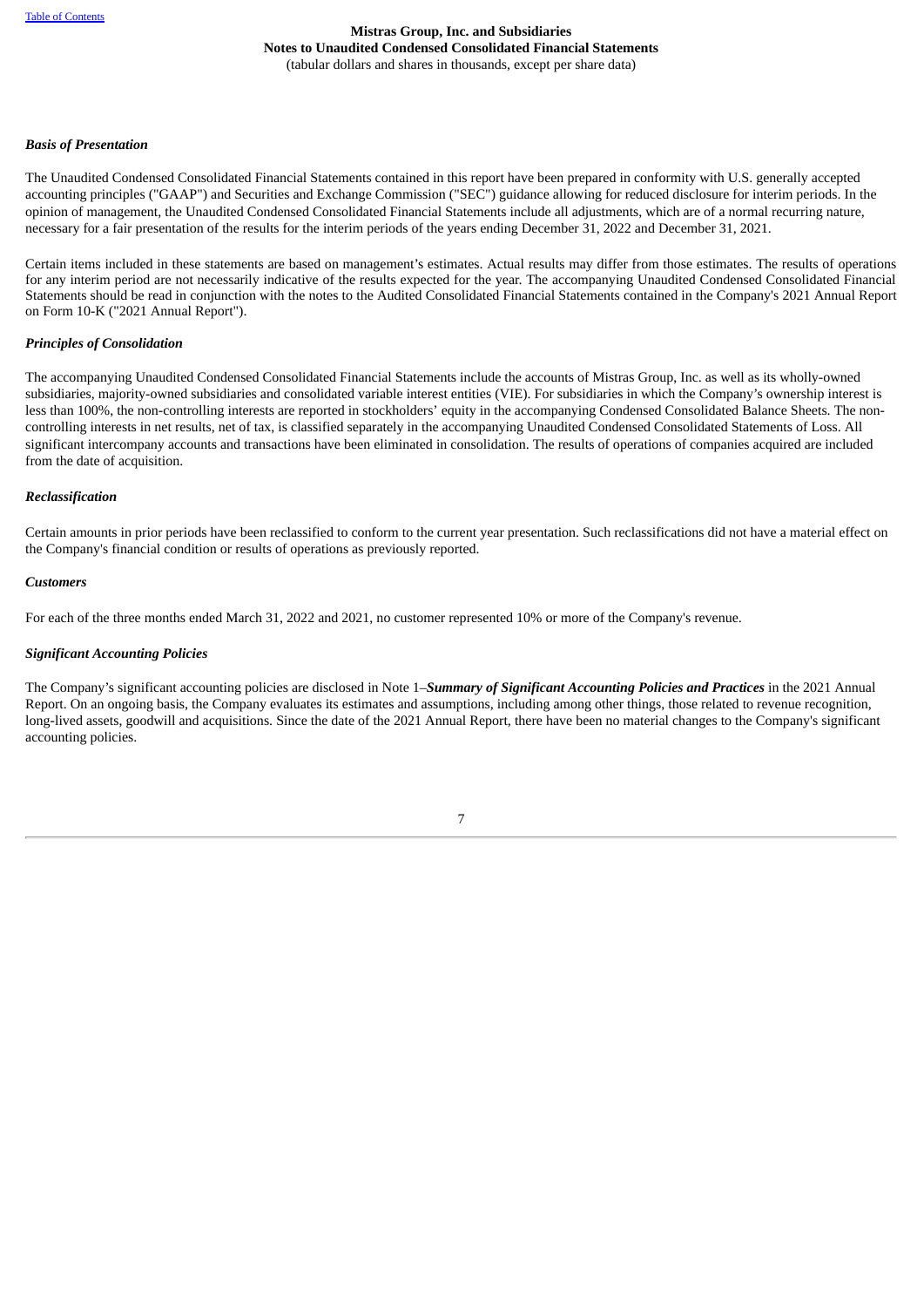## *Income Taxes*

Income taxes are accounted for under the asset and liability method. We recognize deferred tax assets and liabilities at enacted income tax rates for the temporary differences between the financial reporting bases and the tax bases of our assets and liabilities. Any effects of changes in income tax rates or tax laws are included in the provision for income taxes in the period of enactment. Our net deferred tax assets primarily consist of net operating loss carry forwards, or NOLs. A valuation allowance is provided if it is more likely than not that some or all of a deferred income tax asset will not be realized. A current tax liability or asset is recognized for the estimated taxes payable or refundable on tax returns for the current and prior years.

As of March 31, 2022, management concluded that it is more likely than not that a substantial portion of the Company's deferred tax assets will be realized.

We recognize the tax benefit from an uncertain tax position only if it is more likely than not that the tax position will be sustained on examination by the taxing authorities, based on the technical merits of the position. The tax benefits recognized in the financial statements from such a position are measured based on the largest benefit that has a greater than 50% likelihood of being realized upon ultimate resolution.

The Company's effective income tax rate was approximately 19.3% and 32.7% for the three months ended March 31, 2022 and 2021, respectively. The effective income tax rate benefit for the three months ended March 31, 2022 was lower than the statutory rate primarily due to the impact of an unfavorable discrete item related to stock compensation. The effective income tax rate for the three months ended March 31, 2021 was higher than the statutory rate due to the capitalization of certain non-US intercompany balances which resulted in a deductible foreign exchange loss in the US.

## *Recent Accounting Pronouncements*

In March 2020 and updated in January 2021, the FASB issued ASU 2020-04 and 2021-01,*"Reference Rate Reform (Topic 848): Facilitation of the Effects of Reference Rate Reform on Financial Reporting."* The amendments provide optional guidance for a limited period of time to ease the potential burden in accounting for (or recognizing the effects of) reference rate reform on financial reporting. The guidance provides optional expedients and exceptions for applying U.S. GAAP to contract modifications and hedging relationships, subject to meeting certain criteria, that reference LIBOR or another rate that is expected to be discontinued. The amendments in ASU 2020-04 are effective for all entities as of March 12, 2020 through December 31, 2022. The Company is currently evaluating applicable contracts and the available expedients provided by the new guidance.

## **2. Revenue**

The Company derives the majority of its revenue by providing services on a time and material basis, and are short-term in nature. The Company accounts for revenue in accordance with ASC Topic 606, *Revenue from Contracts with Customers*.

## *Performance Obligations*

The Company provides highly integrated and bundled inspection services to its customers. The majority of the Company's contracts have a single performance obligation as the promise to transfer the individual goods or services is not separately identifiable from other promises in the contracts and is, therefore, not distinct. For contracts with multiple performance obligations, the Company allocates the contract's transaction price to each performance obligation using the Company's best estimate of the standalone selling price of each distinct good or service in the contract. The primary method used to estimate standalone selling price is a relative selling price based on price lists.

Contract modifications are not routine in the performance of the Company's contracts. Generally, when contracts are modified, the modification is to account for changes in scope to the goods and services that are provided. In most instances, contract modifications are for goods or services that are distinct, and, therefore, are accounted for as a separate contract.

The Company's performance obligations are satisfied over time as work progresses or at a point in time. The majority of the Company's revenue is recognized over time as work progresses for the Company's service deliverables, which includes providing testing, inspection and mechanical services to our customers. Revenue is recognized over time based on time and material incurred to date which best portrays the transfer of control to the customer. The Company also utilizes an available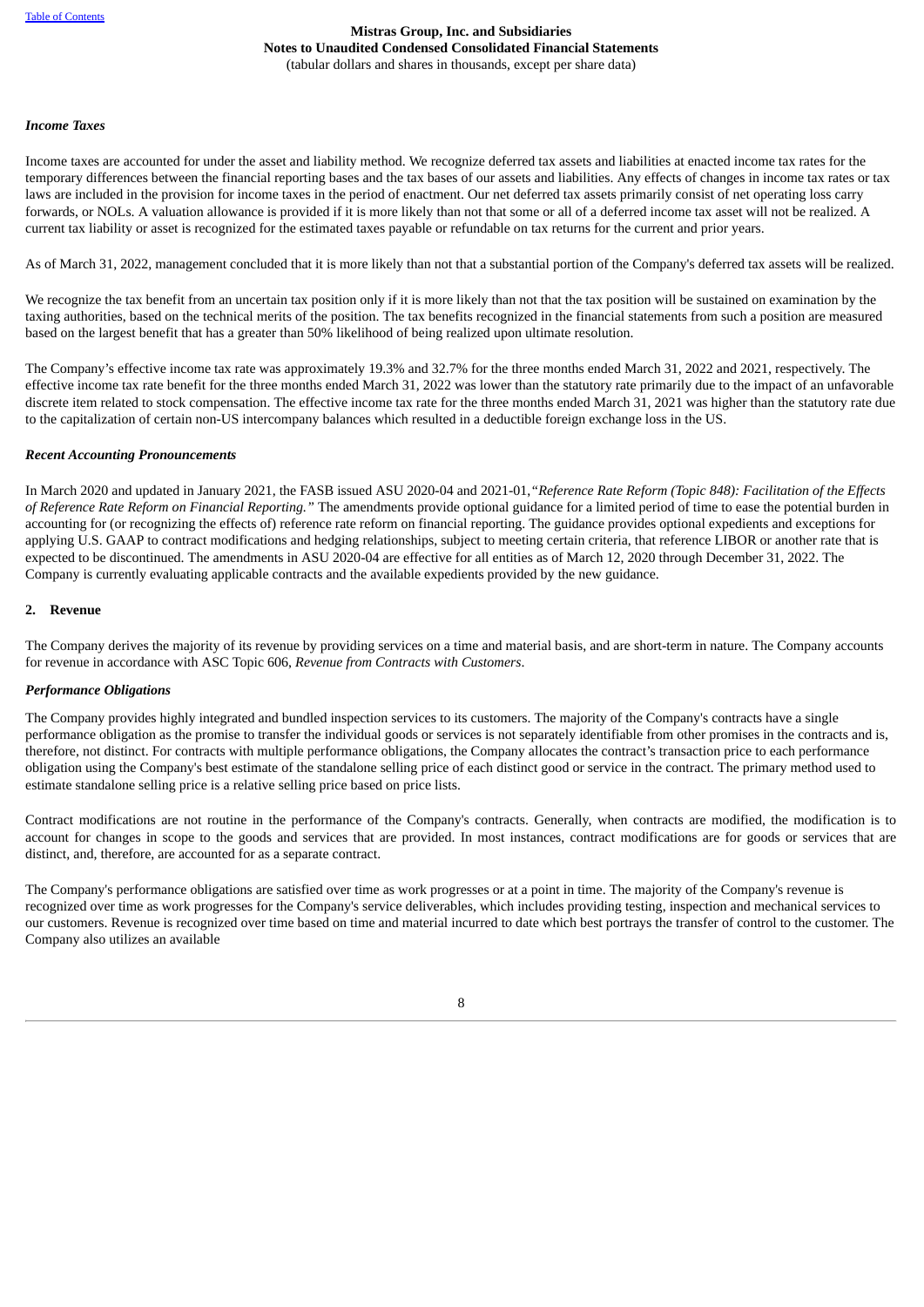practical expedient that provides for revenue to be recognized in an amount that corresponds directly with the value to the customer of the entity's performance completed to date. Fixed fee arrangements are determined based on expected labor, material, and overhead to be consumed on fulfillment of such services. For these arrangements, revenue is recognized on a cost-to-cost method tracked on an input basis.

The majority of our revenue recognized at a point in time is related to product sales when the customer obtains control of the asset, which is generally upon shipment to the customer. Contract costs include labor, material and overhead.

The Company expects any significant remaining performance obligations to be satisfied within one year.

## *Contract Estimates*

The majority of the Company's revenues are short-term in nature. The Company enters into master service agreements (MSAs) with customers that specify an overall framework and contract terms. The actual contracting to provide services or furnish products are triggered by a work order, purchase order, or some similar document issued pursuant to a MSA which sets forth the scope of services and/or identifies the products to be provided. From time-to-time, the Company may enter into longer-term contracts, which can range from several months to several years. Revenue on certain contracts is recognized as work is performed based on total costs incurred to date in relation to the total estimated costs for the performance of the contract at completion. This includes contract estimates of costs to be incurred for the performance of the contract. Cost estimation is based upon the professional knowledge and experience of the Company's project managers, engineers and financial professionals. Factors that are considered in estimating the work to be completed include the availability of materials, the effect of any delays in the Company's project performance and the recoverability of any claims. Whenever revisions of estimates, contract costs and/or contract values indicate that the contract costs will exceed estimated revenues, thus creating a loss, a provision for the total estimated loss is recorded in that period.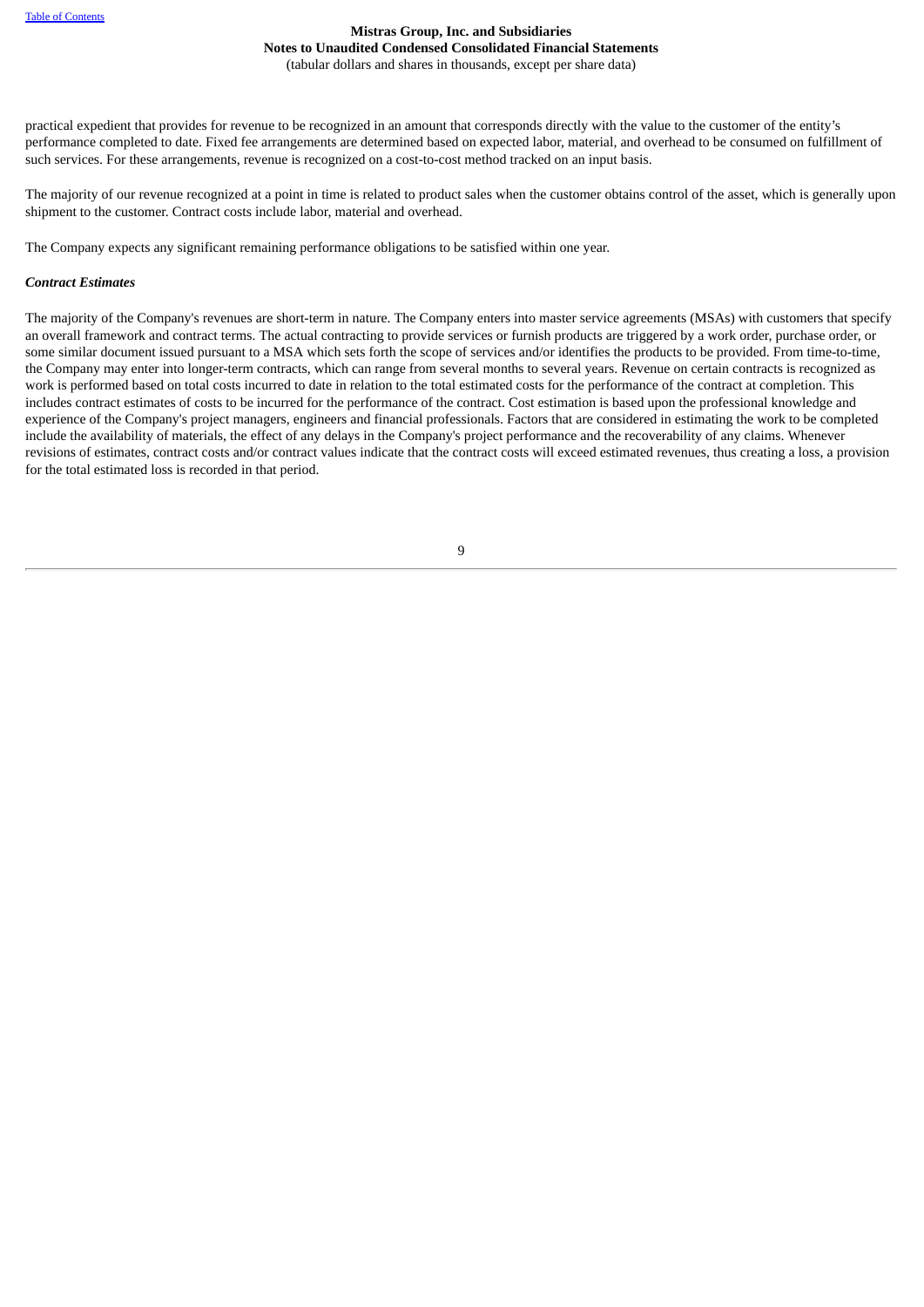## *Revenue by Category*

The following series of tables present the Company's disaggregated revenue:

Revenue by industry was as follows:

| Three Months Ended March 31, 2022      | <b>Services</b> |              | <b>International</b> |     | <b>Products</b> |     | Corp/Elim         |    | Total   |
|----------------------------------------|-----------------|--------------|----------------------|-----|-----------------|-----|-------------------|----|---------|
| Oil & Gas                              | 86,613          | <sup>S</sup> | 7,572                | - S | 38              | - S | $\qquad \qquad -$ | .D | 94,223  |
| Aerospace & Defense                    | 15,022          |              | 4,940                |     | 108             |     |                   |    | 20,070  |
| Industrials                            | 9.007           |              | 5,528                |     | 502             |     |                   |    | 15,037  |
| Power generation & Transmission        | 3,822           |              | 2,562                |     | 845             |     |                   |    | 7,229   |
| <b>Other Process Industries</b>        | 10,293          |              | 3,518                |     |                 |     |                   |    | 13,812  |
| Infrastructure, Research & Engineering | 2.506           |              | 2.039                |     | 897             |     |                   |    | 5,442   |
| Petrochemical                          | 3,045           |              | 78                   |     |                 |     |                   |    | 3,123   |
| Other                                  | 2,638           |              | 1,901                |     | 545             |     | (2,358)           |    | 2,726   |
| <b>Total</b>                           | 132,946         |              | 28,138               |     | 2,936           |     | $(2,358)$ \$      |    | 161,662 |

| Three Months Ended March 31, 2021      | <b>Services</b> |     | <b>International</b> |     | <b>Products</b> |     | Corp/Elim    | <b>Total</b> |
|----------------------------------------|-----------------|-----|----------------------|-----|-----------------|-----|--------------|--------------|
| Oil & Gas                              | 79,220          | \$. | 7.936                | -\$ | 56              | -\$ |              | 87,212       |
| Aerospace & Defense                    | 11,823          |     | 4,317                |     | 35              |     |              | 16,175       |
| Industrials                            | 8.819           |     | 4.849                |     | 327             |     |              | 13,995       |
| Power generation & Transmission        | 5.534           |     | 1,978                |     | 759             |     |              | 8,271        |
| <b>Other Process Industries</b>        | 7,856           |     | 2,912                |     | 9               |     |              | 10,777       |
| Infrastructure, Research & Engineering | 3.169           |     | 3.756                |     | 1.144           |     |              | 8.069        |
| Petrochemical                          | 5,464           |     | 72                   |     |                 |     |              | 5,536        |
| Other                                  | 2,413           |     | 1,828                |     | 658             |     | (1,199)      | 3,700        |
| <b>Total</b>                           | 124,298         |     | 27,648               |     | 2,988           |     | $(1,199)$ \$ | 153,735      |

Revenue per key geographic location was as follows:

| Three Months Ended March 31, 2022 | <b>Services</b> | <b>International</b> | <b>Products</b> | Corp/Elim | <b>Total</b> |
|-----------------------------------|-----------------|----------------------|-----------------|-----------|--------------|
| <b>United States</b>              | 113,935         | 173                  | 1,351           | (655)     | 114,804      |
| Other Americas                    | 18,052          | 1,341                | 16              | (609)     | 18,800       |
| <b>Europe</b>                     | 744             | 25,920               | 580             | (924)     | 26,320       |
| Asia-Pacific                      | 215             | 704                  | 989             | (170)     | 1,738        |
| Total                             | 132.946         | 28,138               | 2,936           | (2,358)   | 161,662      |

| Three Months Ended March 31, 2021 | <b>Services</b> |         | <b>International</b> |        |  | <b>Products</b> | Corp/Elim |          |  | <b>Total</b> |  |  |
|-----------------------------------|-----------------|---------|----------------------|--------|--|-----------------|-----------|----------|--|--------------|--|--|
| <b>United States</b>              |                 | 104.546 |                      | 208    |  | 1,460           |           | (391)    |  | 105,823      |  |  |
| <b>Other Americas</b>             |                 | 18.878  |                      | 1,177  |  | 67              |           | (63)     |  | 20,059       |  |  |
| Europe                            |                 | 294     |                      | 25,894 |  | 460             |           | (612)    |  | 26,036       |  |  |
| Asia-Pacific                      |                 | 580     |                      | 369    |  | 1.001           |           | (133)    |  | 1,817        |  |  |
| <b>Total</b>                      |                 | 124.298 |                      | 27.648 |  | 2,988           |           | (1, 199) |  | 153,735      |  |  |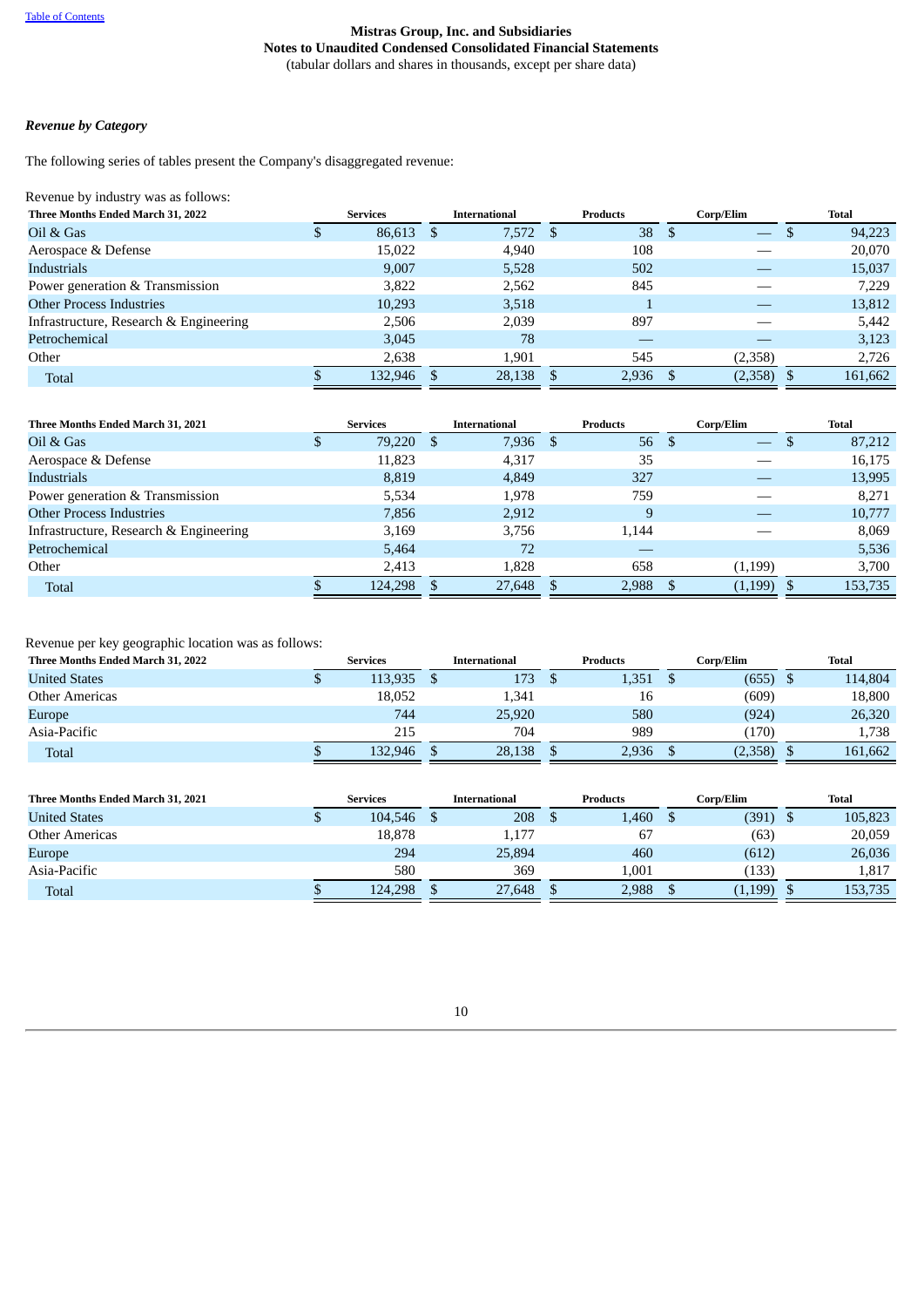## *Contract Balances*

The timing of revenue recognition, billings and cash collections results in billed accounts receivable, unbilled receivables (contract assets), and customer advances and deposits (contract liabilities) on the Consolidated Balance Sheets. Amounts are generally billed as work progresses in accordance with agreed-upon contractual terms, generally at periodic intervals (e.g., weekly, bi-weekly or monthly). Generally, billing occurs subsequent to revenue recognition, resulting in contract assets. However, the Company sometimes receives advances or deposits from its customers before revenue is recognized, resulting in contract liabilities. These assets and liabilities are aggregated on an individual contract basis and reported on the Consolidated Balance Sheets at the end of each reporting period within accounts receivable, net or accrued expenses and other current liabilities.

Revenue recognized during the three months ended March 31, 2022 and 2021 that was included in the contract liability balance at the beginning of such year was \$2.2 million and \$1.9 million for each period. Changes in the contract asset and liability balances during these periods were not materially impacted by any other factors. The Company applies a practical expedient to expense incremental costs incurred related to obtaining a contract. The Company's expenses are expected to be amortized over a period less than one year.

#### **3. Share-Based Compensation**

The Company has share-based incentive awards outstanding to its eligible employees and non-employee directors under two equity incentive plans: (i) the 2009 Long-Term Incentive Plan (the "2009 Plan") and (ii) the 2016 Long-Term Incentive Plan (the "2016 Plan"). No further awards may be granted under the 2009 Plan, and the remaining stock option award granted under the 2009 Plan expired during the three months ended March 31, 2022. Awards granted under the 2016 Plan may be in the form of stock options, restricted stock units and other forms of share-based incentives, including performance restricted stock units, stock appreciation rights and deferred stock rights. At the annual shareholders meeting on May 19, 2020, the Company's shareholders approved an amendment to increase the total number of shares that may be issued under the 2016 Plan by 2.0 million, for a total of 3.7 million shares that are authorized for issuance under the 2016 Plan, of which 383,743 shares were available for future grants as of March 31, 2022.

#### *Stock Options*

For each of the three months ended March 31, 2022 and 2021, the Company did not recognize any share-based compensation expense related to the stock option award, as the one outstanding stock option award was already fully vested. No unrecognized compensation costs remained related to the stock option award as of March 31, 2022.

The following table sets forth a summary of the stock option activity, weighted-average exercise prices and options outstanding as of March 31, 2022 and 2021:

|                                     |                                          |      | Three months ended March 31,             |                                          |      |                                                 |
|-------------------------------------|------------------------------------------|------|------------------------------------------|------------------------------------------|------|-------------------------------------------------|
|                                     | 2022                                     |      |                                          |                                          | 2021 |                                                 |
|                                     | Common<br><b>Stock</b><br><b>Options</b> |      | Weighted<br>Average<br>Exercise<br>Price | Common<br><b>Stock</b><br><b>Options</b> |      | Weighted<br>Average<br><b>Exercise</b><br>Price |
| Outstanding at beginning of period: | 5.                                       |      | 22.35                                    | $5 -$                                    | D    | 22.35                                           |
| Granted                             | $\hspace{0.05cm}$                        |      |                                          | $\hspace{0.1mm}-\hspace{0.1mm}$          |      |                                                 |
| Exercised                           | $\qquad \qquad \longleftarrow$           | ۵D   |                                          |                                          | D    |                                                 |
| <b>Expired or forfeited</b>         | (5)                                      | - \$ | 22.35                                    | $\hspace{0.1mm}-\hspace{0.1mm}$          |      |                                                 |
| Outstanding at end of period:       |                                          |      |                                          | .5                                       | \$.  | 22.35                                           |

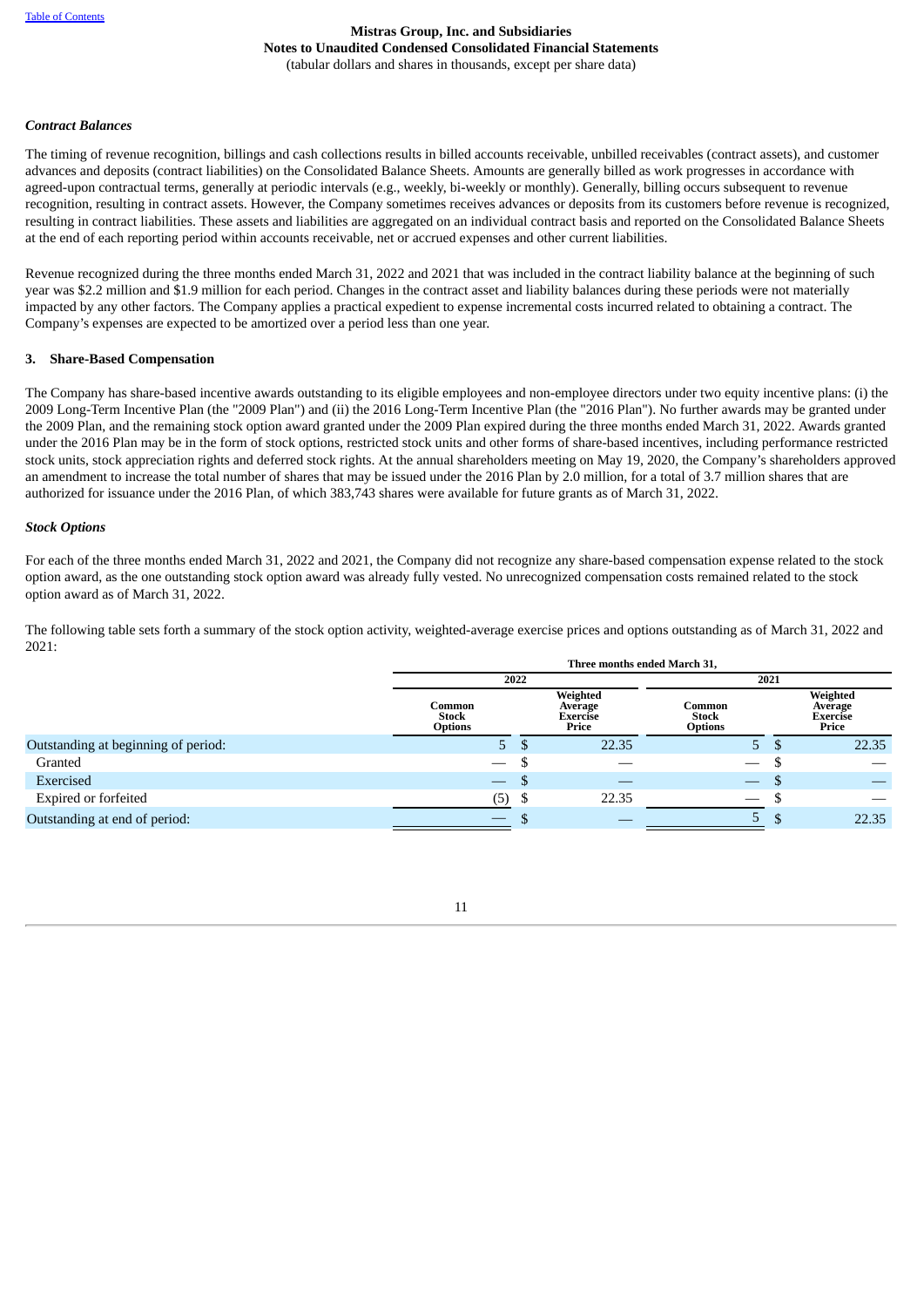## *Restricted Stock Unit Awards*

For the three months ended March 31, 2022 and March 31, 2021, the Company recognized share-based compensation expense related to restricted stock unit awards of \$0.9 million and \$0.9 million, respectively. As of March 31, 2022, there was \$9.6 million of unrecognized compensation costs, net of estimated forfeitures, related to restricted stock unit awards, which is expected to be recognized over a remaining weighted-average period of 3.1 years. Upon vesting, restricted stock units are generally net share-settled to cover the required withholding tax and the remaining amount is converted into an equivalent number of shares of common stock.

A summary of the vesting activity of restricted stock unit awards, with the respective fair value of the awards, is as follows:

|                                | Three months ended March 31, |       |
|--------------------------------|------------------------------|-------|
|                                | 2022                         | 2021  |
| Restricted stock awards vested | 226                          |       |
| Fair value of awards vested    | 1.502                        | 1,189 |

A summary of the fully-vested common stock the Company issued to its six non-employee directors, in connection with its non-employee director compensation plan, is as follows:

|                                        |      | Three months ended March 31. |
|----------------------------------------|------|------------------------------|
|                                        | 2022 | 2021                         |
| Awards issued                          |      | n E<br>رے                    |
| Grant date fair value of awards issued | ⊐רר  | 258                          |

A summary of the Company's outstanding, non-vested restricted share units is as follows:

|                                     |              |      | Three months ended March 31,                                  |              |      |                                                               |  |  |  |
|-------------------------------------|--------------|------|---------------------------------------------------------------|--------------|------|---------------------------------------------------------------|--|--|--|
|                                     |              | 2022 |                                                               |              | 2021 |                                                               |  |  |  |
|                                     | <b>Units</b> |      | Weighted<br>Average<br><b>Grant-Date</b><br><b>Fair Value</b> | <b>Units</b> |      | Weighted<br>Average<br><b>Grant-Date</b><br><b>Fair Value</b> |  |  |  |
| Outstanding at beginning of period: | 1,208        |      | 7.96                                                          | 1,076        |      | 7.41                                                          |  |  |  |
| Granted                             | 675          | - S  | 7.65                                                          | 519          | - \$ | 10.06                                                         |  |  |  |
| Released                            | $(226)$ \$   |      | 13.73                                                         | $(111)$ \$   |      | 15.90                                                         |  |  |  |
| Forfeited                           | 7).          | - \$ | 10.50                                                         | (10)         | - \$ | 8.69                                                          |  |  |  |
| Outstanding at end of period:       | 1,650        |      | 7.16                                                          | 1,474        |      | 7.70                                                          |  |  |  |

## *Performance Restricted Stock Units*

The Company maintains Performance Restricted Stock Units (PRSUs) that have been granted to select executives and senior officers whose ultimate payout is based on the Company's performance over a one-year period based on specific metrics approved by the Compensation Committee of the Board of Directors of the Company.

For 2021, the Compensation Committee made changes to the Company's equity incentive compensation plan for its executive officers and approved the new target awards for 2021. For 2021, the three metrics were:

- 1. *Free Cash Flow* net cash provided by operating activities less purchases of property, plant, equipment and intangible assets and is subject to adjustments approved by the Compensation Committee.
- *2. Adjusted EBITDA* defined as net income attributable to the Company plus: interest expense, provision for income taxes, depreciation and amortization, share-based compensation expense and certain acquisition related costs (including transaction due diligence costs and adjustments to the fair value of contingent consideration), foreign exchange (gain) loss and, if applicable, certain special items which are noted).
- 3. *Total Shareholder Return (TSR)* measures the total return to shareholders of the Company during 2021 versus the total return to the shareholders of a predefined peer group of companies that provide inspection, testing, certification or similar industrial services. The return will be measured by the year over year percent change in share price. The share prices used to calculate the return are the average share price during the 20-trading day period ending on the initial

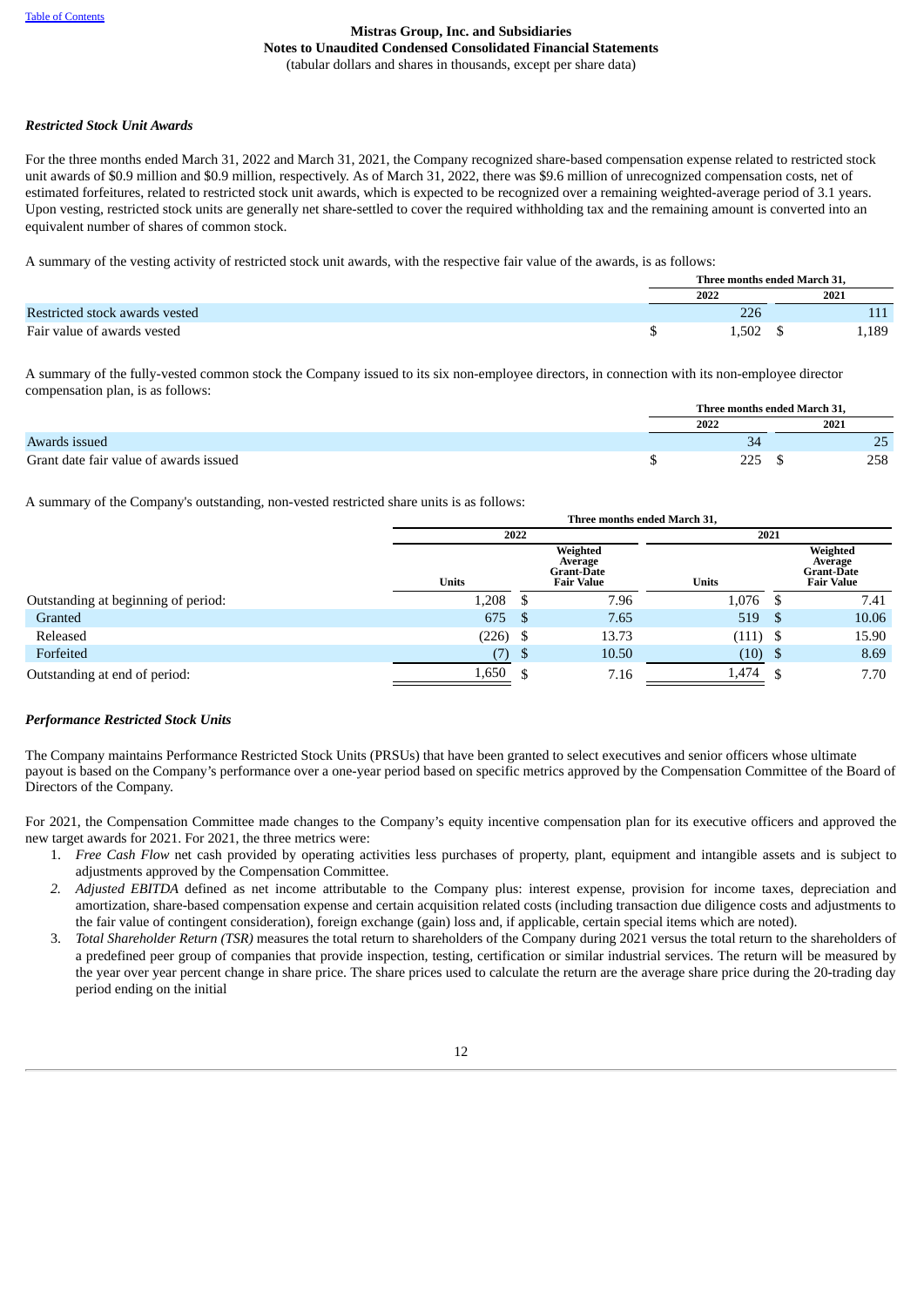measurement date (the last 20 trading days of 2020), compared to the average share price during the 20-trading day period ending on the final measurement date (the last 20 trading days of 2021). Any cash dividends or distributions paid in 2021 will be added to calculate the return to shareholders during the year. TSR is considered a market condition for which the fair value of PRSUs with this condition is determined using a Monte Carlo valuation model. Key assumptions in the Monte Carlo valuation model included:

- a. *Expected Volatility.* Expected volatility of the Company's common stock at the date of grant was estimated based on a historical average volatility rate for the approximate 1-year performance period.
- b. *Dividend Yield*. The dividend yield assumption was based on historical and anticipated dividend payouts (assumed at zero).
- c. *Risk-Free Interest Rate*. The risk-free interest rate assumption was based on observed interest rates consistent with the approximate 1 year performance measurement period.

For 2022, the Compensation Committee retained the Company's prior year equity incentive compensation plan for its executive officers including utilizing the same metrics, as defined above, and approved the new target awards for 2022.

PRSUs are equity-classified and compensation costs are initially measured using the fair value of the underlying stock at the date of grant. Compensation costs related to the PRSUs are subsequently adjusted for changes in the expected outcomes of the performance conditions. Compensation cost related to the PRSUs with a market condition is not reversed if the market condition is not achieved, provided the employee requisite service has been rendered. PRSUs generally vest ratably on each of the first four anniversary dates upon completion of the performance period, for a total requisite service period of up to five years and have no dividend rights.

A summary of the Company's PRSU activity is as follows:

|                                     |              |      | Three months ended March 31,                                  |              |      |                                                               |  |  |
|-------------------------------------|--------------|------|---------------------------------------------------------------|--------------|------|---------------------------------------------------------------|--|--|
|                                     |              | 2022 |                                                               |              |      |                                                               |  |  |
|                                     | <b>Units</b> |      | Weighted<br>Average<br><b>Grant-Date</b><br><b>Fair Value</b> | <b>Units</b> |      | Weighted<br>Average<br><b>Grant-Date</b><br><b>Fair Value</b> |  |  |
| Outstanding at beginning of period: | 388          | ۰D   | 10.07                                                         | 333          | - 35 | 8.84                                                          |  |  |
| Granted                             | 341          | - \$ | 6.55                                                          | 189          | - \$ | 12.59                                                         |  |  |
| Performance condition adjustments   | (56)         | - \$ | 10.47                                                         | $(125)$ \$   |      | 3.68                                                          |  |  |
| Released                            | (17)         | - \$ | 6.85                                                          | $(22)$ \$    |      | 13.63                                                         |  |  |
| Forfeited                           |              |      |                                                               |              |      |                                                               |  |  |
| Outstanding at end of period:       | 656          | \$   | 12.18                                                         | 375          |      | 12.18                                                         |  |  |

During the three months ended March 31, 2022 and March 31, 2021, the Compensation Committee approved the final calculation of the award metrics for calendar year 2021 and 2020, respectively. As a result, the calendar year 2022 PRSUs decreased by approximately 56,000 units as a result of the final calculation of award metrics.

For the three months ended March 31, 2022 and March 31, 2021, the Company recognized aggregate share-based compensation expense related to the awards described above of approximately \$0.3 million and \$0.1 million, respectively. At March 31, 2022, there was \$2.6 million of total unrecognized compensation costs related to approximately 656,000 non-vested PRSUs, which is expected to be recognized over a remaining weighted-average period of 2.5 years.

## **4. Earnings (loss) per Share**

Basic earnings (loss) per share is computed by dividing net loss by the weighted-average number of shares outstanding during the period. Diluted earnings per share is computed by dividing net loss by the sum of (1) the weighted-average number of shares of common stock outstanding during the period, and (2) the dilutive effect of assumed conversion of equity awards using the treasury stock method. With respect to the number of weighted-average shares outstanding (denominator), diluted shares reflects: (i) the exercise of options to acquire common stock to the extent that the options' exercise prices are less than the average market price of common shares during the period and (ii) the pro forma vesting of restricted stock units.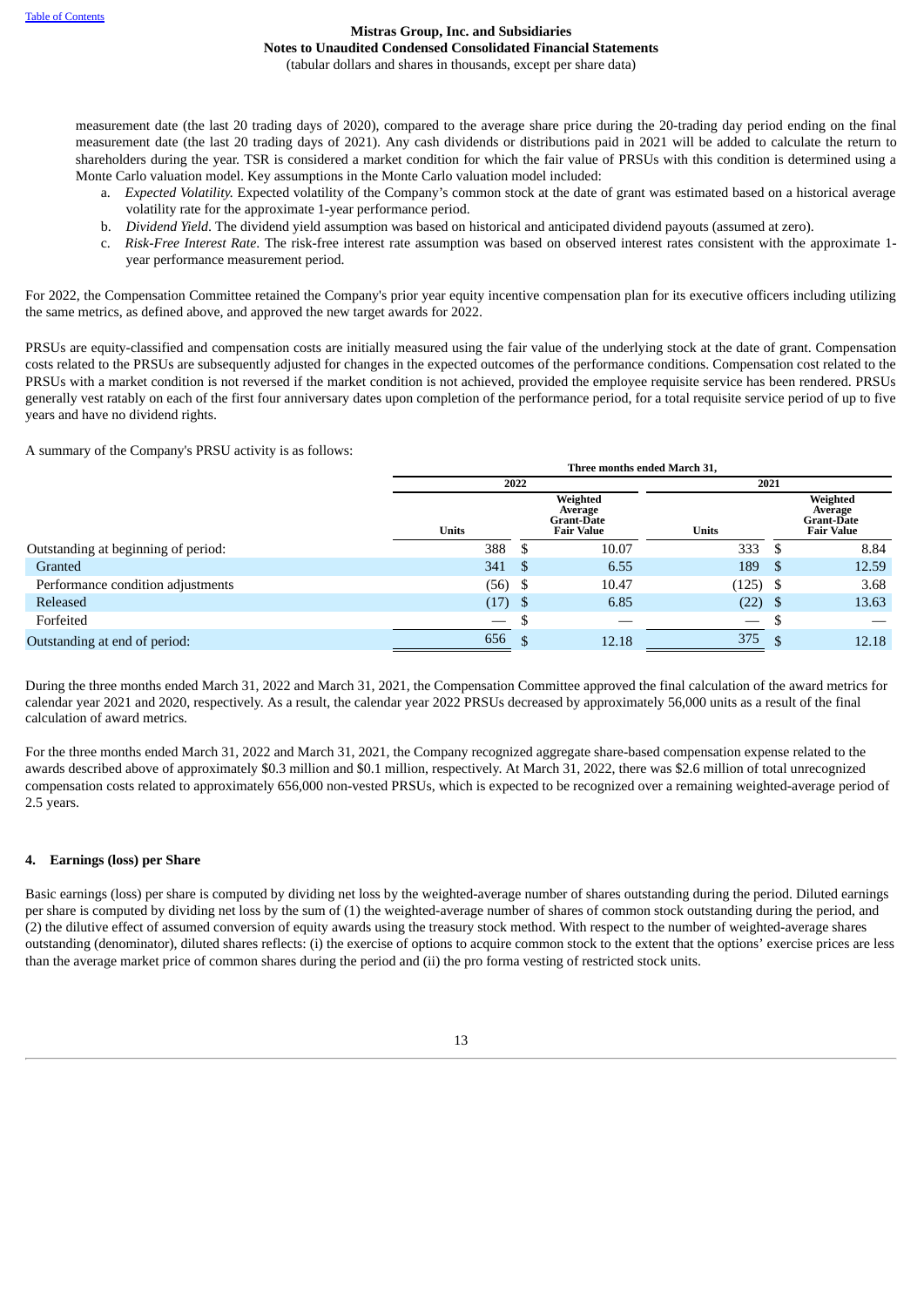The following table sets forth the computations of basic and diluted loss per share:

|                                                           | Three months ended March 31, |         |        |  |  |
|-----------------------------------------------------------|------------------------------|---------|--------|--|--|
|                                                           | 2022                         | 2021    |        |  |  |
| <b>Basic loss per share</b>                               |                              |         |        |  |  |
| Numerator:                                                |                              |         |        |  |  |
| Net loss attributable to Mistras Group, Inc.              | \$<br>$(5,363)$ \$           | (5,362) |        |  |  |
| Denominator:                                              |                              |         |        |  |  |
| Weighted average common shares outstanding                | 29,634                       | 29,425  |        |  |  |
| <b>Basic loss per share</b>                               | \$<br>$(0.18)$ \$            |         | (0.18) |  |  |
|                                                           |                              |         |        |  |  |
| <b>Diluted loss per share:</b>                            |                              |         |        |  |  |
| Numerator:                                                |                              |         |        |  |  |
| Net loss attributable to Mistras Group, Inc.              | \$<br>$(5,363)$ \$           | (5,362) |        |  |  |
| Denominator:                                              |                              |         |        |  |  |
| Weighted average common shares outstanding                | 29,634                       | 29,425  |        |  |  |
| Dilutive effect of stock options outstanding              |                              |         |        |  |  |
| Dilutive effect of restricted stock units outstanding (1) |                              |         |        |  |  |
|                                                           | 29,634                       | 29,425  |        |  |  |
| <b>Diluted loss per share</b>                             | (0.18)                       |         | (0.18) |  |  |

 $^{(1)}$  For the three months ended March 31, 2022 and 2021, 1,212,000 and 509,000 shares, respectively, related to restricted stock were excluded from the calculation of diluted EPS due to the net loss for the period.

## **5. Acquisitions**

\_\_\_\_\_\_\_\_\_\_\_\_\_\_\_

## *Acquisition-Related Expense*

In the course of its acquisition activities, the Company incurs costs in connection with due diligence, such as professional fees, and other expenses. Additionally, the Company adjusts the fair value of acquisition-related contingent consideration liabilities on a quarterly basis. These amounts are reported as Acquisition-related expense, net on the Unaudited Condensed Consolidated Statements of Loss and were as follows for the three months ended March 31, 2022 and 2021:

|                                                                   | Three months ended March 31. |      |  |  |  |  |
|-------------------------------------------------------------------|------------------------------|------|--|--|--|--|
|                                                                   | 2022                         | 2021 |  |  |  |  |
| Due diligence, professional fees and other transaction costs      |                              | 34   |  |  |  |  |
| Adjustments to fair value of contingent consideration liabilities | $4 -$                        | 243  |  |  |  |  |
| Acquisition-related expense, net                                  | 49                           |      |  |  |  |  |

The Company's contingent consideration liabilities are included in Accrued expenses and other current liabilities and Other long-term liabilities on the Condensed Consolidated Balance Sheets.

## **6. Accounts Receivable, net**

Accounts receivable consisted of the following:

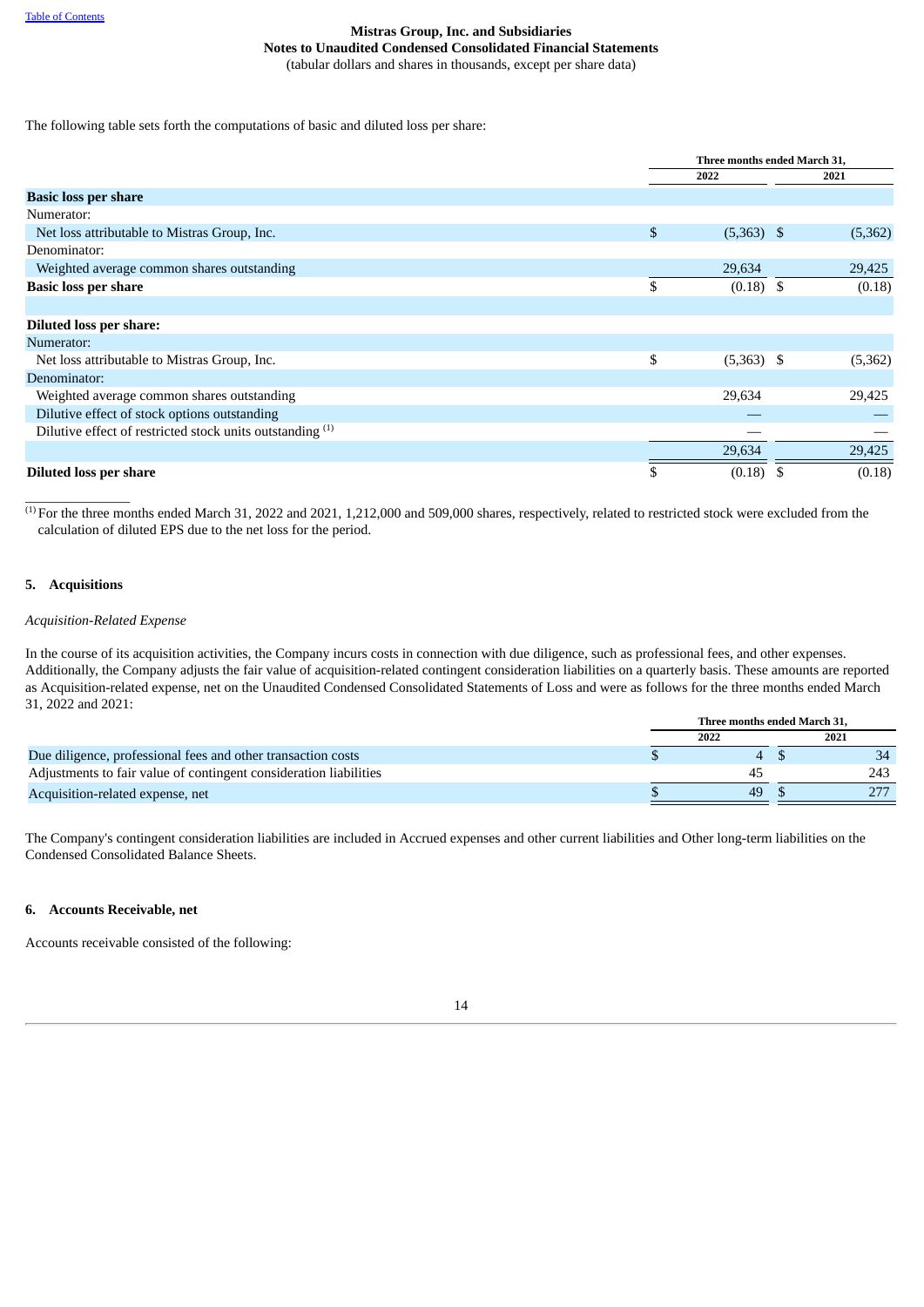|                             | <b>March 31, 2022</b> | <b>December 31, 2021</b> |         |  |
|-----------------------------|-----------------------|--------------------------|---------|--|
|                             |                       |                          |         |  |
| Trade accounts receivable   | 130.504               |                          | 112,739 |  |
| Allowance for credit losses | (3, 419)              |                          | (3,228) |  |
| Accounts receivable, net    | 127,085               |                          | 109,511 |  |

The Company had \$23.7 million and \$11.9 million of unbilled revenue accrued as of March 31, 2022 and December 31, 2021, respectively. These amounts are included in the trade accounts receivable balances above. Unbilled revenue is generally billed in the subsequent quarter to their revenue recognition. The Company considers unbilled receivables as short-term in nature as they are normally converted to trade receivables within 90 days, thus future changes in economic conditions will not have a significant effect on the credit loss estimate.

The Company was contracted to perform inspections of welds on various pipeline projects in Texas for a customer. As of December 31, 2019, approximately \$1.4 million of past due receivables were outstanding from this customer. The Company received notice from the customer in December 2019, alleging that the work performed was not in compliance with the contract. The Company recorded a full reserve for this receivable during 2019 and the status of this situation has not changed since 2019. See Note 14-*Commitments and Contingencies* for additional details.

## **7. Property, Plant and Equipment, net**

Property, plant and equipment consisted of the following:

|                                           | <b>Useful Life</b><br>(Years) |   | March 31, 2022 |  | <b>December 31, 2021</b> |
|-------------------------------------------|-------------------------------|---|----------------|--|--------------------------|
|                                           |                               |   |                |  |                          |
| Land                                      |                               | S | $2,766$ \$     |  | 2,762                    |
| Buildings and improvements                | $30 - 40$                     |   | 24.725         |  | 24,787                   |
| Office furniture and equipment            | $5-8$                         |   | 19,721         |  | 16,620                   |
| Machinery and equipment                   | $5 - 7$                       |   | 245,003        |  | 250,166                  |
|                                           |                               |   | 292,215        |  | 294,335                  |
| Accumulated depreciation and amortization |                               |   | (208, 526)     |  | (207, 757)               |
| Property, plant and equipment, net        |                               |   | 83,689         |  | 86,578                   |

Depreciation expense for the three months ended March 31, 2022 and 2021 was approximately \$6.6 million and \$6.1 million, respectively.

## **8. Goodwill**

Changes in the carrying amount of goodwill by segment is shown below:

|                              | Services |         | International |        | <b>Products and Systems</b> |  | Total |         |
|------------------------------|----------|---------|---------------|--------|-----------------------------|--|-------|---------|
| Balance at December 31, 2021 |          | 190.656 |               | 14.783 |                             |  |       | 205,439 |
| Foreign currency translation |          | 1.219   |               | (249)  |                             |  |       | 970     |
| Balance at March 31, 2022    |          | 191.875 |               | 14.534 |                             |  |       | 206,409 |

The Company reviews goodwill for impairment on a reporting unit basis on October 1 of each year and whenever events or changes in circumstances indicate the carrying value of goodwill may not be recoverable.

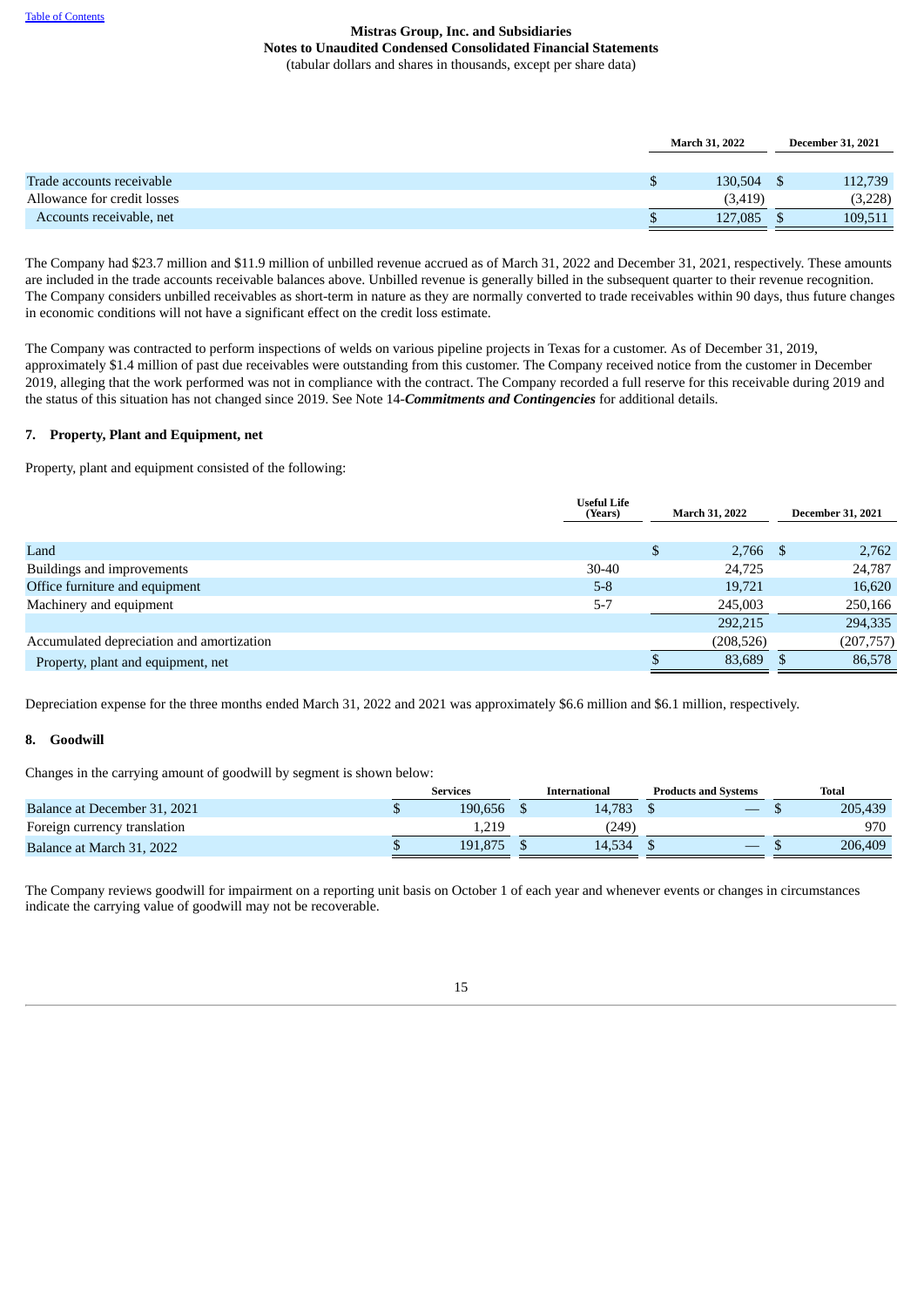The Company performed a quantitative annual impairment test as of October 1, 2021 and the Company did not identify any changes in circumstances that would indicate the carrying value of goodwill may not be recoverable. Additionally, through March 31, 2022, the Company did not identify any changes in circumstances that would indicate the carrying value of goodwill may not be recoverable. Significant adverse changes in future periods could negatively affect the Company's key assumptions and may result in future goodwill impairment charges which could be material.

## **9. Intangible Assets**

The gross amount, accumulated amortization and net carrying amount of intangible assets were as follows:

|                          |                        |                 | <b>March 31, 2022</b>       |                           | <b>December 31, 2021</b> |                 |  |                             |  |                                  |
|--------------------------|------------------------|-----------------|-----------------------------|---------------------------|--------------------------|-----------------|--|-----------------------------|--|----------------------------------|
|                          | Useful Life<br>(Years) | Gross<br>Amount | Accumulated<br>Amortization | Net<br>Carrying<br>Amount |                          | Gross<br>Amount |  | Accumulated<br>Amortization |  | <b>Net</b><br>Carrying<br>Amount |
| Customer relationships   | $5 - 18$               | 111.883         | $(81,572)$ \$               | 30,311                    |                          | 112,109         |  | $(80,319)$ \$               |  | 31,790                           |
| Software/Technology      | 3-15                   | 52,895          | (27, 307)                   | 25,588                    |                          | 52,265          |  | (26, 415)                   |  | 25,850                           |
| Covenants not to compete | $2 - 5$                | 12.644          | (12, 450)                   | 194                       |                          | 12,623          |  | (12,390)                    |  | 233                              |
| Other                    | $2 - 12$               | 10.599          | (9,213)                     | 1,386                     |                          | 10,574          |  | (9,066)                     |  | 1,508                            |
| <b>Total</b>             |                        | 188,021         | (130, 542)                  | 57,479                    |                          | 187,571         |  | (128, 190)                  |  | 59,381                           |

Amortization expense for the three months ended March 31, 2022 and 2021 was approximately \$2.4 million and \$2.5 million, respectively.

## **10. Accrued Expenses and Other Current Liabilities**

Accrued expenses and other current liabilities consisted of the following:

|                                                       | March 31, 2022    |  | <b>December 31, 2021</b> |
|-------------------------------------------------------|-------------------|--|--------------------------|
|                                                       |                   |  |                          |
| Accrued salaries, wages and related employee benefits | \$<br>$34,423$ \$ |  | 33,816                   |
| Contingent consideration, current portion             | 981               |  | 1,830                    |
| Accrued workers' compensation and health benefits     | 4.314             |  | 3,994                    |
| Deferred revenue                                      | 7.578             |  | 6,202                    |
| Pension accrual                                       | 2.519             |  | 2,519                    |
| Right-of-use liability - Operating                    | 10,278            |  | 10,040                   |
| Other accrued expenses                                | 27,373            |  | 25,462                   |
| Total                                                 | 87,466            |  | 83,863                   |
|                                                       |                   |  |                          |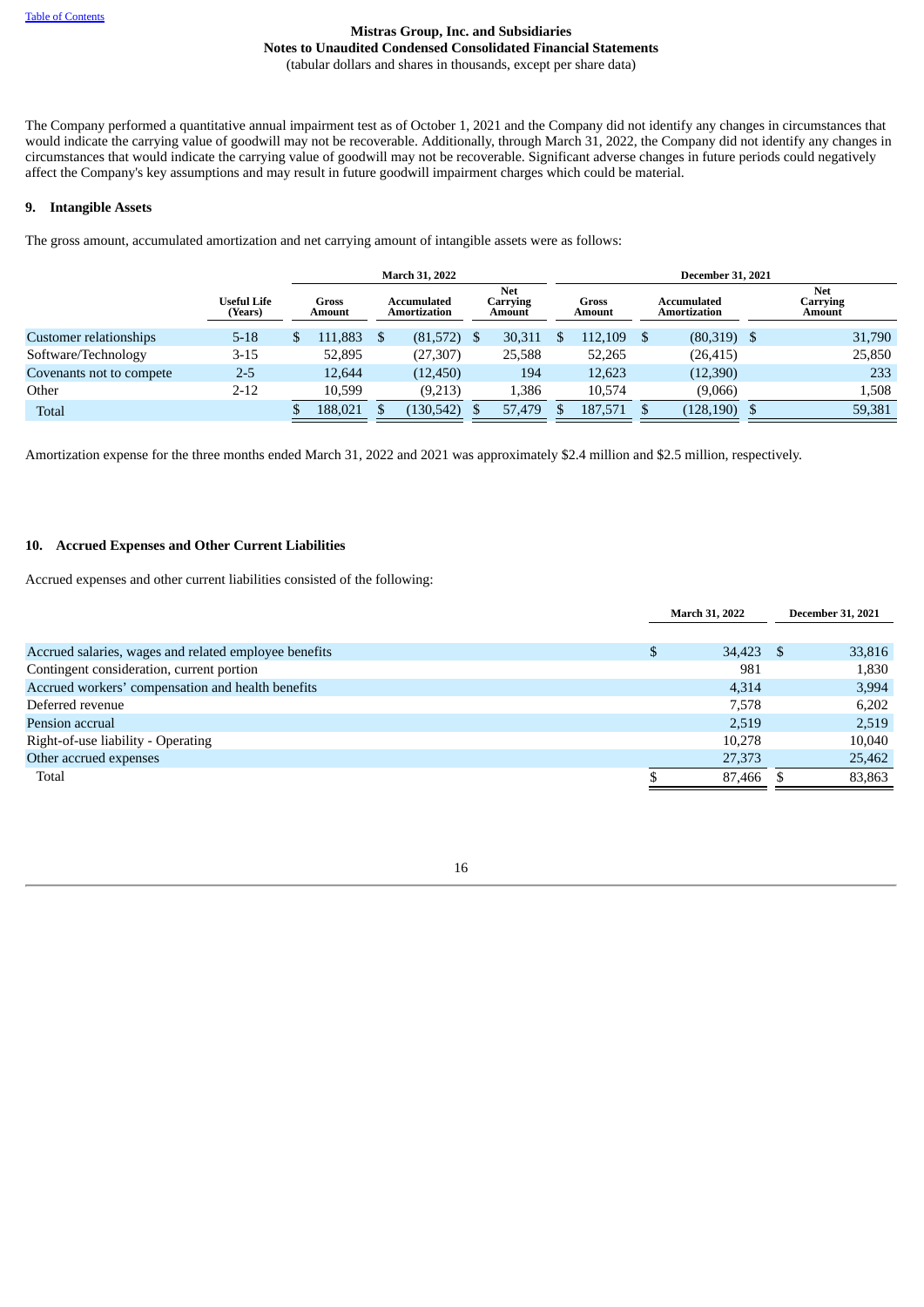## **11. Long-Term Debt**

Long-term debt consisted of the following:

|                                                                                                                   | March 31, 2022 |  | <b>December 31, 2021</b> |
|-------------------------------------------------------------------------------------------------------------------|----------------|--|--------------------------|
|                                                                                                                   |                |  |                          |
| Senior credit facility                                                                                            | 130,000        |  | 119,500                  |
| Senior secured term loan, net of unamortized debt issuance costs of \$0.2 million and \$0.2 million, respectively | 72,949         |  | 76.673                   |
| Other                                                                                                             | 5,865          |  | 6,392                    |
| Total debt                                                                                                        | 208.814        |  | 202,565                  |
| Less: Current portion                                                                                             | (21, 336)      |  | (20, 162)                |
| Long-term debt, net of current portion                                                                            | 187.478        |  | 182,403                  |

#### *Senior Credit Facility*

The Company has a credit agreement with its banking group (as amended, the "Credit Agreement") which provides the Company with a revolving line of credit and a \$100 million senior secured term loan A facility with a balance of \$72.9 million as of March 31, 2022. Pursuant to the Amendment described below, the revolving line of credit was reduced from \$155 million to \$150 million on December 31, 2021. Both the revolving line of credit and the term loan A facility under the Credit Agreement have a maturity date of December 12, 2023.

On May 19, 2021, the Company entered into the Fifth Amendment (the "Amendment") to the Credit Agreement. The Amendment made the following changes:

- Removed the LIBOR floor of 1.0%, which provided that if LIBOR is below 1.0%, the interest rate will be calculated as if LIBOR is 1.0%. Now the actual LIBOR rate is used to calculate interest, even if LIBOR is below 1.0%. The LIBOR margins and base rate margins are unchanged but are based upon the new Total Consolidated Debt Leverage Ratio (defined below); previously the margin was based upon the Funded Debt Leverage Ratio.
- Requires the Company to maintain a Total Consolidated Debt Leverage Ratio not to exceed 4.0 to 1.0 as of the end of each quarter through the quarter ending March 31, 2022, and for each quarter thereafter the ratio shall not exceed 3.5 to 1.0.
	- Total Consolidated Debt Leverage Ratio means the ratio of (a) Total Consolidated Debt to (b) EBITDA (as defined in the Credit Agreement) for the trailing four consecutive quarters
	- Total Consolidated Debt means all indebtedness (including subordinated debt) of the Company on a consolidated basis (with a limited exception).
- If the Company incurs certain subordinated debt or other permitted indebtedness, then the Company must maintain a Total Consolidated Debt Leverage Ratio not to exceed 4.5 to 1.0 and maintain a ratio of Senior Debt to EBITDA not to exceed 3.5 to 1.0, with Senior Debt being Total Consolidated Debt, less permitted subordinated debt.
- The Company must repay loans under the Credit Agreement with the net proceeds from certain dispositions of assets under certain circumstances and limits investments in non-guarantor subsidiaries under certain circumstances if the Company's Total Consolidated Leverage Ratio is above 3.5 to 1.0.
- Quarterly payments on the term loan increased to \$3.75 million through March 31, 2022, then to \$5.0 million for each quarterly payment thereafter and a final balloon payment at maturity.

As a result of the borrowing capacity reduction on the revolving loan line of credit, the Company expensed \$0.1 million in unamortized capitalized debt issuance costs during the year ended December 31, 2021, which was included in selling, general and administrative expenses on the Consolidated Statements of Loss. The Company incurred \$0.5 million in financing costs for the Amendment, of which \$0.2 million of third-party costs were expensed and included in selling, general and administrative expenses on the Consolidated Statements of Loss.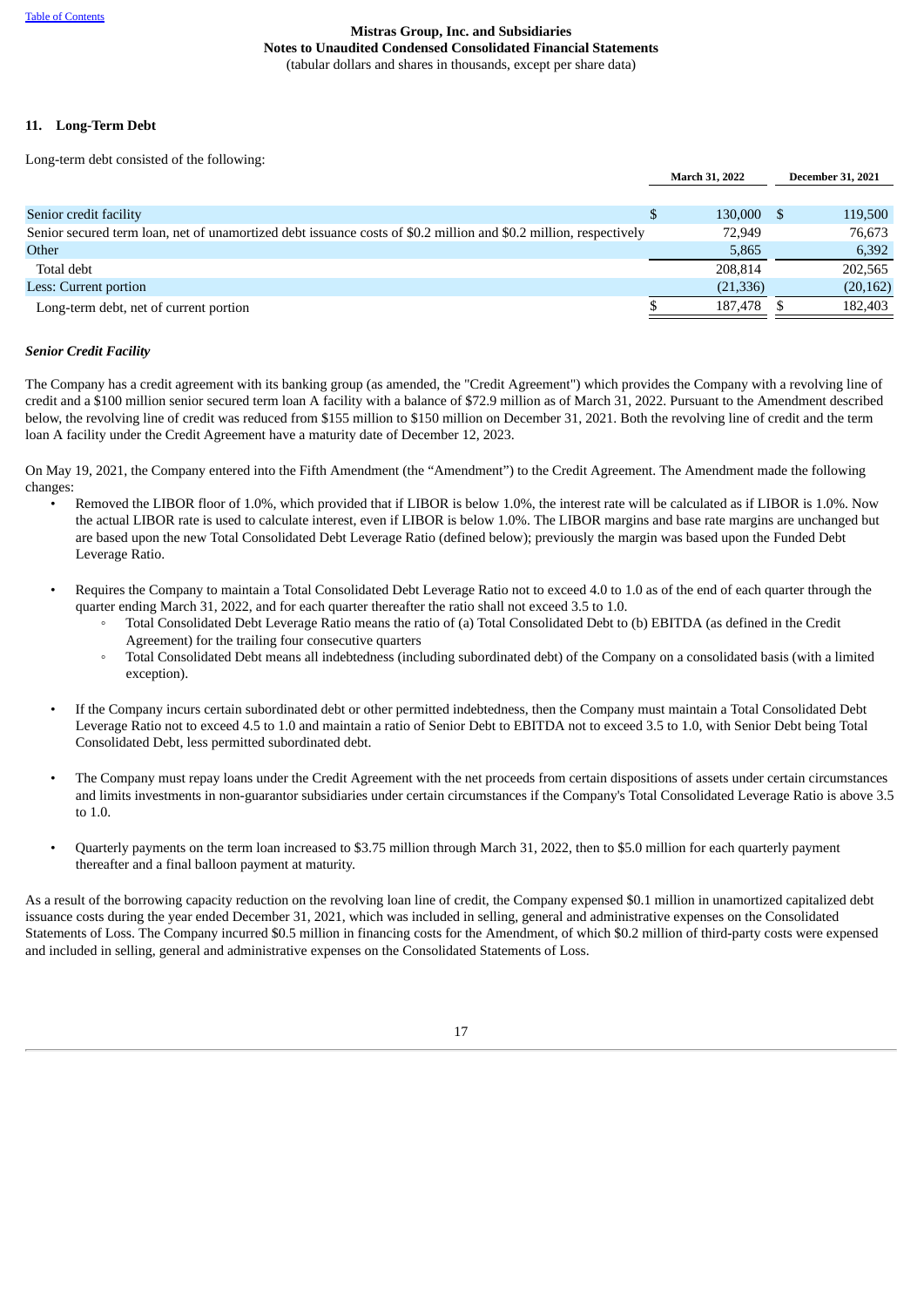Under the Credit Agreement, the Company may borrow up to \$100 million in non-U.S. Dollar currencies and use up to \$20 million of the credit limit for the issuance of letters of credit.

As of March 31, 2022, the Company had borrowings of \$203.1 million and a total of \$3.3 million of letters of credit outstanding under the Credit Agreement. The Company has capitalized costs associated with debt modifications of \$0.8 million as of March 31, 2022, which is included in Other Assets on the Condensed Consolidated Balance Sheets and will be amortized into interest expense over the remaining term of the Credit Agreement through December 12, 2023

As of March 31, 2022, the Company was in compliance with the terms of the Credit Agreement. The Company continuously monitors compliance with the covenants contained in its Credit Agreement. The Company believes that it is probable that the Company will be able to comply with the financial covenants in the Credit Agreement and that sufficient credit remains available under the Credit Agreement to meet the Company's liquidity needs. However, due to the uncertainties being caused by the COVID-19 pandemic, the significant volatility in oil prices, and volatility in the aerospace production, such matters cannot be predicted with certainty.

## *Other debt*

The Company's other debt includes bank financing provided at the local subsidiary level used to support working capital requirements and fund capital expenditures. At March 31, 2022, there was an aggregate of approximately \$5.9 million outstanding, payable at various times through 2030. Monthly payments range from \$0.4 thousand to \$16 thousand and interest rates range from 0.4% to 3.5%.

## **12. Fair Value Measurements**

The Company performs fair value measurements in accordance with the guidance provided by ASC 820, *Fair Value Measurements and Disclosures*. ASC 820 defines fair value as the price that would be received to sell an asset or paid to transfer a liability in an orderly transaction between market participants at the measurement date. It also establishes a three level hierarchy that prioritizes the inputs used to measure fair value.

## *Financial instruments measured at fair value on a recurring basis*

The fair value of contingent consideration liabilities was estimated using a discounted cash flow technique with significant inputs that are not observable in the market and thus represents a Level 3 fair value measurement as defined in ASC 820. The significant inputs in the Level 3 measurement not supported by market activity include the probability assessments of expected future cash flows related to the acquisitions, appropriately discounted considering the uncertainties associated with the obligation, and as calculated in accordance with the terms of the applicable acquisition agreements.

The following table represents the changes in the fair value of Level 3 contingent consideration:

|                              | Three months ended March 31, |       |  |
|------------------------------|------------------------------|-------|--|
|                              | 2022                         | 2021  |  |
| Beginning balance            | $1,831$ \$                   | 1,640 |  |
| Acquisitions                 |                              |       |  |
| Payments                     | (938)                        | (938) |  |
| Accretion of liability       |                              |       |  |
| Revaluation                  | 45                           | 243   |  |
| Foreign currency translation |                              |       |  |
| <b>Ending balance</b>        | 938                          | 945   |  |

## *Financial instruments not measured at fair value on a recurring basis*

The Company has evaluated current market conditions and borrower credit quality and has determined that the carrying value of its long-term debt approximates fair value. The fair value of the Company's notes payable and finance lease obligations

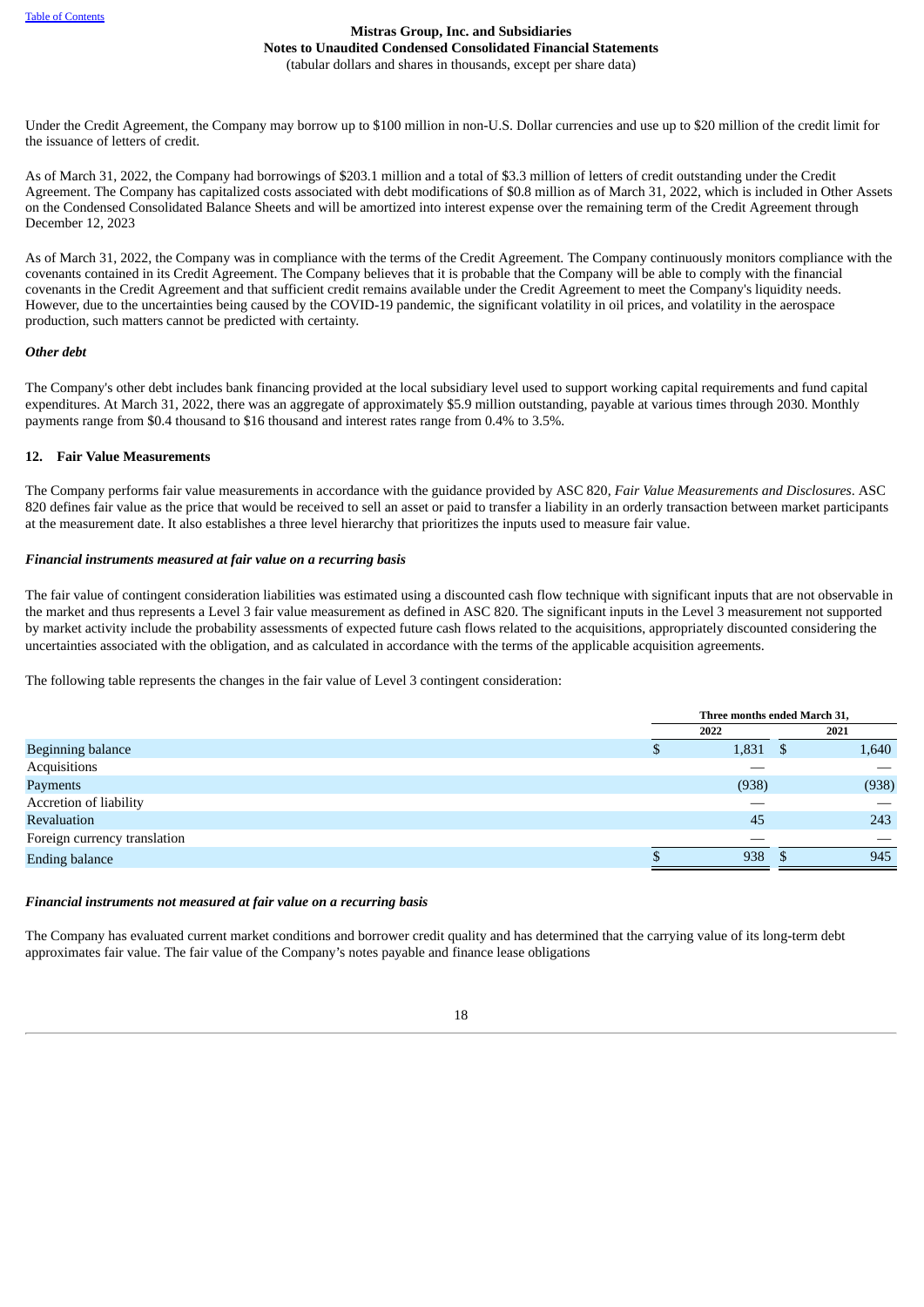approximates their carrying amounts based on anticipated interest rates which management believes would currently be available to the Company for similar issuances of debt.

#### **13. Leases**

The Company's Condensed Consolidated Balance Sheets include the following related to right-of-use ("ROU") operating leases:

| Leases                       | Classification                     |     | <b>March 31, 2022</b> |  |        |  | <b>December 31, 2021</b> |
|------------------------------|------------------------------------|-----|-----------------------|--|--------|--|--------------------------|
| Assets                       |                                    |     |                       |  |        |  |                          |
| <b>ROU</b> assets            | <b>Other Assets</b>                | \$  | 42,505 \$             |  | 42,451 |  |                          |
| Liabilities                  |                                    |     |                       |  |        |  |                          |
|                              | Accrued expenses and other current |     |                       |  |        |  |                          |
| ROU - current                | liabilities                        | \$. | $10,278$ \$           |  | 10,040 |  |                          |
| ROU liability - long-term    | Other long-term liabilities        |     | 33,719                |  | 34,030 |  |                          |
| <b>Total ROU liabilities</b> |                                    |     | 43,997                |  | 44,070 |  |                          |

Included within the balance of operating leases is a lease for the Company's headquarters which is with a related party. The ROU liability for this facility was approximately \$2.4 million and \$2.9 million as of March 31, 2022 and December 31, 2021, respectively. Total rent payments for this facility were approximately \$0.3 million and \$0.5 million for the three months ended March 31, 2022 and March 31, 2021, respectively. An agreement was reached with the related party to reduce rental payments by 12.5% for the lease of the Company's headquarters, effective February 2022 as part of a voluntary reduction.

The total ROU assets attributable to finance leases were approximately \$13.4 million and \$13.8 million as of March 31, 2022 and December 31, 2021, respectively, which is included in Property, plant, and equipment, net on the Condensed Consolidated Balance Sheets.

The components of lease costs were as follows:

|                               |                                                                | Three months ended March 31. |  |       |
|-------------------------------|----------------------------------------------------------------|------------------------------|--|-------|
|                               | <b>Classification</b>                                          | 2022                         |  | 2021  |
| Finance lease expense         |                                                                |                              |  |       |
| Amortization of ROU assets    | Depreciation and amortization                                  | $1,012$ \$                   |  | 1,060 |
| Interest on lease liabilities | Interest expense                                               | 158                          |  | 192   |
| Operating lease expense       | Cost of revenue; Selling, general &<br>administrative expenses | 3,198                        |  | 3,302 |
| Short-term lease expense      | Cost of revenue; Selling, general &<br>administrative expenses | h                            |  | 6     |
| Variable lease expense        | Cost of revenue; Selling, general &<br>administrative expenses | 539                          |  | 867   |
| Total                         |                                                                | 4,913                        |  | 5,427 |
|                               |                                                                |                              |  |       |

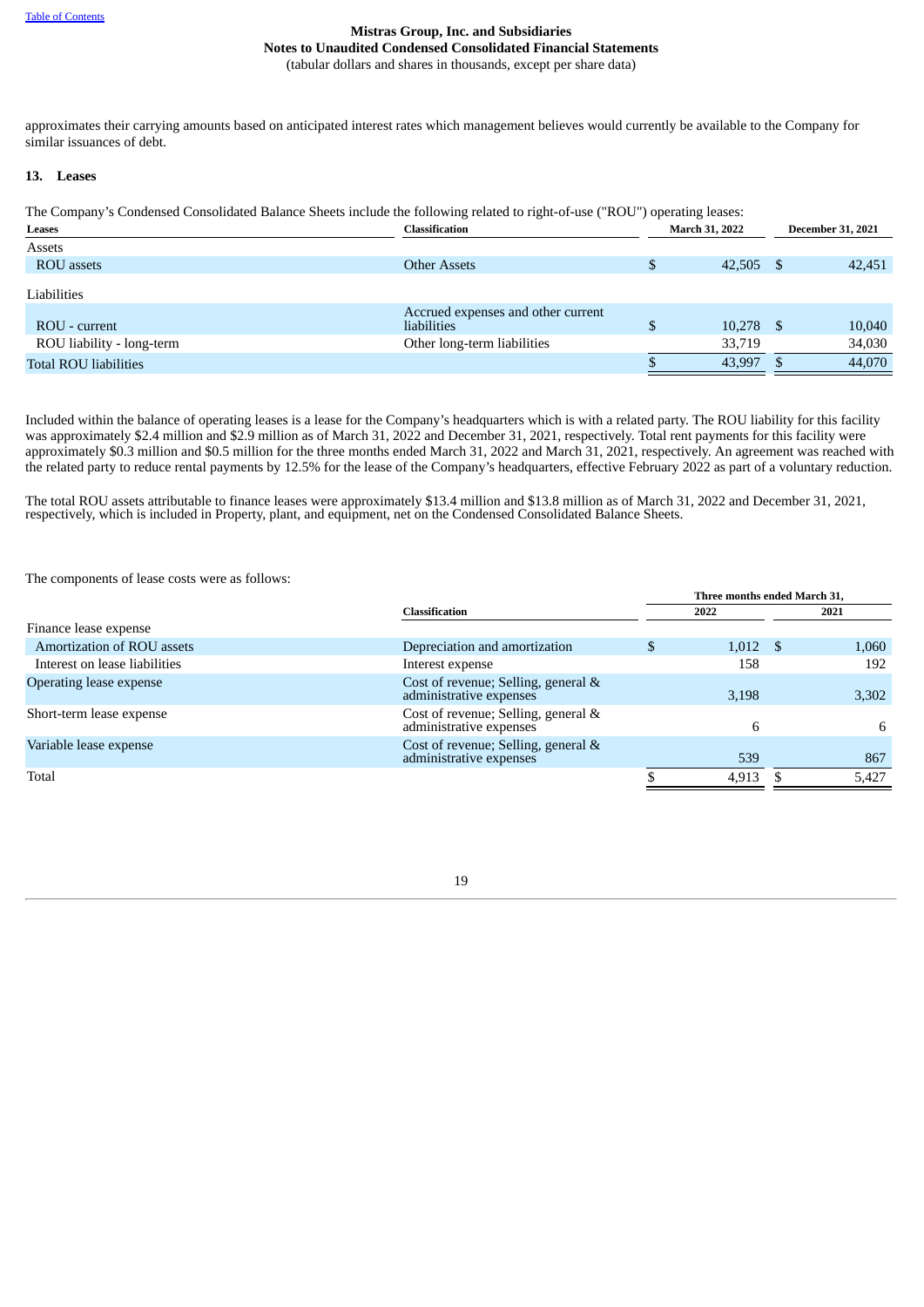Additional information related to leases was as follows:

|                                                                                                         | Three months ended March 31, |         |              |         |  |
|---------------------------------------------------------------------------------------------------------|------------------------------|---------|--------------|---------|--|
|                                                                                                         |                              | 2022    |              | 2021    |  |
| Cash paid for amounts included in the measurement of lease liabilities for finance and operating leases |                              |         |              |         |  |
| Finance - financing cash flows                                                                          | \$                           | 1,076   | \$           | 1,069   |  |
| Finance - operating cash flows                                                                          |                              | 158     |              | 192     |  |
| Operating - operating cash flows                                                                        |                              | 3,163   |              | 3,322   |  |
| ROU assets obtained in the exchange for lease liabilities                                               |                              |         |              |         |  |
| <b>Finance leases</b>                                                                                   | \$                           | 848     | $\mathbb{S}$ | 643     |  |
| <b>Operating leases</b>                                                                                 |                              | 2,772   |              | 1,004   |  |
| Weighted-average remaining lease term (in years)                                                        |                              |         |              |         |  |
| Finance leases                                                                                          |                              | 5.3     |              | 5.6     |  |
| <b>Operating leases</b>                                                                                 |                              | 5.2     |              | 5.6     |  |
| Weighted-average discount rate                                                                          |                              |         |              |         |  |
| <b>Finance leases</b>                                                                                   |                              | $5.2\%$ |              | 5.5%    |  |
| <b>Operating leases</b>                                                                                 |                              | $5.5\%$ |              | $5.7\%$ |  |

Maturities of lease liabilities as of March 31, 2022 were as follows:

|                              | <b>Finance</b> | <b>Operating</b> |
|------------------------------|----------------|------------------|
| Remainder of 2022            | 4,515          | \$<br>9,113      |
| 2023                         | 3,990          | 11,252           |
| 2024                         | 3,062          | 9,083            |
| 2025                         | 1,471          | 6,763            |
| 2026                         | 823            | 5,074            |
| Thereafter                   | 482            | 9,191            |
| <b>Total</b>                 | 14,343         | 50,476           |
| Less: Present value discount | 1,016          | 6,479            |
| Lease liability              | 13,327         | 43,997           |
|                              |                |                  |

## **14. Commitments and Contingencies**

## *Legal Proceedings and Government Investigations*

The Company is periodically involved in lawsuits, investigations and claims that arise in the ordinary course of business. The Company cannot predict with certainty the ultimate resolution of lawsuits, investigations and claims asserted against it. Except for possible losses from the matters described below, the Company does not believe that any currently pending or threatened legal proceeding to which the Company is or is likely to become a party will have a material adverse effect on its business, results of operations, cash flows or financial condition. The costs incurred by the Company to defend lawsuits, investigations and claims and amounts the Company pays to other parties because of these matters may be covered by insurance in some circumstances.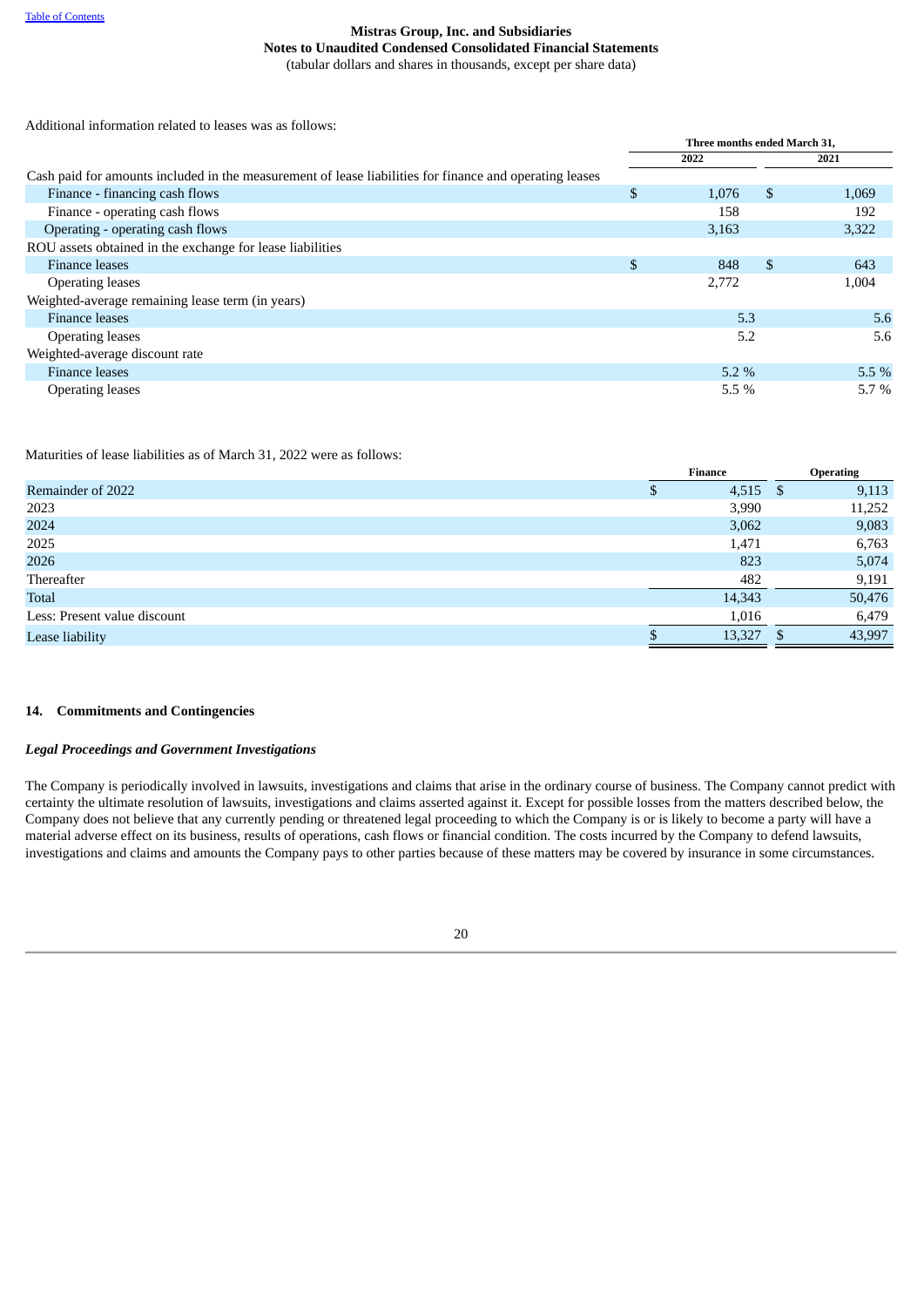#### Litigation and Commercial Claims

The Company was contracted to perform inspections of welds on various pipeline projects in Texas for a customer. As of March 31, 2022, approximately \$1.4 million of past due receivables were outstanding from this customer. The customer provided the Company with notice in December 2019, alleging that the Company's inspection of 66 welds (out of approximately 16,000 welds inspected) were not in compliance with the contract, claimed approximately \$7.6 million in damages, and requested that the Company pay these damages and any other damages incurred. The Company filed a lawsuit in the District Court of Bexar County, Texas, 37th Judicial District, in an action captioned Mistras Group, Inc. v. Epic Y-Grade Pipeline LP, to recover the \$1.4 million and other amounts due to the Company. The customer filed a counterclaim, alleging breach of contract and seeking recovery of its alleged damages. The Company believes that any successful claim by the customer regarding the Company's workmanship will be covered by insurance, subject to payment of a deductible. At this time, the Company is unable to determine whether it has any liability in connection with this matter and if so, the amount or range of any such liability, and accordingly, has not established any accruals for this matter. Accordingly, the Company recorded a reserve in the amount of \$1.4 million during the twelve months ended December 31, 2019 for these past due receivables.

Two proceedings have been filed in California Superior Court for the County of Los Angeles regarding alleged violations of the California Labor Code. Both cases are captioned *Justin Price v. Mistras Group, Inc.*, one being a purported class action lawsuit on behalf of current and former Mistras employees in California and the other was filed on behalf of the State of California under the California Private Attorney General Act on the basis of the same alleged violations. The two cases have been consolidated and are requesting payment of all damages, including unpaid wages, and various fines and penalties available under California law. On May 4, 2021, the Company agreed to a settlement of all claims in the cases, which was more formally documented pursuant to a settlement agreement completed October 5, 2021. Pursuant to the settlement, the Company will pay \$2.3 million to resolve the allegations in these proceedings and will be responsible for the employer portion of payroll taxes on the amount of the settlement allocated to wages. The settlement is subject to court approval and will cover claims for the period from June 2016 through July 31, 2021. The Company recorded expense of approximately \$1.6 million during the three months ended March 31, 2021 related to this settlement, which is in addition to expense of \$0.8 million the Company recorded during the three months ended December 31, 2020.

#### *Pension Related Contingencies*

Certain of Company's subsidiaries had significant reductions in their unionized workers in 2018. The collective bargaining agreements for these employees required contributions for these employees to national multi-employer pension funds. The reduction in employees resulted in a subsidiary incurring a complete withdrawal to one of the pension funds under the Employee Retirement Income Security Act of 1974 ("ERISA"), which was fully satisfied in 2019. The Company has determined that the subsidiary is likely to incur partial or complete withdrawal liability to the other pension fund. The balance of the estimated total amount of this potential liability as of March 31, 2022 is approximately \$2.5 million, which were incurred in 2018 and 2019.

#### *Severance and labor disputes*

During December 2019, the Company executed an agreement to sell the rights of certain customer "staff leasing" contracts related to its German subsidiary for total consideration of approximately \$0.1 million, effective January 1, 2020. No other assets or liabilities other than those employee benefits related to employees working on the customer contracts were included in the sale. As of March 31, 2022, the Company has approximately \$0.1 million of accrued estimated severance payment obligations, which takes into account the Company's estimate with respect to the employees that have been or will be transitioned to the German subsidiaries' other customers. The \$0.2 million of estimated obligations is net of \$0.4 million in payments made and \$1.0 million in reversals due to employees being transitioned to customer contracts.

The Company was entitled to indemnification on certain labor claims from the sellers of a company acquired by its Brazilian subsidiary. The Company and the sellers entered into a settlement agreement for approximately \$1.0 million, which provided for payment in two installments, the first for approximately 31% of the settlement and the second for the remaining 69%. The first installment in the amount of approximately \$0.3 million was paid by the sellers in December 2020 and the Company recognized that amount as a gain in selling, general and administrative expenses in the same period. The remaining payment for \$0.6 million was received in the first quarter of 2021 and the Company recognized that amount as a gain in selling, general and administrative expenses in the same period.

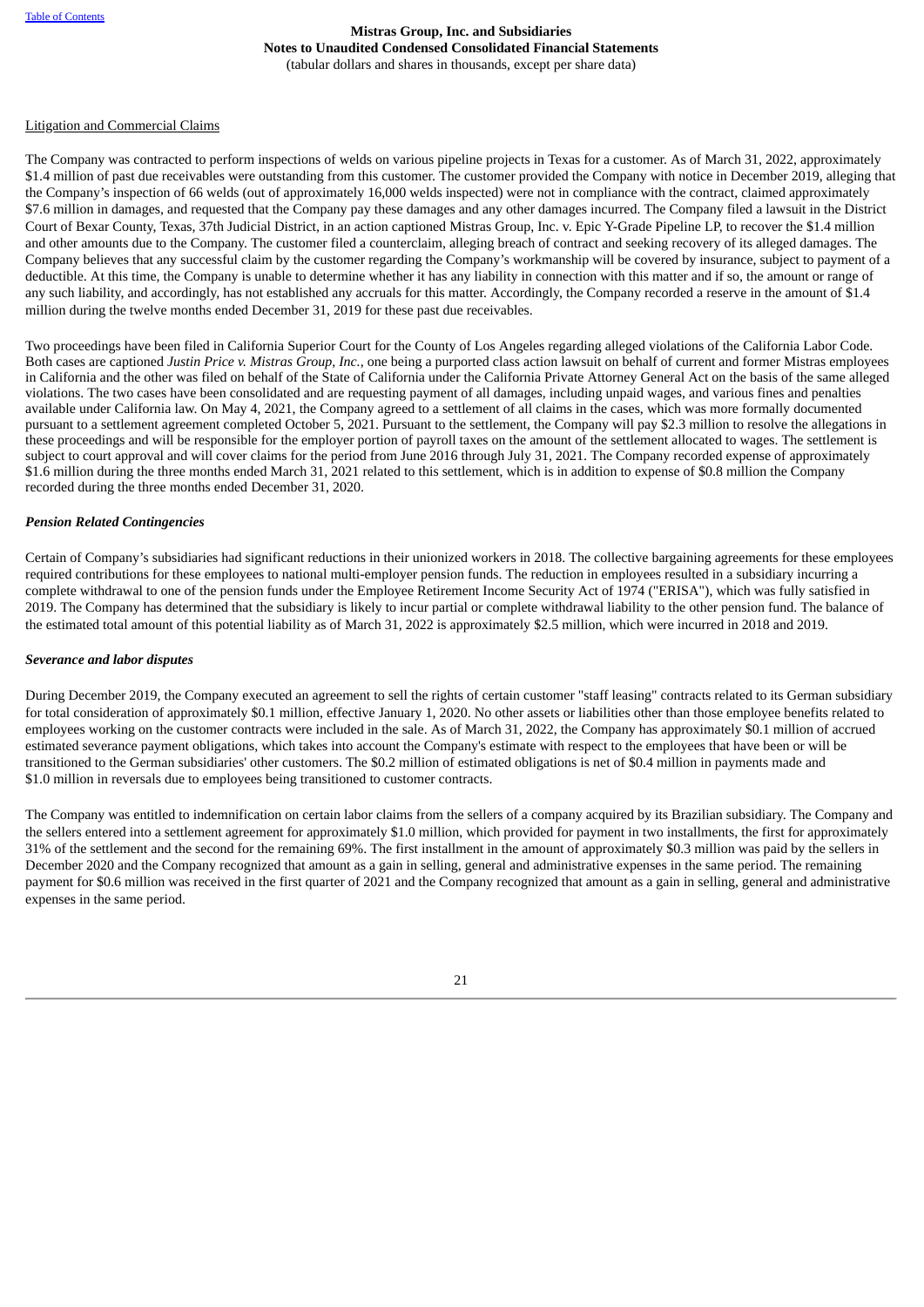## *Acquisition and disposition related contingencies*

The Company is liable for contingent consideration in connection with certain of its acquisitions. As of March 31, 2022, total potential acquisition-related contingent consideration ranged from zero to approximately \$1.9 million and would be payable upon the achievement of specific performance metrics by certain of the acquired companies over the next six months.

During 2018, the Company sold a subsidiary in the Products and Systems segment. As part of the sale, the Company entered into a three-year agreement to purchase products from the buyer, with a cumulative commitment of \$2.3 million, of which \$0.9 million is remaining as of March 31, 2022. The agreement is based on third-party pricing and the Company's planned purchase requirements over the three-year purchase period to meet the minimum contractual purchases. On August 3, 2021, the Company entered into an agreement and extended the period by twelve months. As of March 31, 2022, approximately \$0.9 million is remaining on the amended purchase commitment. The agreement is based on third party pricing and the Company's planned purchase requirements over the duration of the extension to meet the minimum contractual purchases.

#### **15. Segment Disclosure**

The Company's three operating segments are:

- *• Services.* This segment provides asset protection solutions predominantly in North America, with the largest concentration in the United States, followed by Canada, consisting primarily of NDT, inspection, mechanical and engineering services that are used to evaluate the safety, structural integrity and reliability of critical energy, industrial and public infrastructure and commercial aerospace components. Software, digital and data services are included in this segment.
- *International.* This segment offers services, products and systems similar to those of the other segments to select markets within Europe, the Middle East, Africa, Asia and South America, but not to customers in China and South Korea, which are served by the Products and Systems segment.
- *Products and Systems.* This segment designs, manufactures, sells, installs and services the Company's asset protection products and systems, including equipment and instrumentation, predominantly in the United States.

Costs incurred for general corporate services, including finance, legal, and certain other costs that are provided to the segments are reported within Corporate and eliminations. During the first quarter of 2022 the Company finalized a transfer pricing study which resulted in additional costs being allocated from Corporate to the operating segments with the majority of the costs allocated to the Services segment. These costs are reflected in operating income (loss) of each segment. Sales to the International segment from the Products and Systems segment and subsequent sales by the International segment of the same items are recorded and reflected in the operating performance of both segments. Additionally, engineering charges and royalty fees charged to the Services and International segments by the Products and Systems segment are reflected in the operating performance of each segment.

The accounting policies of the reportable segments are the same as those described in Note 1*-Description of Business and Basis of Presentation*. Segment income from operations is one of the primary performance measures used by the chief operating decision maker, to assess the performance of each segment and make resource allocation decisions. Certain general and administrative costs such as human resources, information technology and training are allocated to the segments. Segment income from operations excludes interest and other financial charges and income taxes. Corporate and other assets are comprised principally of cash, deposits, property, plant and equipment, domestic deferred taxes, deferred charges and other assets. Corporate loss from operations consists of administrative charges related to corporate personnel and other charges that cannot be readily identified for allocation to a particular segment.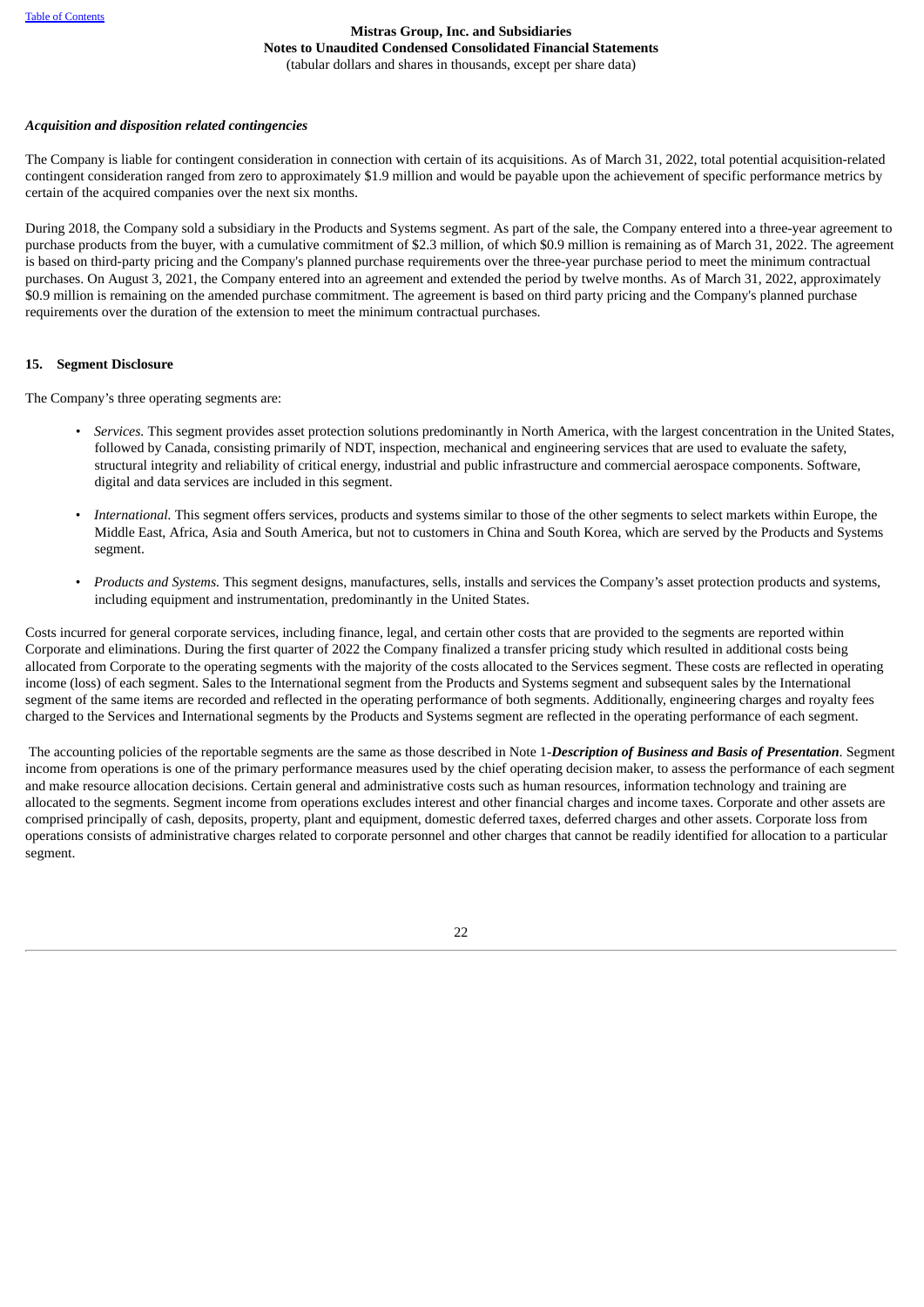Selected consolidated financial information by segment for the periods shown was as follows: (with intercompany transactions eliminated in Corporate and eliminations)

|                             |   | Three months ended March 31, |  |         |
|-----------------------------|---|------------------------------|--|---------|
|                             |   | 2022                         |  | 2021    |
| Revenue                     |   |                              |  |         |
| <b>Services</b>             | Ф | 132,946 \$                   |  | 124,298 |
| International               |   | 28,138                       |  | 27,648  |
| <b>Products and Systems</b> |   | 2,936                        |  | 2,988   |
| Corporate and eliminations  |   | (2,358)                      |  | (1,199) |
|                             |   | 161,662                      |  | 153,735 |

|                            | Three months ended March 31, |  |        |  |
|----------------------------|------------------------------|--|--------|--|
|                            | 2022                         |  | 2021   |  |
| <b>Gross profit</b>        |                              |  |        |  |
| <b>Services</b>            | \$<br>$30,526$ \$            |  | 31,076 |  |
| International              | 8,190                        |  | 7,625  |  |
| Products and Systems       | 1,168                        |  | 1,281  |  |
| Corporate and eliminations |                              |  | 19     |  |
|                            | 39,892                       |  | 40,001 |  |

Income (loss) from operations by operating segment includes intercompany transactions, which are eliminated in Corporate and eliminations.

| Three months ended March 31, |  |  |  |
|------------------------------|--|--|--|
| 2021                         |  |  |  |
|                              |  |  |  |
| $3,761$ \$<br>4,548          |  |  |  |
| (820)                        |  |  |  |
| (581)                        |  |  |  |
| (7, 893)                     |  |  |  |
| (4,746)                      |  |  |  |
|                              |  |  |  |

|                                      | Three months ended March 31, |  |       |
|--------------------------------------|------------------------------|--|-------|
|                                      | 2022                         |  | 2021  |
| <b>Depreciation and amortization</b> |                              |  |       |
| <b>Services</b>                      | $6,593$ \$                   |  | 6,114 |
| International                        | 2,058                        |  | 2,210 |
| Products and Systems                 | 218                          |  | 228   |
| Corporate and eliminations           | (62)                         |  | 13    |
|                                      | 8,807                        |  | 8,565 |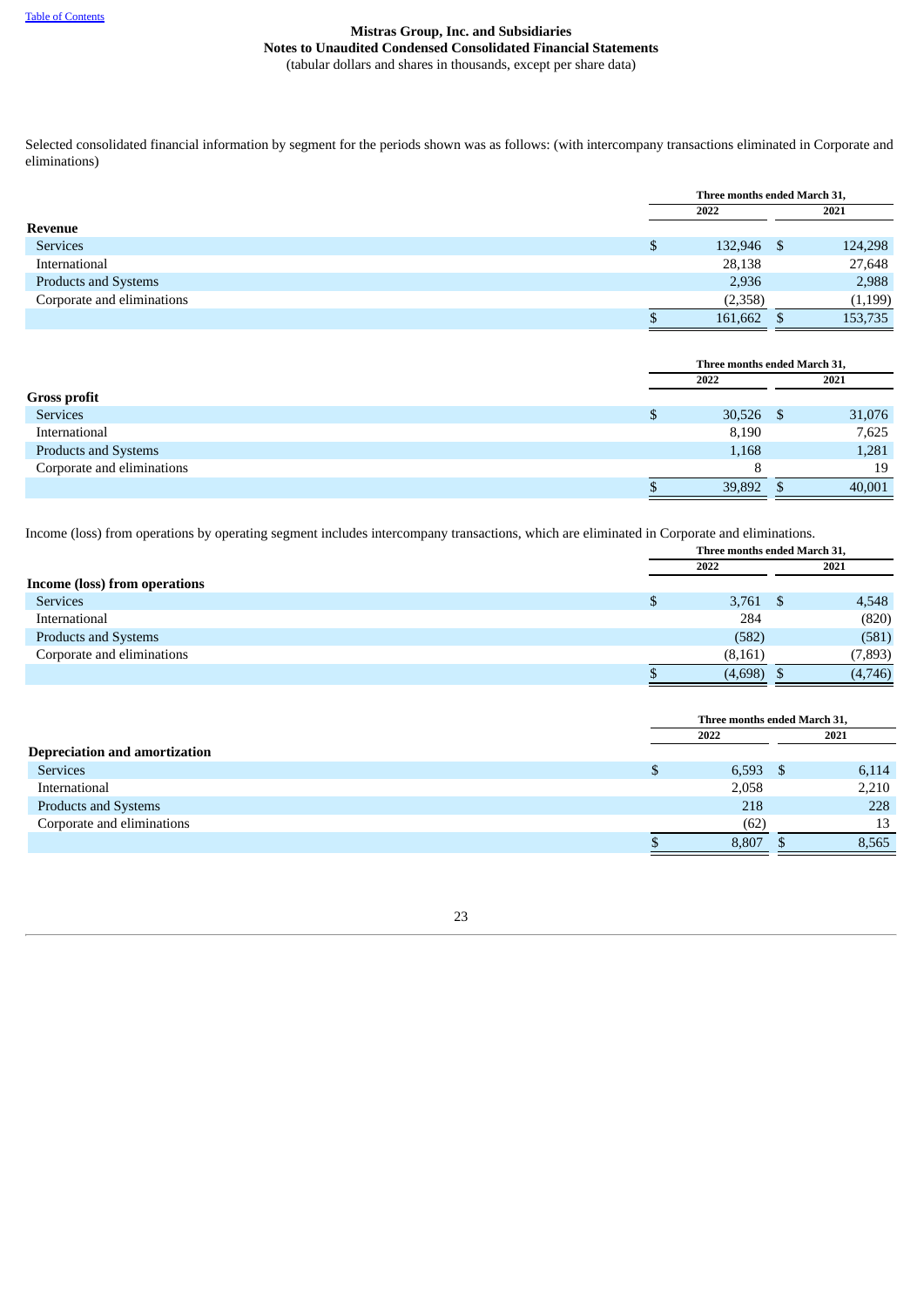|                             |    | March 31, 2022        |  |                          |  |  |  |  |  |  |  | <b>December 31, 2021</b> |
|-----------------------------|----|-----------------------|--|--------------------------|--|--|--|--|--|--|--|--------------------------|
| Intangible assets, net      |    |                       |  |                          |  |  |  |  |  |  |  |                          |
| <b>Services</b>             | \$ | 50,476 \$             |  | 51,862                   |  |  |  |  |  |  |  |                          |
| International               |    | 5,804                 |  | 6,344                    |  |  |  |  |  |  |  |                          |
| <b>Products and Systems</b> |    | 1,071                 |  | 1,042                    |  |  |  |  |  |  |  |                          |
| Corporate and eliminations  |    | 128                   |  | 133                      |  |  |  |  |  |  |  |                          |
|                             |    | 57,479 \$             |  | 59,381                   |  |  |  |  |  |  |  |                          |
|                             |    |                       |  |                          |  |  |  |  |  |  |  |                          |
|                             |    |                       |  |                          |  |  |  |  |  |  |  |                          |
|                             |    | <b>March 31, 2022</b> |  | <b>December 31, 2021</b> |  |  |  |  |  |  |  |                          |
| <b>Total assets</b>         |    |                       |  |                          |  |  |  |  |  |  |  |                          |
| <b>Services</b>             | \$ | 436,996 \$            |  | 424,058                  |  |  |  |  |  |  |  |                          |
| International               |    | 108,733               |  | 111,619                  |  |  |  |  |  |  |  |                          |
| <b>Products and Systems</b> |    | 10,534                |  | 10,532                   |  |  |  |  |  |  |  |                          |
| Corporate and eliminations  |    | 11,965                |  | 15,986                   |  |  |  |  |  |  |  |                          |

<span id="page-26-0"></span>Refer to Note 2*–Revenue,* for revenue by geographic area for the three months ended March 31, 2022 and 2021.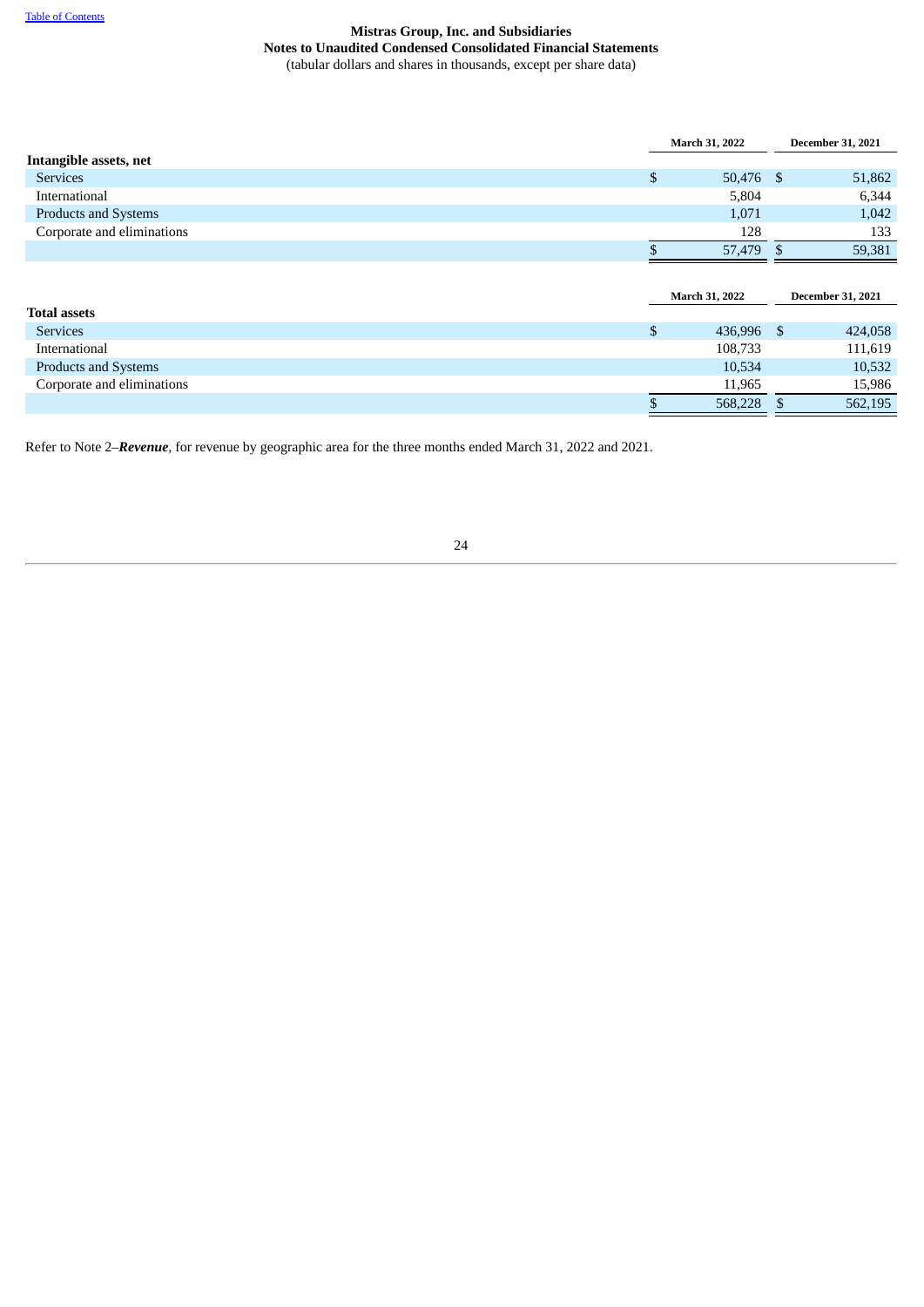## **Mistras Group, Inc. and Subsidiaries**

**Management's Discussion and Analysis of Financial Condition and Results of Operations**

*(tabular dollars are in thousands)*

#### **ITEM 2. Management's Discussion and Analysis of Financial Condition and Results of Operations**

The following Management's Discussion and Analysis ("MD&A") provides a discussion of our results of operations and financial position for the three months ended March 31, 2022 and 2021. The MD&A should be read together with our Unaudited Condensed Consolidated Financial Statements and related notes included in Item 1 in this Quarterly Report on Form 10-Q and our audited consolidated financial statements and related notes included in our Annual Report on Form 10-K for the year ended December 31, 2021, filed with the Securities and Exchange Commission on March 14, 2022 ("2021 Annual Report"). Unless otherwise specified or the context otherwise requires, "Mistras," "the Company," "we," "us" and "our" refer to Mistras Group, Inc. and its consolidated subsidiaries. The MD&A includes the following sections:

- Forward-Looking Statements
- **Overview**
- Note about Non-GAAP Measures
- Consolidated Results of Operations
- Liquidity and Capital Resources
- Critical Accounting Policies and Estimates

#### **Forward-Looking Statements**

This report on Form 10-Q contains "forward-looking statements" within the meaning of Section 27A of the Securities Act of 1933, and Section 21E of the Securities Exchange Act of 1934 ("Exchange Act"). Such forward-looking statements include those that express plans, anticipation, intent, contingency, goals, targets or future development and/or otherwise are not statements of historical fact. These forward-looking statements are based on our current expectations and projections about future events and they are subject to risks and uncertainties known and unknown that could cause actual results and developments to differ materially from those expressed or implied in such statements.

In some cases, you can identify forward-looking statements by terminology, such as "goals," or "expects," "anticipates," "intends," "plans," "believes," "seeks," "estimates," "may," "could," "should," "would," "predicts," "appears," "projects," or the negative of such terms or other similar expressions. You are urged not to place undue reliance on any such forward-looking statements, any of which may turn out to be wrong due to inaccurate assumptions, various risks, uncertainties or other factors known and unknown. Factors that could cause or contribute to differences in results and outcomes from those in our forward-looking statements include, without limitation, those discussed in the "Business—Forward-Looking Statements," and "Risk Factors" sections of our 2021 Annual Report as well as those discussed in this Quarterly Report on Form 10-Q and in our other filings with the SEC.

At the time of this report, the COVID-19 pandemic is continuing to have a negative impact on us and our key markets and is causing significant economic disruption worldwide, although the Company has nevertheless begun approaching pre-pandemic levels of activity in certain end markets, particularly oil and gas. Our discussion below is qualified by the unknown impact that the COVID-19 pandemic will continue to have on our business and the economy in general, including the duration of the health risk the COVID-19 pandemic will cause and the resulting economic disruption.

The Company is currently unable to predict with certainty the overall impact that the factors discussed above and the effect of the Russian-Ukrainian conflict may have on its business, results of operations or liquidity or in other ways which the Company cannot yet determine. To date, the Company's European operations have begun to see increased costs associated with higher energy costs, among others, due in part to the on-going conflict. The Company will continue to monitor market conditions and respond accordingly.

#### **Overview**

The Company is a leading "one source" multinational provider of integrated technology-enabled asset protection solutions, helping to maximize the safety and operational uptime for civilization's most critical industrial and civil assets.

Backed by an innovative, data-driven asset protection portfolio, proprietary technologies, and decades-long legacy of industry leadership, the Company helps clients with asset-intensive infrastructure in the oil and gas, aerospace and defense, industrials,

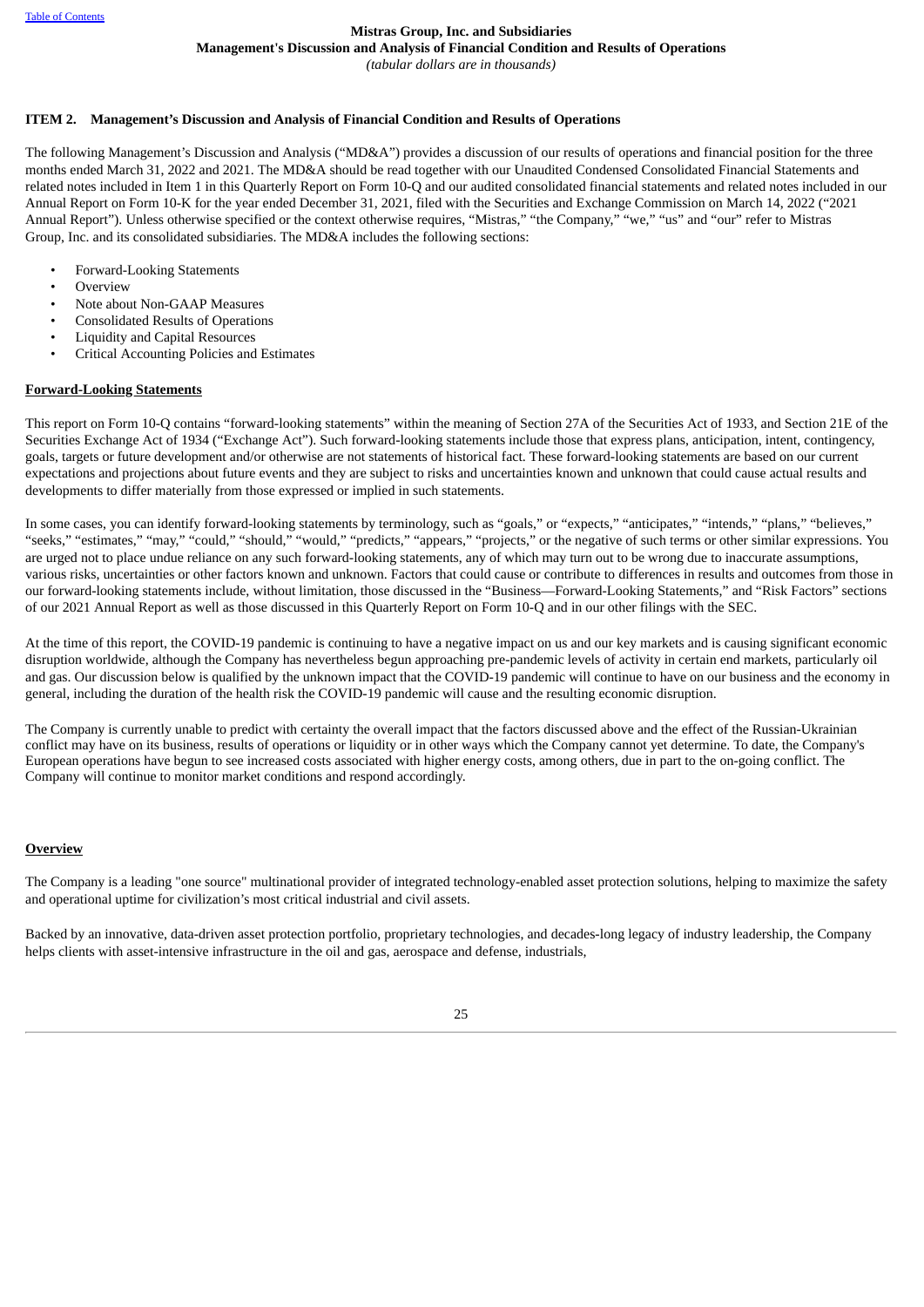power generation, and transmission (including alternative and renewable energy), other process industries and infrastructure, research and engineering and other industries towards achieving and maintaining operational excellence. By supporting these organizations that help fuel our vehicles and power our society; inspecting components that are trusted for commercial, defense, and space craft; and building real-time monitoring equipment to enable safe travel across bridges, the Company helps the world at large.

The Company enhances value for its clients by integrating asset protection throughout supply chains and centralizing integrity data through a suite of Industrial IoT-connected digital software and monitoring solutions, including OneSuite™, which serves as an ecosystem platform, pulling together all of the Company's software and data services capabilities, for the benefit of its customers.

The Company's core capabilities also include non-destructive testing ("NDT") field inspections enhanced by advanced robotics, laboratory quality control and assurance testing, sensing technologies and NDT equipment, asset and mechanical integrity engineering services, and light mechanical maintenance and access services.

Our operations consist of three reportable segments: Services, International, and Products and Systems.

- *Services* provides asset protection solutions predominantly in North America, with the largest concentration in the United States, followed by Canada, consisting primarily of NDT, inspection, mechanical and engineering services that are used to evaluate the structural integrity and reliability of critical energy, industrial and public infrastructure and commercial aerospace components. Software, digital and data services are included in this segment.
- *International* offers services, products and systems similar to those of the other segments to select markets within Europe, the Middle East, Africa, Asia and South America, but not to customers in China and South Korea, which are served by the Products and Systems segment.
- *Products and Systems* designs, manufactures, sells, installs and services the Company's asset protection products and systems, including equipment and instrumentation, predominantly in the United States.

Given the role our solutions play in enhancing the safe and efficient operation of infrastructure, we have historically provided a majority of our solutions to our customers on a regular, recurring basis. We perform these services largely at our customers' facilities, while primarily servicing our aerospace customers at our network of state-of-the-art, in-house laboratories. These solutions typically include NDT and inspection services, and can also include a wide range of mechanical services, including heat tracing, pre-inspection insulation stripping, coating applications, re-insulation, engineering assessments and long-term condition-monitoring. Under this business model, many customers outsource their inspection to us on a "run and maintain" basis. We have established long-term relationships as a critical solutions provider to many of the leading companies with asset-intensive infrastructure in our target markets. These markets include companies in the oil and gas, aerospace and defense, industrials, power generation and transmission (including alternative and renewable energy), other process industries and infrastructure, research and engineering and other industries.

We have focused on providing our advanced asset protection solutions to our customers using proprietary, technology-enabled software and testing instruments, including those developed by our Products and Systems segment. We have made numerous acquisitions in an effort to grow our base of experienced, certified personnel, expand our service lines and technical capabilities, increase our geographical reach, complement our existing offerings, and leverage our fixed costs. We have increased our capabilities and the size of our customer base through the development of applied technologies and managed support services, organic growth and the integration of acquired companies. These acquisitions have provided us with additional service lines, technologies, resources and customers which we believe will enhance our advantages over our competition.

We believe long-term growth can be realized in all of our target markets. Our level of business and financial results are impacted by world-wide macro- and micro-economic conditions generally, as well as those within our target markets. Among other things, we expect the timing of our oil and gas customers inspection spend to be impacted by oil price fluctuations.

We have continued providing our customers with innovative asset protection software ecosystem through our MISTRAS OneSuite platform. The software platform offers functions of MISTRAS' popular software and services brands as integrated apps on a cloud environment. OneSuite serves as a single access portal for customers' data activities and provides access to 50 plus applications being offered on one centralized platform.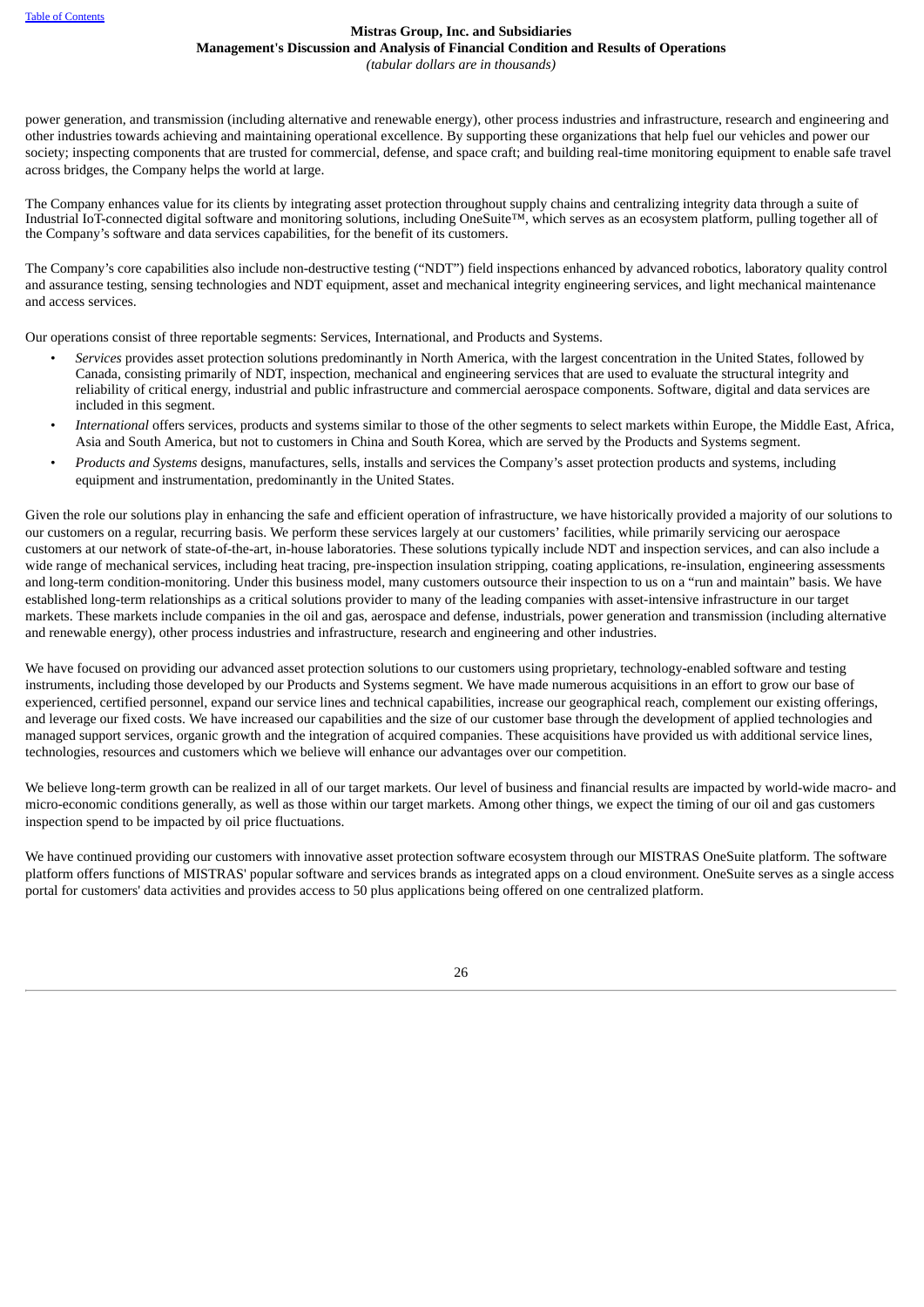We have continued to develop new technologies to provide monitoring of wind blade integrity through our Sensoria™ tool. Sensoria helps provide realtime monitoring and damage detection of wind turbine blades and allows our customers to maximize uptime, performance and safety of wind turbine blades. This tool provides additional growth and expansion of our capabilities to serve both new and existing wind turbines and greatly enhances our product offerings within the renewable energy industry.

## *Recent Developments*

The COVID-19 coronavirus (COVID-19) pandemic has continued to cause disruption and volatility in domestic and international markets although conditions continue to improve during 2022 as compared to 2021. The Company's businesses have been classified as non-healthcare critical infrastructure as defined by the U.S. Centers for Disease Control and Prevention (CDC). Our facilities, and the Company's customers facilities as well, have remained open with staffing modifications and precautionary procedures taken as necessary.

Overall, we have taken actions to help ensure the health and safety of our employees and those of our customers and suppliers; maintain business continuity and financial strength and stability; and serve our customers as they provide essential products and services to the world.

The COVID-19 pandemic uncertainty, significant volatility in oil prices and decreased traffic in the aerospace industry have adversely affected our workforce and operations, as well as the operations of our customers, suppliers and contractors beginning in 2020. These negative factors continue to cause volatility and uncertainty in the markets in which we operate, although we have nevertheless begun approaching pre-pandemic levels of activity in certain end markets, particularly oil and gas where crude oil prices have exceeded pre-pandemic levels.

The Company has eliminated substantially all of the cost reduction initiatives undertaken in 2020, including re-installment of the savings plan employer match and increasing wages back to pre-pandemic amounts. Our cash position and liquidity remains strong. As of March 31, 2022, the cash balance was approximately \$19.9 million.

In April 2021, the Biden Administration announced aggressive initiatives to battle climate change, which includes a significant reduction in the use of fossil fuels and a transition to electric vehicles and increased use of alternative energy. Any legislation or regulations that may be adopted to implement these measures may negatively impact our customers in the oil and gas market over the long-term, which presently is our largest market, although this initiative will likely benefit the alternative energy market, such as wind energy, for which we provide products and services. At this time, it is difficult to determine the magnitude and timing of the impact that climate change initiatives and legislation, if any, will have on these markets and the resulting impact on our business and operational results.

We are currently unable to predict the overall impact that the COVID-19 pandemic uncertainty, volatility in oil prices and climate change initiatives to reduce the use of fossil fuels may have on our business, results of operations, liquidity or in other ways which we cannot yet determine. We will continue to monitor market conditions and respond accordingly. Refer to Item 1A. Risk Factors in Part I of our 2021 Annual Report.

## *Note About Non-GAAP Measures*

The Company prepares its consolidated financial statements in accordance with U.S. GAAP. In this MD&A under the heading "Income (loss) from Operations", the non-GAAP financial performance measure "Income (loss) before special items" is used for each of our three operating segments, the Corporate segment and the "Total Company", with tables reconciling the measure to a financial measure under GAAP. This presentation excludes from "Income (loss) from Operations" (a) transaction expenses related to acquisitions, such as professional fees and due diligence costs, (b) the net changes in the fair value of acquisition-related contingent consideration liabilities, (c) impairment charges, (d) reorganization and other costs, which includes items such as severance, labor relations matters and asset and lease termination costs and (e) other special items. These adjustments have been excluded from the GAAP measure because these expenses and credits are not related to our or any individual segment's core business operations. The acquisition related costs and special items can be a net expense or credit in any given period. Our management uses this non-GAAP measure as a measure of operating performance and liquidity to assist in comparing performance from period to period on a consistent basis, as a measure for planning and forecasting overall expectations and for evaluating actual results against such expectations. We believe investors and other users of our financial statements benefit from the presentation of this non-GAAP measure in evaluating our performance. Income (loss) before special items excludes the identified adjustments, which provides additional tools to compare our core business operating

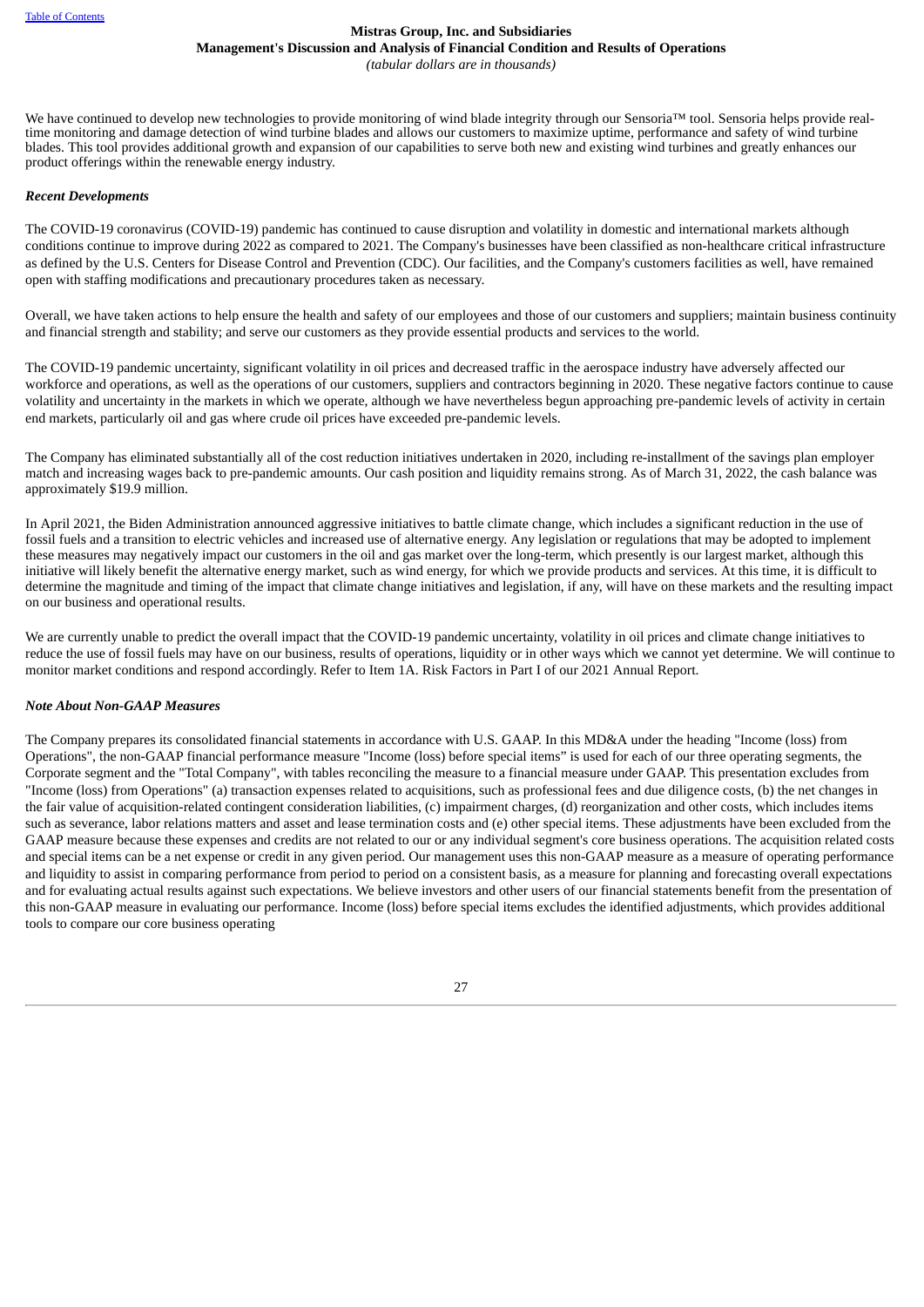## **Mistras Group, Inc. and Subsidiaries Management's Discussion and Analysis of Financial Condition and Results of Operations**

*(tabular dollars are in thousands)*

performance on a consistent basis and measure underlying trends and results in our business. Income (loss) before special items is not used to determine incentive compensation for executives or employees, nor is it a replacement for the reported GAAP financial performance and/or necessarily comparable to the non-GAAP financial measures of other companies.

## **Results of Operations**

Condensed consolidated results of operations for the three months ended March 31, 2022 and 2021 were as follows:

|                                              |     | Three months ended March 31, |    |           |  |  |
|----------------------------------------------|-----|------------------------------|----|-----------|--|--|
|                                              |     | 2022                         |    | 2021      |  |  |
| <b>Revenues</b>                              | \$. | 161,662                      | \$ | 153,735   |  |  |
| <b>Gross profit</b>                          |     | 39,892                       |    | 40,001    |  |  |
| Gross profit as a % of Revenue               |     | 24.7 %                       |    | 26.0 %    |  |  |
| <b>Loss from operations</b>                  |     | (4,698)                      |    | (4,746)   |  |  |
| Loss from Operations as a % of Revenue       |     | $(2.9)\%$                    |    | $(3.1)\%$ |  |  |
| Loss before benefit for income taxes         |     | (6,636)                      |    | (7,959)   |  |  |
| <b>Net Loss</b>                              |     | (5,353)                      |    | (5,359)   |  |  |
| Net Loss attributable to Mistras Group, Inc. | \$  | (5,363)                      | S  | (5,362)   |  |  |

## **Revenue**

Revenue was \$161.7 million for the three months ended March 31, 2022, an increase of \$7.9 million, or 5.2%, compared with the three months ended March 31, 2021.

Revenue by segment for the three months ended March 31, 2022 and 2021 were as follows:

|                            | Three months ended March 31,<br>2021<br>2022 |            |  |         |
|----------------------------|----------------------------------------------|------------|--|---------|
|                            |                                              |            |  |         |
| Revenue                    |                                              |            |  |         |
| <b>Services</b>            | \$                                           | 132,946 \$ |  | 124,298 |
| International              |                                              | 28,138     |  | 27,648  |
| Products and Systems       |                                              | 2,936      |  | 2,988   |
| Corporate and eliminations |                                              | (2,358)    |  | (1,199) |
| <b>Total</b>               |                                              | 161,662    |  | 153,735 |

#### *Three Months*

In the three months ended March 31, 2022, total revenue increased 5.2% versus the prior year comparable period due predominantly to a single-digit organic increase. Services segment revenue increased 7.0%, driven predominantly by a single-digit organic increase, minimally offset by low single-digit unfavorable impact of foreign exchange rates. International segment revenue increased 1.8%, due predominantly to high single-digit organic growth mostly offset by high single-digit unfavorable impact of foreign exchange rates. Products and Systems segment revenue decreased by 1.7%, due to reduced sales volume as compared to the prior period.

Oil and gas customer revenue comprised approximately 58% and 57% of total revenue for the three months ended March 31, 2022 and 2021, respectively. Aerospace and defense customer revenue comprised approximately 12% and 11% of total revenue for the three months ended March 31, 2022 and 2021, respectively. The Company's top ten customers comprised approximately 34% of total revenue for the three months ended March 31, 2022, as compared to 35% for the three months ended March 31, 2021, with no customer accounting for 10% or more of total revenue in either three-month period.

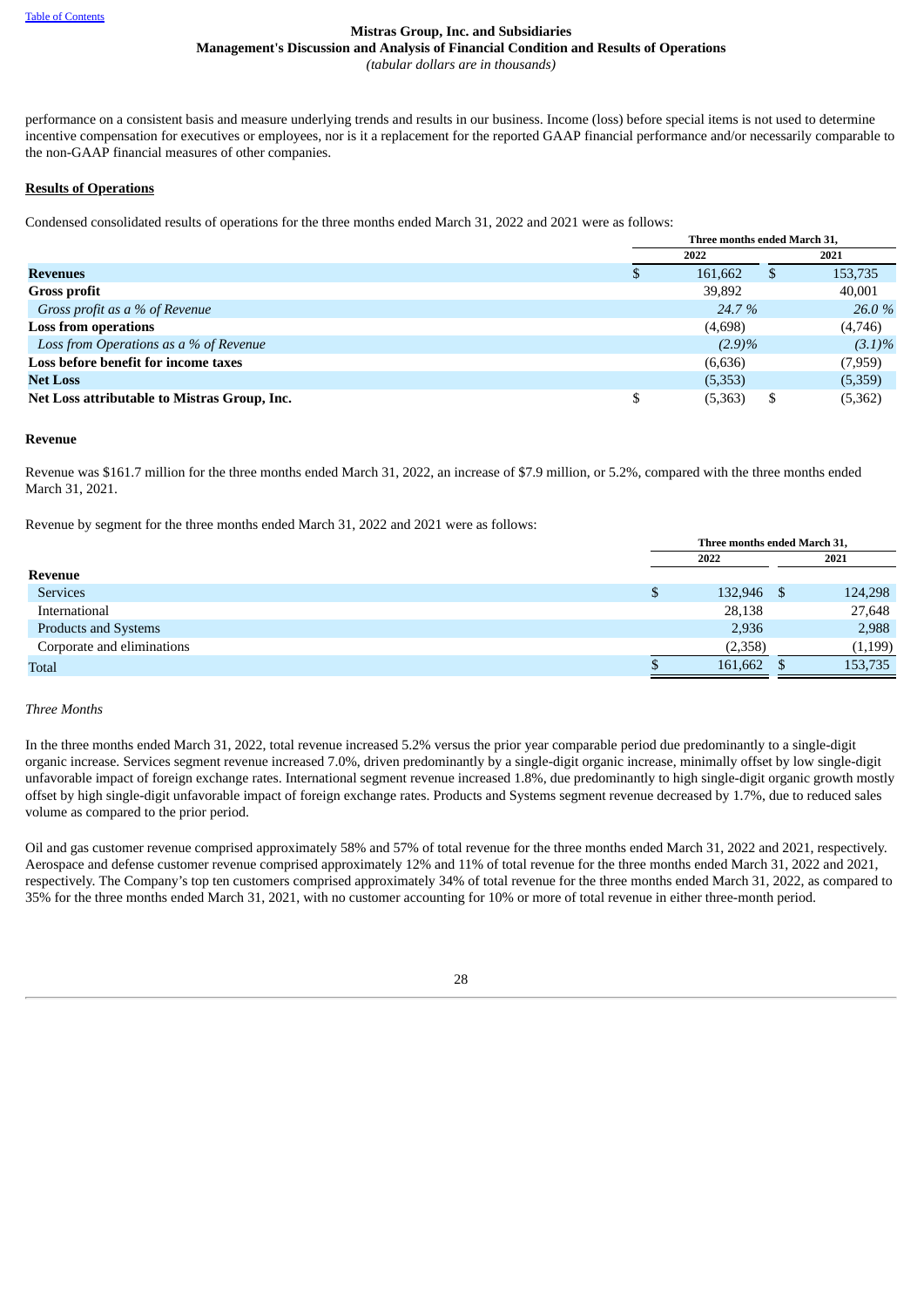|                                     | Three months ended March 31, |  |        |  |
|-------------------------------------|------------------------------|--|--------|--|
|                                     | 2022                         |  | 2021   |  |
| Oil and Gas Revenue by sub-category |                              |  |        |  |
| <b>Upstream</b>                     | \$<br>$41,665$ \$            |  | 33,926 |  |
| Midstream                           | 24,907                       |  | 22,438 |  |
| Downstream                          | 27,651                       |  | 30,848 |  |
| Total                               | 94,223                       |  | 87,212 |  |

Oil and gas upstream customer revenue increased approximately \$7.7 million, or 23%, due primarily to market share gains and expanded exploration operations compared to the prior period. Midstream customer revenues increased approximately \$2.5 million, or 11%, due to increased pipe inspection services performed as compared to the prior year quarter. Downstream customer revenues decreased \$3.2 million or, 10%, primarily due to delays in timing associated with customer turnarounds.

## **Gross Profit**

Gross profit decreased by \$0.1 million, or 0.3%, in the three months ended March 31, 2022 versus the prior year comparable period, on a increase in revenue of 5.2%.

Gross profit by segment for the three months ended March 31, 2022 and 2021 was as follows:

|                             | Three months ended March 31, |    |        |  |
|-----------------------------|------------------------------|----|--------|--|
|                             | 2022<br>2021                 |    |        |  |
| <b>Gross profit</b>         |                              |    |        |  |
| <b>Services</b>             | \$<br>30,526                 | \$ | 31,076 |  |
| % of segment revenue        | 23.0 %                       |    | 25.0 % |  |
| International               | 8,190                        |    | 7,625  |  |
| % of segment revenue        | 29.1 %                       |    | 27.6 % |  |
| <b>Products and Systems</b> | 1,168                        |    | 1,281  |  |
| % of segment revenue        | 39.8%                        |    | 42.9%  |  |
| Corporate and eliminations  | 8                            |    | 19     |  |
|                             | 39,892                       |    | 40,001 |  |
| % of total revenue          | 24.7 %                       |    | 26.0 % |  |

## *Three Months*

Gross profit margin was 24.7% and 26.0% for the three-month periods ended March 31, 2022 and 2021, respectively. Services segment realized a 2.0% reduction in gross profit margin to 23.0% during the three months ended March 31, 2022. This was primarily due to higher benefit costs in the US and the end of government wage subsidies received in Canada, both as compared to the prior year period. International segment realized a 1.5% increase in gross profit margin to 29.1% during the three months ended March 31, 2022 due primarily to continued recovery and sales within the aerospace end market. Products and Systems segment gross margin had a decrease of 310 basis points to 39.8% during the three months ended March 31, 2022 due to unfavorable sales mix, as compared to gross margin of 42.9% during 2021.

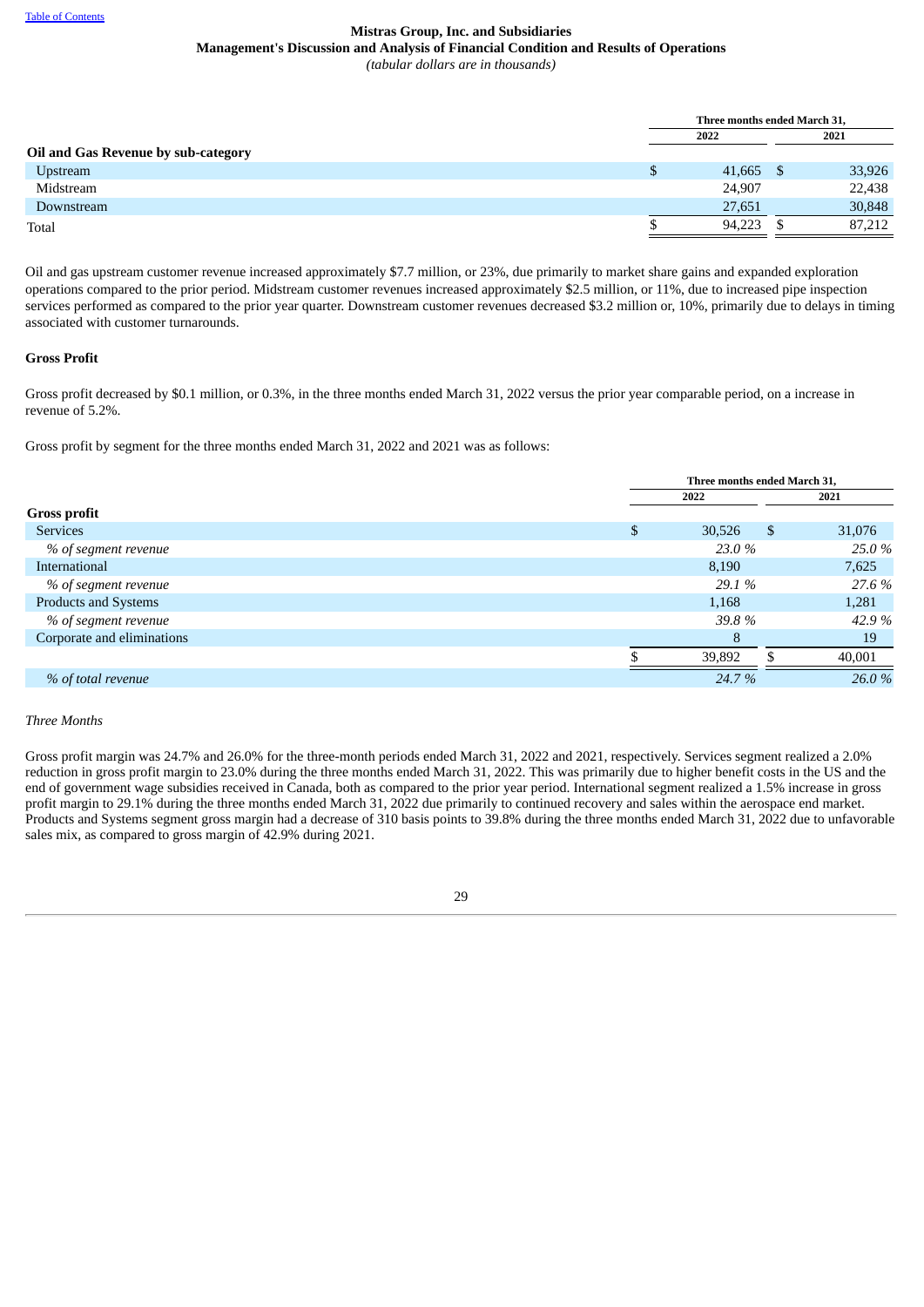## **Operating Expenses**

Operating expenses for the three months ended March 31, 2022 and 2021 was as follows:

|                                                | Three months ended March 31, |             |  |        |
|------------------------------------------------|------------------------------|-------------|--|--------|
|                                                |                              | 2022        |  | 2021   |
| <b>Operating Expenses</b>                      |                              |             |  |        |
| Selling, general and administrative expenses   |                              | $42,036$ \$ |  | 39,639 |
| Research and engineering                       |                              | 551         |  | 727    |
| Depreciation and amortization                  |                              | 2,795       |  | 3,074  |
| Legal settlement and insurance recoveries, net |                              | (841)       |  | 1,030  |
| Acquisition-related expense, net               |                              | 49          |  | 277    |

## *Three Months*

Operating expenses decreased \$0.2 million, or 0.4%, for the three months ended March 31, 2022 compared to the three months ended March 31, 2021. Selling, general and administrative expenses increased \$2.4 million during the three months ended March 31, 2022 compared to the three months ended March 31, 2021, due to increased costs and unfavorable foreign exchange impact as compared to the prior period. Depreciation and amortization decreased \$0.3 million during the three months ended March 31, 2022 compared to the three months ended March 31, 2021. This was partially offset during the three months ended March 31, 2022 by a \$0.8 million insurance recovery during the three months ended March 31, 2022.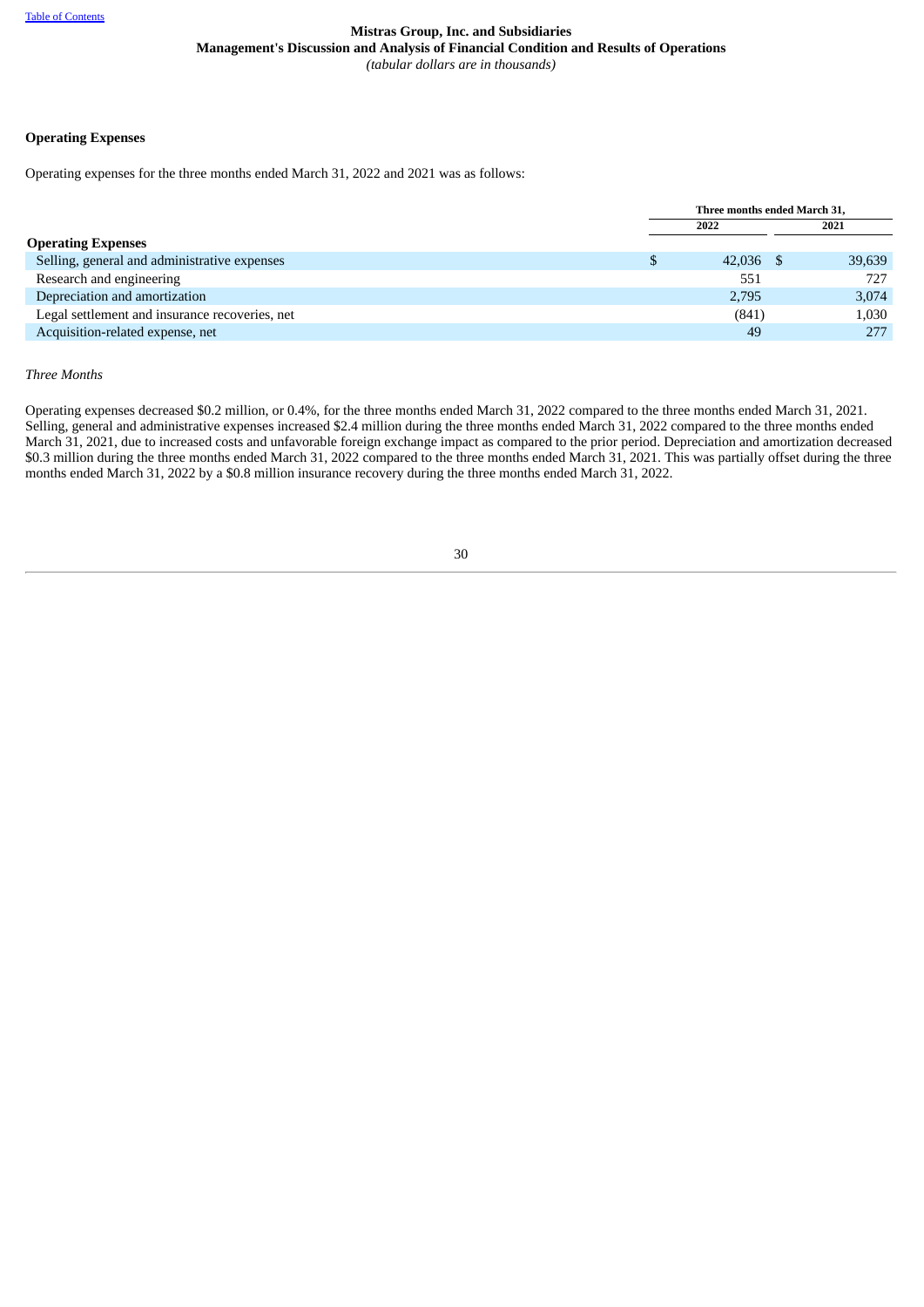## **Income (loss) from Operations**

The following table shows a reconciliation of the income from operations to income (loss) before special items for each of our three segments, Corporate and Elimination and for the Company in total:

|                                                               |              | Three months ended March 31. |                |          |
|---------------------------------------------------------------|--------------|------------------------------|----------------|----------|
|                                                               |              | 2022                         |                | 2021     |
| <b>Services:</b>                                              |              |                              |                |          |
| Income from operations (GAAP)                                 | \$           | 3,761                        | \$             | 4,548    |
| Reorganization and other costs                                |              | 27                           |                | 71       |
| Legal settlement and insurance recoveries, net                |              | (841)                        |                | 1,650    |
| Acquisition-related expense, net                              |              | 44                           |                | 243      |
| Income before special items (non-GAAP)                        | \$           | 2,991                        | \$             | 6,512    |
| <b>International:</b>                                         |              |                              |                |          |
| Income (Loss) from operations (GAAP)                          | \$           | 284                          | \$             | (820)    |
| Reorganization and other costs                                |              | 87                           |                | 96       |
| Income (Loss) from operations before special items (non-GAAP) | \$           | 371                          | $\mathbf{\$}$  | (724)    |
| <b>Products and Systems:</b>                                  |              |                              |                |          |
| Loss from operations (GAAP)                                   | \$           | (582)                        | \$             | (581)    |
| Reorganization and other costs                                |              |                              |                | 27       |
| Loss from operations before special items (non-GAAP)          | \$           | $(582)$ \$                   |                | (554)    |
| <b>Corporate and Eliminations:</b>                            |              |                              |                |          |
| Loss from operations (GAAP)                                   | \$           | $(8,161)$ \$                 |                | (7, 893) |
| Legal settlement and insurance recoveries, net                |              |                              |                | (620)    |
| Acquisition-related expense, net                              |              | 5                            |                | 34       |
| Loss from operations before special items (non-GAAP)          | $\mathbb{S}$ | (8, 156)                     | $\mathfrak{S}$ | (8, 479) |
| <b>Total Company:</b>                                         |              |                              |                |          |
| Loss from operations (GAAP)                                   | S            | (4,698)                      | -S             | (4,746)  |
| Reorganization and other costs                                |              | 114                          |                | 194      |
| Legal settlement and insurance recoveries, net                |              | (841)                        |                | 1,030    |
| Acquisition-related expense, net                              |              | 49                           |                | 277      |
| Loss from operations before special items (non-GAAP)          | \$           | (5, 376)                     | \$             | (3,245)  |
|                                                               |              |                              |                |          |

See section *Note About Non-GAAP Measures* in this report for an explanation of the use of non-GAAP measurements.

## *Three Months*

For the three months ended March 31, 2022, the loss from operations (GAAP) decreased \$0.05 million or 1.0%, compared with the three months ended March 31, 2021, while the loss before special items (non-GAAP) decreased \$2.1 million, or 65.7%. As a percentage of revenue, the loss before special items decreased by 120 basis points to (3.3)% in the three months ended March 31, 2022 from (2.1)% in the three months ended March 31, 2021.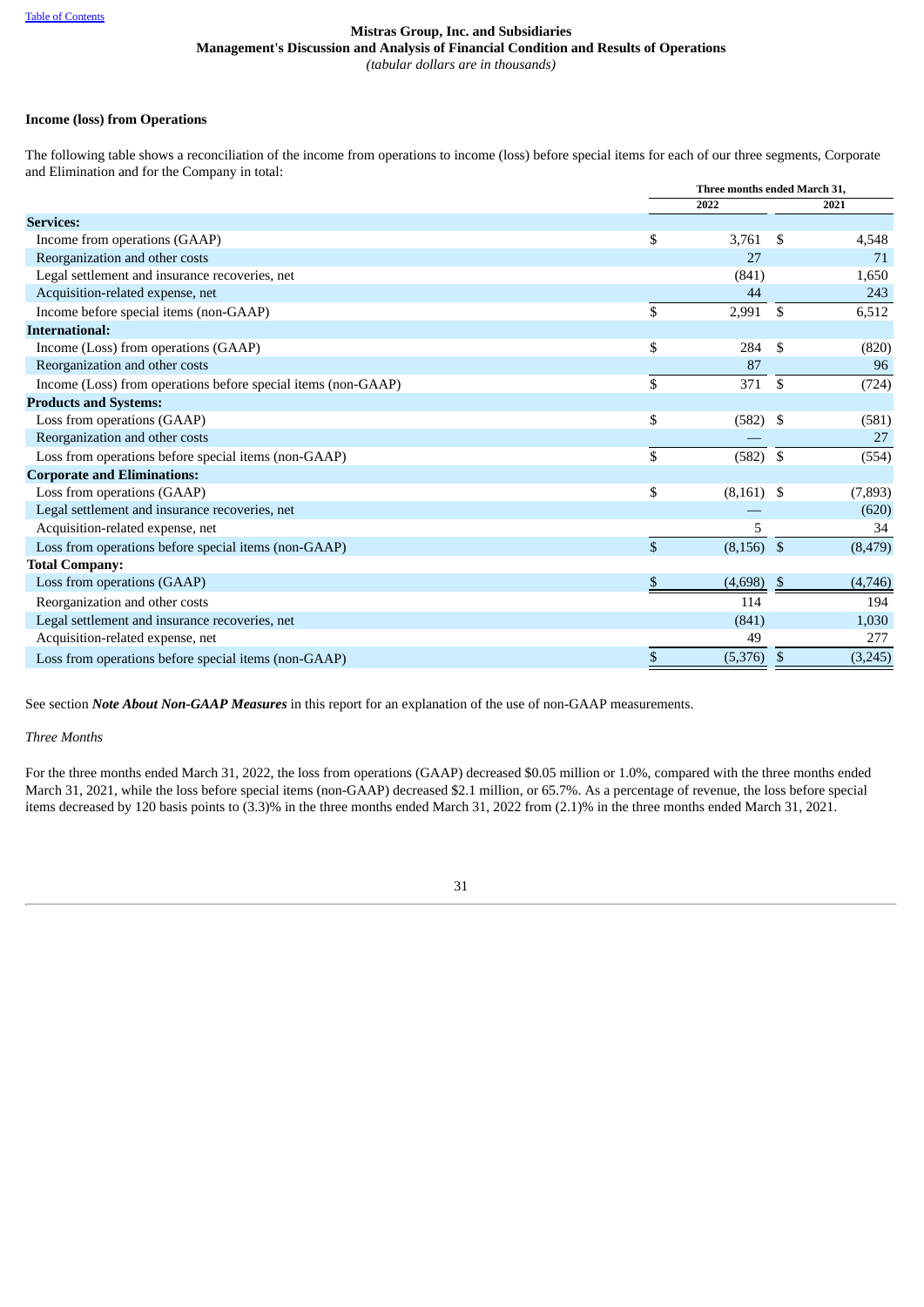## **Mistras Group, Inc. and Subsidiaries Management's Discussion and Analysis of Financial Condition and Results of Operations**

*(tabular dollars are in thousands)*

#### **Interest Expense**

Interest expense was approximately \$1.9 million and \$3.2 million for the three months ended March 31, 2022 and 2021, respectively. The decrease was a result of a change in the effective interest rate, due to a lower leverage ratio and the elimination of the minimum LIBOR floor.

An amendment in May 2021 to our Credit Agreement removed the LIBOR floor of 1.0%, which provided that if LIBOR is below 1.0%, the interest rate will be calculated as if LIBOR is 1.0%. Now the actual LIBOR rate is used to calculate interest, even if LIBOR is below 1.0%. This will reduce our interest rate, when LIBOR is below 1.0%.

## **Income Taxes**

Our effective income tax rate was approximately 19.3% and 32.7% for the three months ended March 31, 2022 and 2021, respectively.

The effective income tax rate benefit for the three months ended March 31, 2022 was lower than the statutory rate primarily due to the impact of an unfavorable discrete item related to stock compensation. The effective income tax rate for the three months ended March 31, 2021 was higher than the statutory rate due to the capitalization of certain non-US intercompany balances which resulted in a deductible foreign exchange loss in the US.

On December 27, 2020, the United States enacted the Consolidated Appropriations Act, 2021, (the "Appropriations Act") an additional stimulus package providing financial relief for individuals and small business. The Appropriations Act contains a variety of tax provisions, including full expensing of business meals in 2021 and 2022, and expansion of the employee retention tax credit. We evaluated the impact of this guidance on our consolidated financial position, results of operations, and cash flows, and it will not have a material impact.

Income tax expense varies as a function of pre-tax income and the level of non-deductible expenses, such as certain amounts of meals and entertainment expense, valuation allowances, and other permanent differences. It is also affected by discrete items that may occur in any given year but are not consistent from year to year. Our effective income tax rate may fluctuate over the next few years due to many variables including the amount and future geographic distribution of our pre-tax income, changes resulting from our acquisition strategy, and increases or decreases in our permanent differences.

## **Liquidity and Capital Resources**

Cash flows are summarized in the table below:

|                                         | Three months ended March 31. |              |  |         |
|-----------------------------------------|------------------------------|--------------|--|---------|
|                                         |                              | 2022         |  | 2021    |
| Net cash provided by (used in):         |                              |              |  |         |
| <b>Operating activities</b>             | \$                           | $(5,399)$ \$ |  | 3,148   |
| Investing activities                    |                              | (2,737)      |  | (4,176) |
| <b>Financing activities</b>             |                              | 4,323        |  | 435     |
| Effect of exchange rate changes on cash |                              | (376)        |  | (990)   |
| Net change in cash and cash equivalents |                              | $(4,189)$ \$ |  | (1,583) |

## **Cash Flows from Operating Activities**

During the three months ended March 31, 2022, cash used in operating activities was \$(5.4) million, representing a year-on-year decrease of \$8.5 million, or 272%. The decrease was primarily attributable to movements in working capital and an increase in the accounts receivable balance.

## **Cash Flows from Investing Activities**

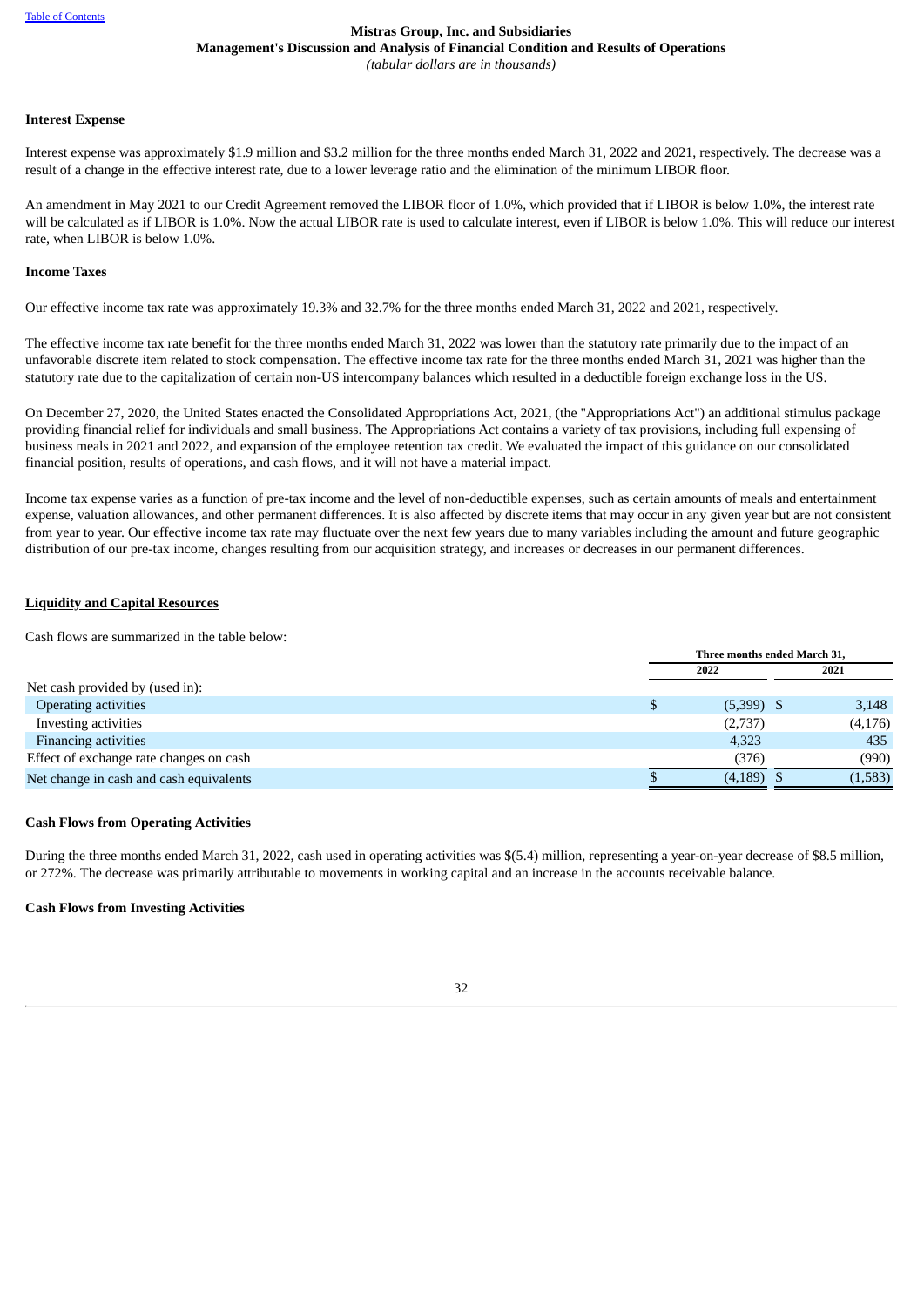# **Mistras Group, Inc. and Subsidiaries Management's Discussion and Analysis of Financial Condition and Results of Operations**

*(tabular dollars are in thousands)*

During the three months ended March 31, 2022 and 2021, cash used in investing activities was \$2.7 million primarily attributable to a reduction in capital expenditures and no acquisitions in the three months ended March 31, 2022.

## **Cash Flows from Financing Activities**

Net cash provided by financing activities was \$4.3 million for the three months ended March 31, 2022, compared to net cash provided by financing activities of \$0.4 million for the three months ended March 31, 2021. During the three months ended March 31, 2022, net borrowings of debt were approximately \$3.4 million higher as compared to 2021 resulting in debt paydown during the period. In addition, \$0.1 million more taxes were paid related to net share settlement of share-based awards during the three months ended March 31, 2022.

## **Effect of Exchange Rate Changes on Cash and Cash Equivalents**

The effect of exchange rate changes on our cash and cash equivalents was a decrease of \$0.4 million in the three months ended March 31, 2022, compared to a decrease of \$1.0 million for the three months ended March 31, 2021.

## **Cash Balance and Credit Facility Borrowings**

As of March 31, 2022, we had cash and cash equivalents totaling \$19.9 million and \$11.2 million of unused commitments under our Credit Agreement with borrowings of \$203.1 million and \$3.3 million of letters of credit outstanding. We finance operations primarily through our existing cash balances, cash collected from operations, bank borrowings and capital lease financing. We believe these sources are sufficient to fund our operations for the foreseeable future.

As of March 31, 2022, we were in compliance with the terms of the Credit Agreement and will continuously monitor our compliance with the covenants contained in the Credit Agreement.

Quarterly payments on the term loan increased to \$3.75 million through March 31, 2022, and then to \$5.0 million for each quarterly payment thereafter, with a final balloon payment at maturity.

The terms of our Credit Agreement (as modified) are described in Note **11**- *Long-Term Debt* of the Notes to the Unaudited Condensed Consolidated Financial Statements, under the heading "*Senior Credit Facility*".

## **Contractual Obligations**

There have been no significant changes in our contractual obligations and outstanding indebtedness as disclosed in the 2021 Annual Report.

## **Off-balance Sheet Arrangements**

During the three months ended March 31, 2022, we did not have any relationships with unconsolidated entities or financial partnerships, such as entities often referred to as structured finance or special purpose entities, which would have been established for the purpose of facilitating off-balance sheet arrangements or other contractually narrow or limited purposes.

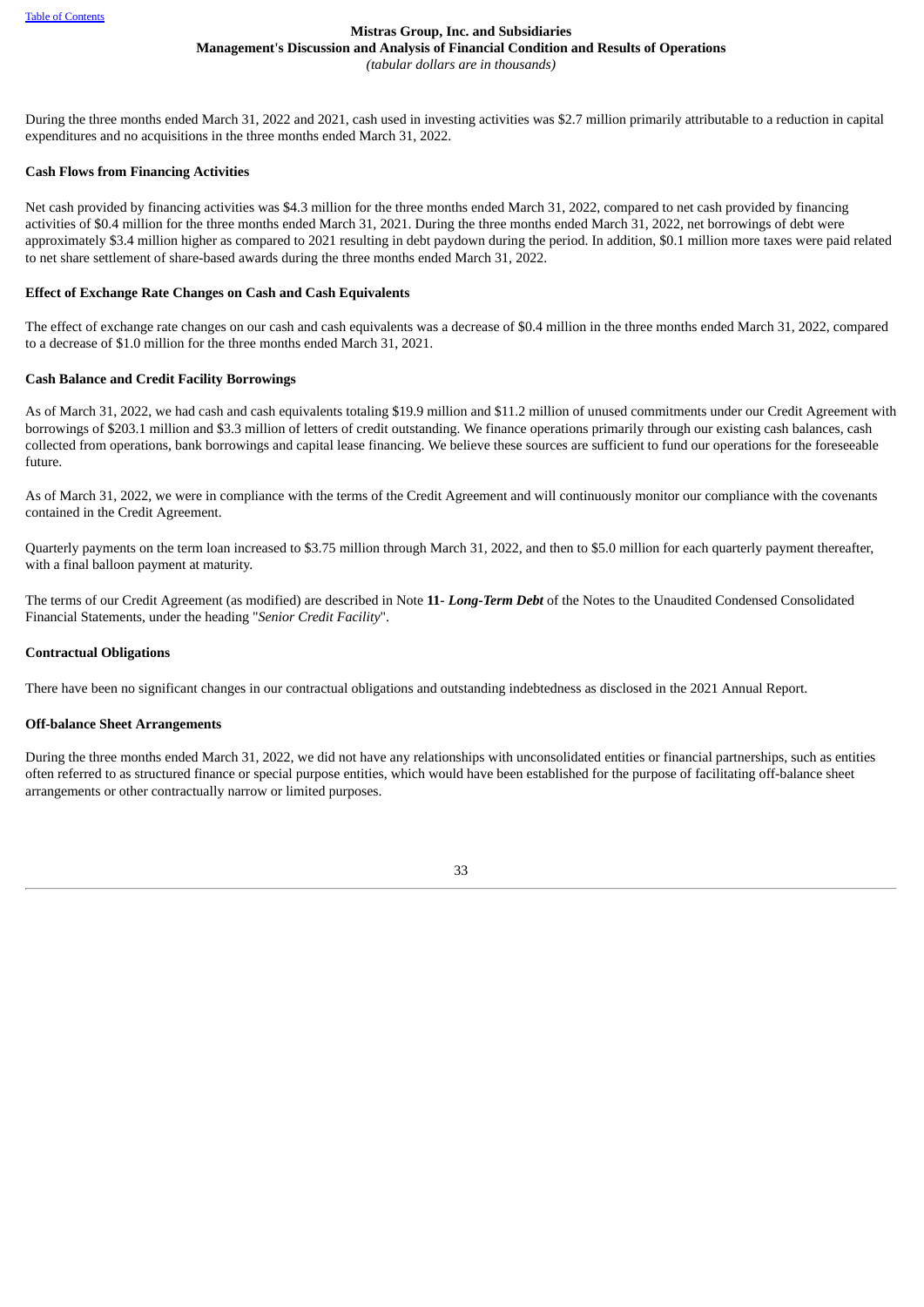## **Critical Accounting Policies and Estimates**

There have been no significant changes to our critical accounting policies and estimates from the information provided in Item 7, "Management's Discussion and Analysis of Financial Condition and Results of Operations," included in the 2021 Annual Report.

#### <span id="page-36-0"></span>**ITEM 3. Quantitative and Qualitative Disclosures about Market Risk**

There have been no significant changes to our quantitative and qualitative disclosures about market risk as discussed in Part II, Item 7A "Quantitative and Qualitative Disclosures About Market Risk," included in the 2021 Annual Report.

## <span id="page-36-1"></span>**ITEM 4. Controls and Procedures**

## **Evaluation of Disclosure Controls and Procedures**

Pursuant to Rule 13a-15(b) under the Exchange Act, our management carried out an evaluation, under the supervision and with the participation of our President and Chief Executive Officer and our Executive Vice President, Chief Financial Officer and Treasurer, of the effectiveness of the design and operation of our disclosure controls (as defined in Rule 13a-15(e) of the Exchange Act) and procedures. Based upon that evaluation, our President and Chief Executive Officer and our Executive Vice President, Chief Financial Officer and Treasurer concluded that, as of March 31, 2022, our disclosure controls and procedures were effective.

## **Changes in Internal Control over Financial Reporting**

<span id="page-36-2"></span>There have been no changes in our internal control over financial reporting during the quarter ended March 31, 2022 that materially affected, or are reasonably likely to materially affect, our internal control over financial reporting.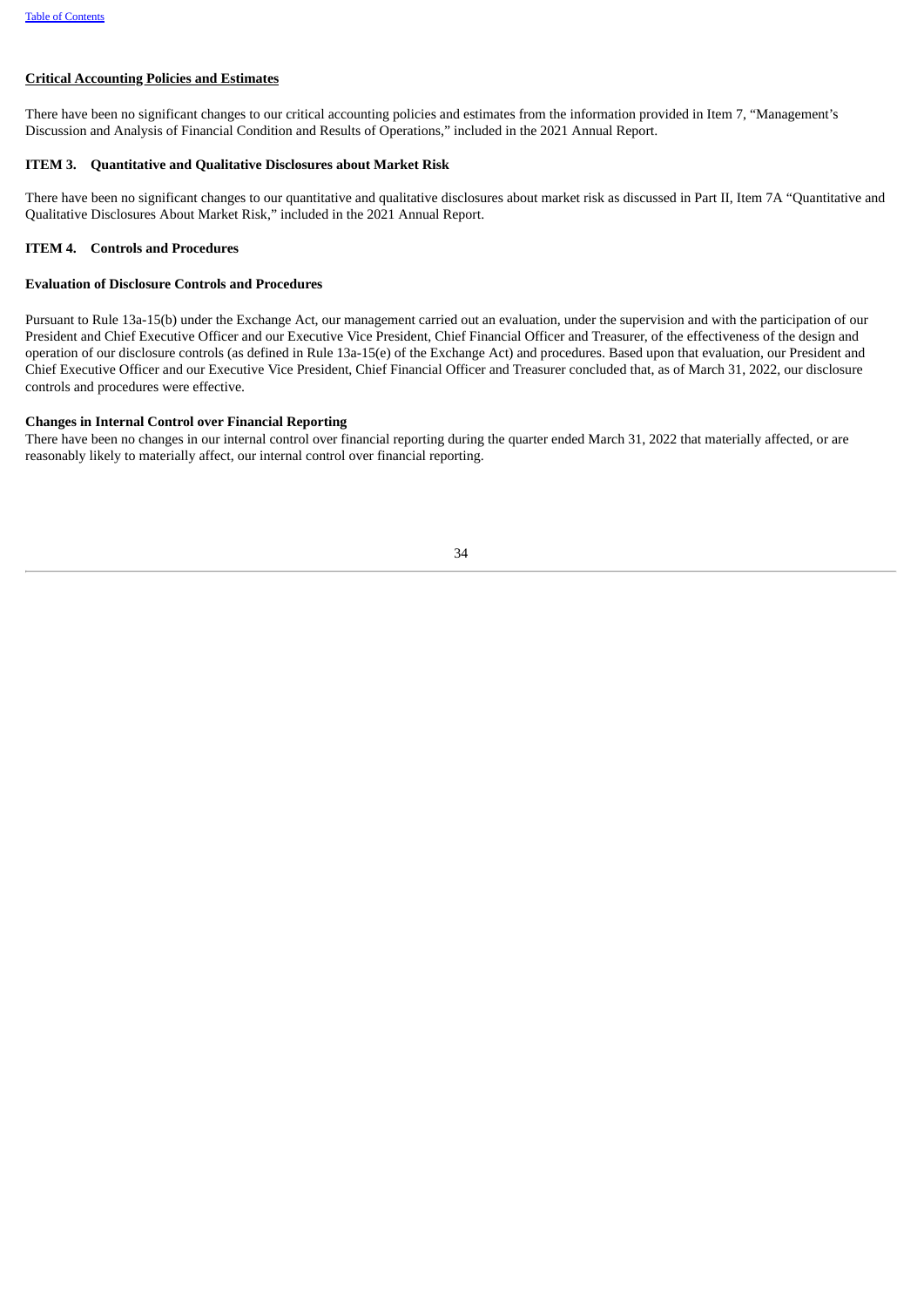## **PART II—OTHER INFORMATION**

## <span id="page-37-0"></span>**ITEM 1. Legal Proceedings**

See Note 14-*Commitments and Contingencies* to the Notes to Unaudited Condensed Consolidated Financial Statements included in this Quarterly Report for a description of our legal proceedings. There have been no material developments with regard to any matters disclosed under Part I, Item 3 "Legal Proceedings" in our 2021 Annual Report, except as disclosed in such Note 14-*Commitments and Contingencies*.

## <span id="page-37-1"></span>**ITEM 1.A. Risk Factors**

In addition to the other information set forth in this Quarterly Report, you should carefully consider the risk factors discussed under the "Risk Factors" section included in our 2021 Annual Report. Except as described below, there have been no material changes to the risk factors previously disclosed in the 2021 Annual Report.

## <span id="page-37-2"></span>**ITEM 2. Unregistered Sale of Equity Securities and Use of Proceeds**

## *(a) Sales of Unregistered Securities*

None.

## *(b) Use of Proceeds from Public Offering of Common Stock*

None.

#### **(c)** *Repurchases of Our Equity Securities*

The following table sets forth the shares of our common stock we acquired during the quarter as a result of the surrender of shares by employees to satisfy tax withholding obligations in connection with the vesting of restricted stock units.

| <b>Month Ending</b> | <b>Total Number of Shares (or</b><br><b>Units) Purchased</b> | Average Price Paid per<br><b>Share (or Unit)</b> | <b>Total Number of Shares Purchased</b><br>as Part of Publicly Announced<br><b>Plans or Programs</b> | <b>Approximate Dollar Value of</b><br><b>Shares that May Yet Be Purchased</b><br><b>Under the Plans or Programs</b> |
|---------------------|--------------------------------------------------------------|--------------------------------------------------|------------------------------------------------------------------------------------------------------|---------------------------------------------------------------------------------------------------------------------|
| January 31, 2022    |                                                              |                                                  |                                                                                                      |                                                                                                                     |
| February 28, 2022   | $-$ S                                                        | __                                               | $\overline{\phantom{a}}$                                                                             |                                                                                                                     |
| March 31, 2022      | 81.747                                                       | 6.66                                             | $\overline{\phantom{0}}$                                                                             |                                                                                                                     |

#### <span id="page-37-3"></span>**ITEM 3. Defaults Upon Senior Securities**

None.

#### <span id="page-37-4"></span>**ITEM 4. Mine Safety Disclosures**

Not applicable.

## <span id="page-37-5"></span>**ITEM 5. Other Information**

<span id="page-37-6"></span>None.

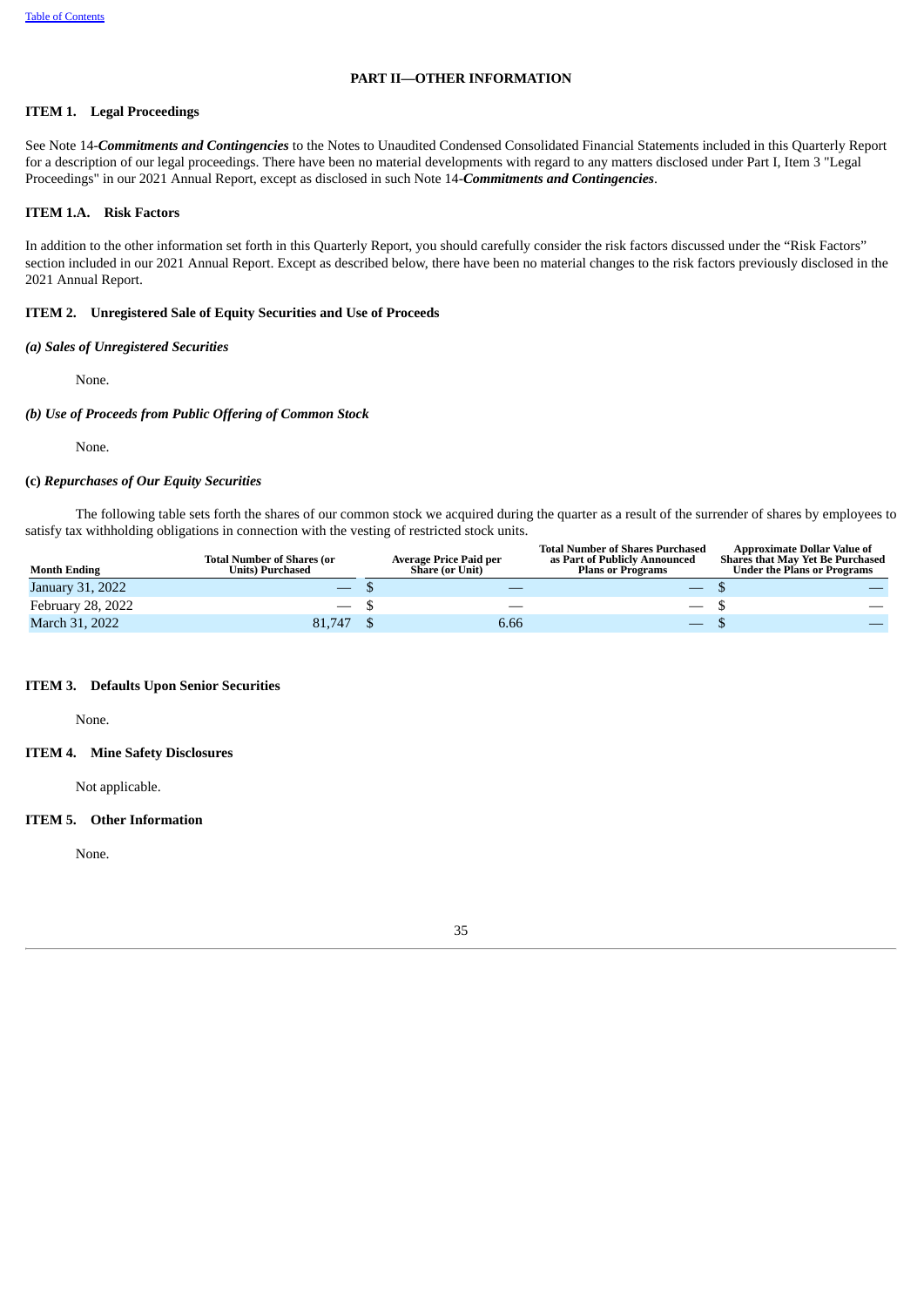## **ITEM 6. Exhibits**

<span id="page-38-0"></span>

| <b>Exhibit No.</b> | <b>Description</b>                                                                                             |
|--------------------|----------------------------------------------------------------------------------------------------------------|
| 31.1               | Certification of Chief Executive Officer pursuant to Rule 13a-14(a) under the Securities Exchange Act of 1934. |
| 31.2               | Certification of Chief Financial Officer pursuant to Rule 13a-14(a) under the Securities Exchange Act of 1934. |
| 32.1               | Certification pursuant to Section 906 of the Sarbanes-Oxley Act of 2002.                                       |
| 101.INS            | <b>XBRL Instance Document</b>                                                                                  |
| 101.SCH            | <b>XBRL Schema Document</b>                                                                                    |
| 101.CAL            | <b>XBRL Calculation Linkbase Document</b>                                                                      |
| 101.LAB            | XBRL Labels Linkbase Document                                                                                  |
| 101.PRE            | <b>XBRL Presentation Linkbase Document</b>                                                                     |
| 101.DEF            | <b>XBRL Definition Linkbase Document</b>                                                                       |
|                    |                                                                                                                |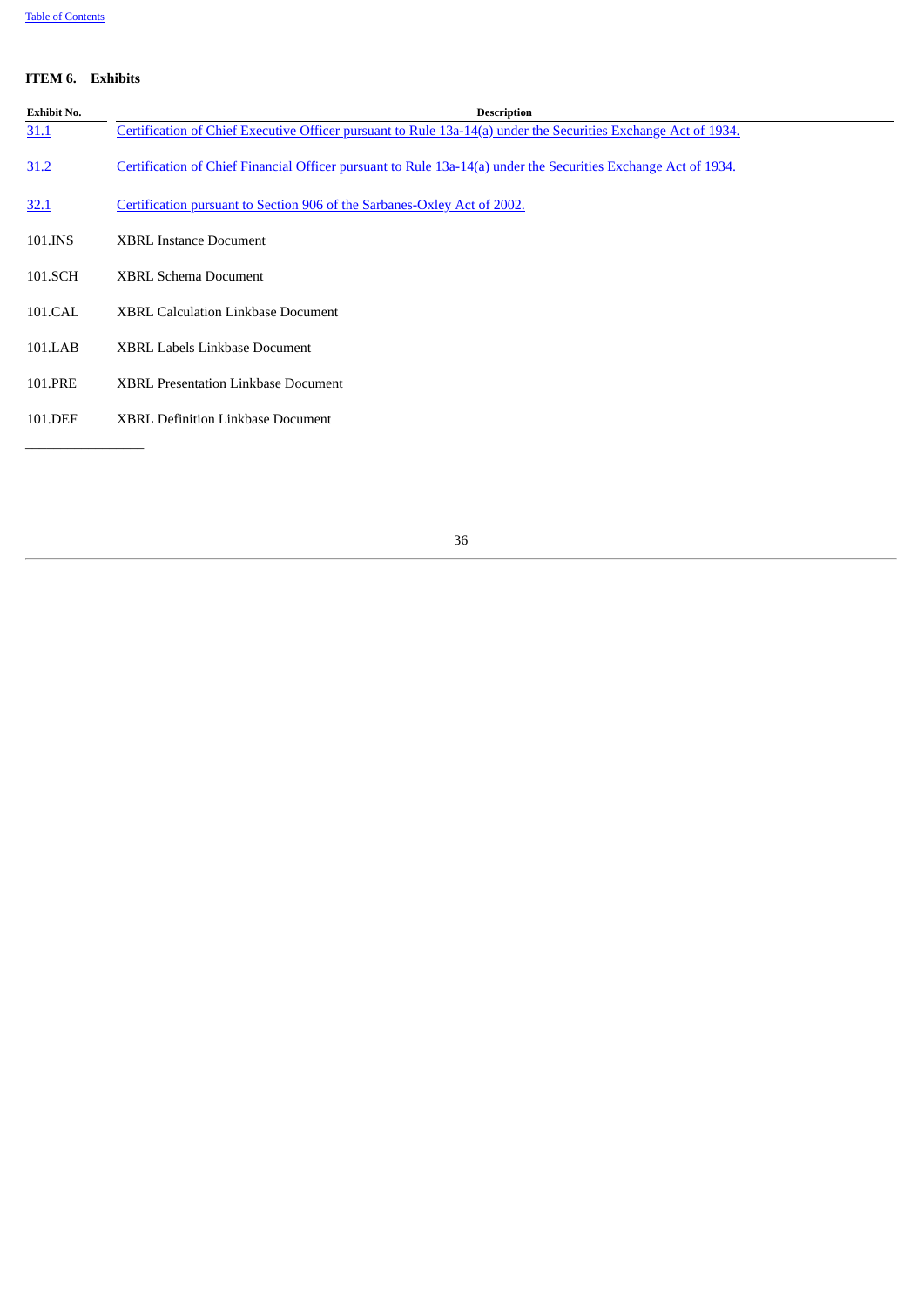## **Signatures**

Pursuant to the requirements of the Securities Exchange Act of 1934, the registrant has duly caused this report to be signed on its behalf by the undersigned thereunto duly authorized.

## **MISTRAS GROUP, INC.**

By: /s/ Edward J. Prajzner

Edward J. Prajzner Executive Vice President, Chief Financial Officer and Treasurer (Principal Financial and Accounting Officer and duly authorized officer)

Date: May 6, 2022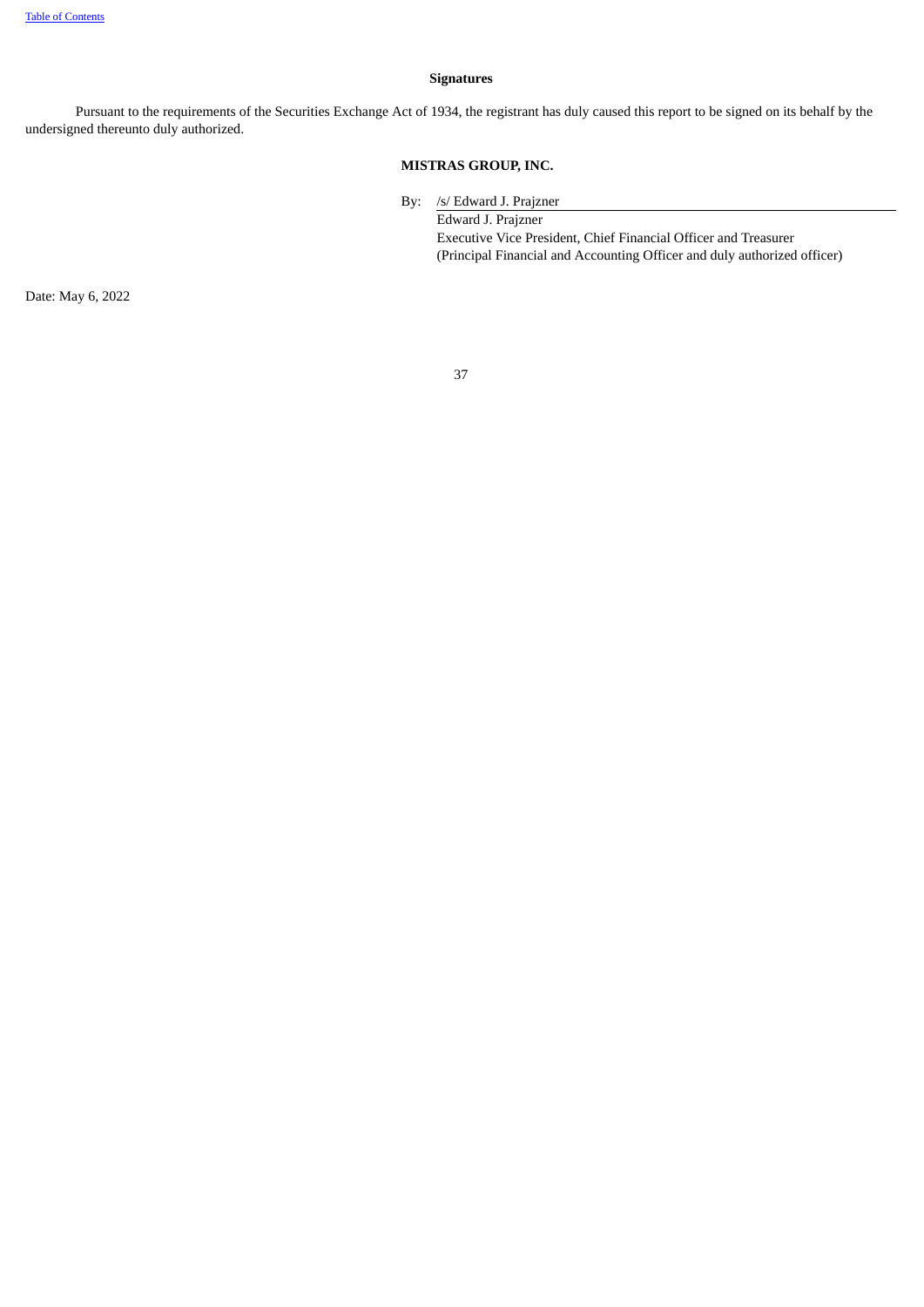# **CERTIFICATION PURSUANT TO RULE 13A-14(a) OF THE SECURITIES EXCHANGE ACT OF 1934**

<span id="page-40-0"></span>I, Dennis Bertolotti, certify that:

- 1. I have reviewed this report on Form 10-Q of Mistras Group, Inc.;
- 2. Based on my knowledge, this report does not contain any untrue statement of a material fact or omit to state a material fact necessary to make the statements made, in light of the circumstances under which such statements were made, not misleading with respect to the period covered by this report;
- 3. Based on my knowledge, the financial statements, and other financial information included in this report, fairly present in all material respects the financial condition, results of operations and cash flows of the registrant as of, and for, the periods presented in this report;
- 4. The registrant's other certifying officer(s) and I are responsible for establishing and maintaining disclosure controls and procedures (as defined in Exchange Act Rules 13a-15(e) and 15d-15(e)) and internal control over financial reporting (as defined in Exchange Act Rules 13a-15(f) and 15d-15(f)) for the registrant and have:
	- a. Designed such disclosure controls and procedures, or caused such disclosure controls and procedures to be designed under our supervision, to ensure that material information relating to the registrant, including its consolidated subsidiaries, is made known to us by others within those entities, particularly during the period in which this report is being prepared;
	- b. Designed such internal control over financial reporting, or caused such internal control over financial reporting to be designed under our supervision, to provide reasonable assurance regarding the reliability of financial reporting and the preparation of financial statements for external purposes in accordance with generally accepted accounting principles;
	- c. Evaluated the effectiveness of the registrant's disclosure controls and procedures and presented in this report our conclusions about the effectiveness of the disclosure controls and procedures, as of the end of the period covered by this report based on such evaluation; and
	- d. Disclosed in this report any change in the registrant's internal control over financial reporting that occurred during the registrant's most recent fiscal quarter (the registrant's fourth fiscal quarter in the case of an annual report) that has materially affected, or is reasonably likely to materially affect, the registrant's internal control over financial reporting; and
- 5. The registrant's other certifying officer(s) and I have disclosed, based on our most recent evaluation of internal control over financial reporting, to the registrant's auditors and the audit committee of registrant's board of directors (or persons performing the equivalent functions):
	- a. All significant deficiencies and material weaknesses in the design or operation of internal control over financial reporting which are reasonably likely to adversely affect the registrant's ability to record, process, summarize and report financial information; and
	- b. Any fraud, whether or not material, that involves management or other employees who have a significant role in the registrant's internal control over financial reporting.

Date: May 06, 2022

/s/ Dennis Bertolotti Dennis Bertolotti President and Chief Executive Officer (Principal Executive Officer)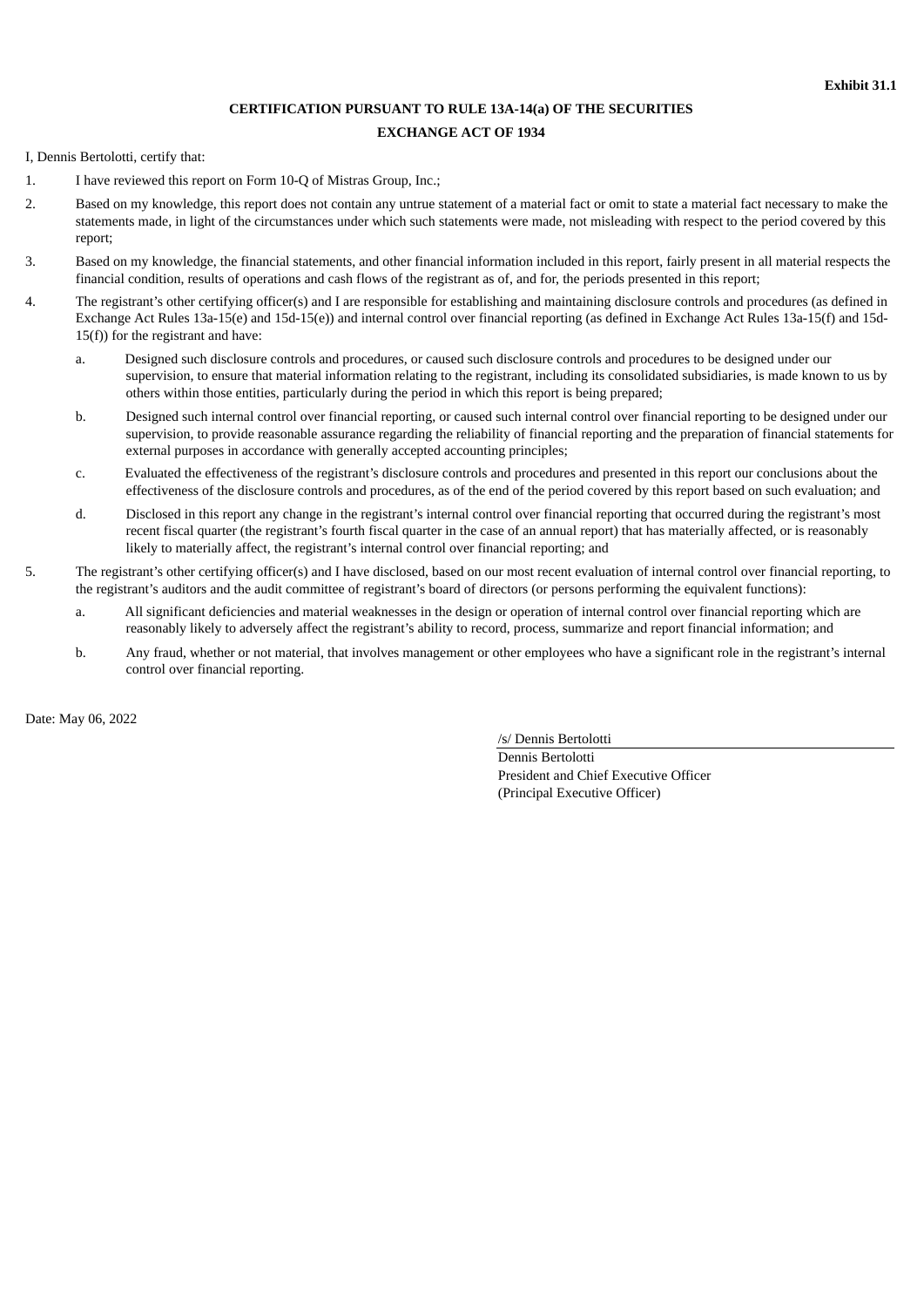# **CERTIFICATION PURSUANT TO RULE 13A-14(a) OF THE SECURITIES EXCHANGE ACT OF 1934**

<span id="page-41-0"></span>I, Edward J. Prajzner, certify that:

- 1. I have reviewed this report on Form 10-Q of Mistras Group, Inc.;
- 2. Based on my knowledge, this report does not contain any untrue statement of a material fact or omit to state a material fact necessary to make the statements made, in light of the circumstances under which such statements were made, not misleading with respect to the period covered by this report;
- 3. Based on my knowledge, the financial statements, and other financial information included in this report, fairly present in all material respects the financial condition, results of operations and cash flows of the registrant as of, and for, the periods presented in this report;
- 4. The registrant's other certifying officer(s) and I are responsible for establishing and maintaining disclosure controls and procedures (as defined in Exchange Act Rules 13a-15(e) and 15d-15(e)) and internal control over financial reporting (as defined in Exchange Act Rules 13a-15(f) and 15d-15(f)) for the registrant and have:
	- a. Designed such disclosure controls and procedures, or caused such disclosure controls and procedures to be designed under our supervision, to ensure that material information relating to the registrant, including its consolidated subsidiaries, is made known to us by others within those entities, particularly during the period in which this report is being prepared;
	- b. Designed such internal control over financial reporting, or caused such internal control over financial reporting to be designed under our supervision, to provide reasonable assurance regarding the reliability of financial reporting and the preparation of financial statements for external purposes in accordance with generally accepted accounting principles;
	- c. Evaluated the effectiveness of the registrant's disclosure controls and procedures and presented in this report our conclusions about the effectiveness of the disclosure controls and procedures, as of the end of the period covered by this report based on such evaluation; and
	- d. Disclosed in this report any change in the registrant's internal control over financial reporting that occurred during the registrant's most recent fiscal quarter (the registrant's fourth fiscal quarter in the case of an annual report) that has materially affected, or is reasonably likely to materially affect, the registrant's internal control over financial reporting; and
- 5. The registrant's other certifying officer(s) and I have disclosed, based on our most recent evaluation of internal control over financial reporting, to the registrant's auditors and the audit committee of registrant's board of directors (or persons performing the equivalent functions):
	- a. All significant deficiencies and material weaknesses in the design or operation of internal control over financial reporting which are reasonably likely to adversely affect the registrant's ability to record, process, summarize and report financial information; and
	- b. Any fraud, whether or not material, that involves management or other employees who have a significant role in the registrant's internal control over financial reporting.

Date: May 06, 2022

/s/ Edward J. Prajzner Edward J. Prajzner Executive Vice President, Chief Financial Officer and Treasurer (Principal Financial Officer)